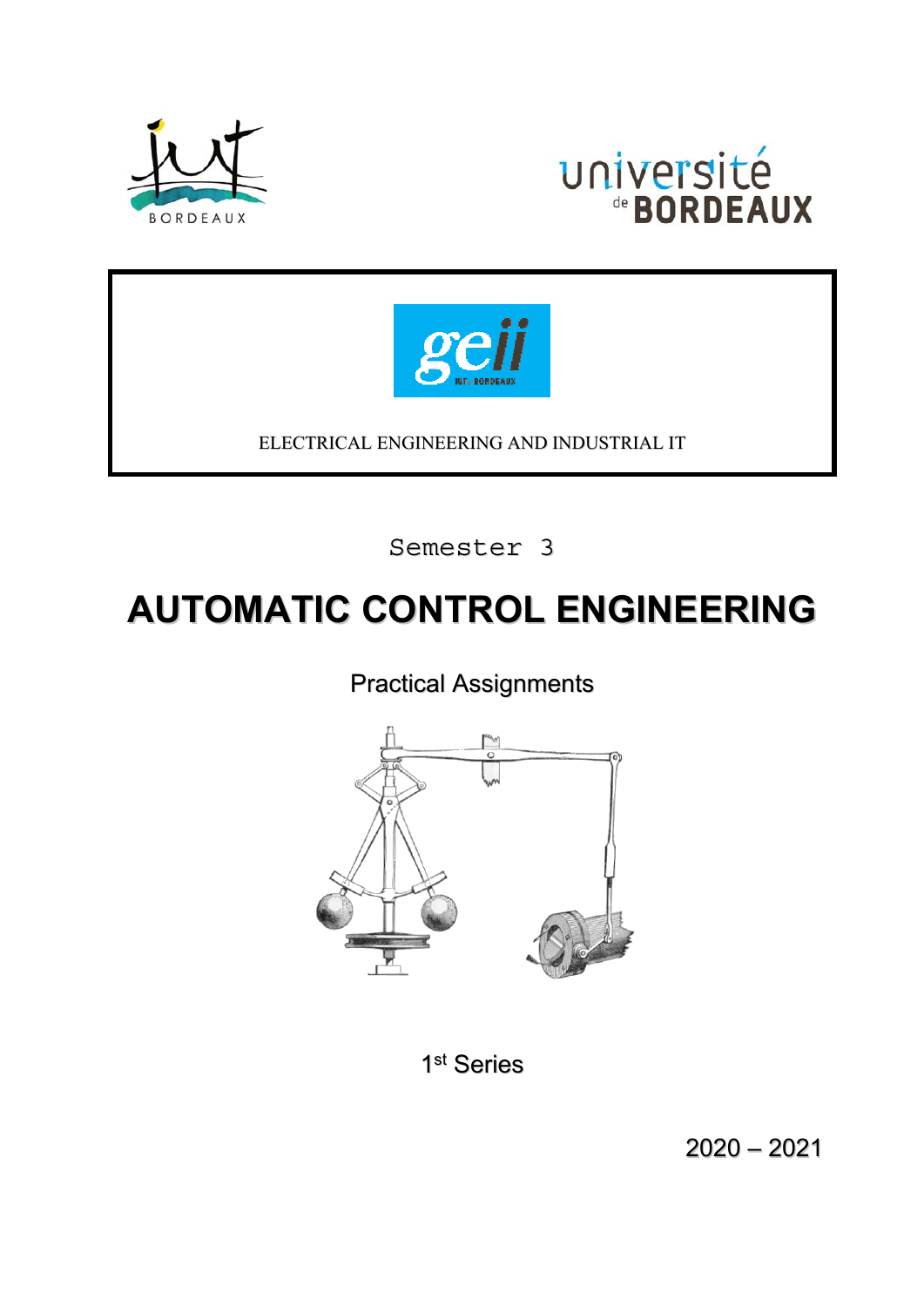## **First series and planning 2020 - 2021**

A1- Modeling and identification for the control of an industrial climatic chamber.

A2- Modeling and identification of a hydraulic process : Matlab version

A3.1- Feedback-based closed-loop control of position, testing and analysis: Part 1.

A3.2- Feedback-based closed-loop control of position, testing and analysis: Part 2.

A5.1- CAO MATLAB, simulation of dynamical systems: Part 1.

A5.2- CAO MATLAB, simulation of dynamical systems: Part 2.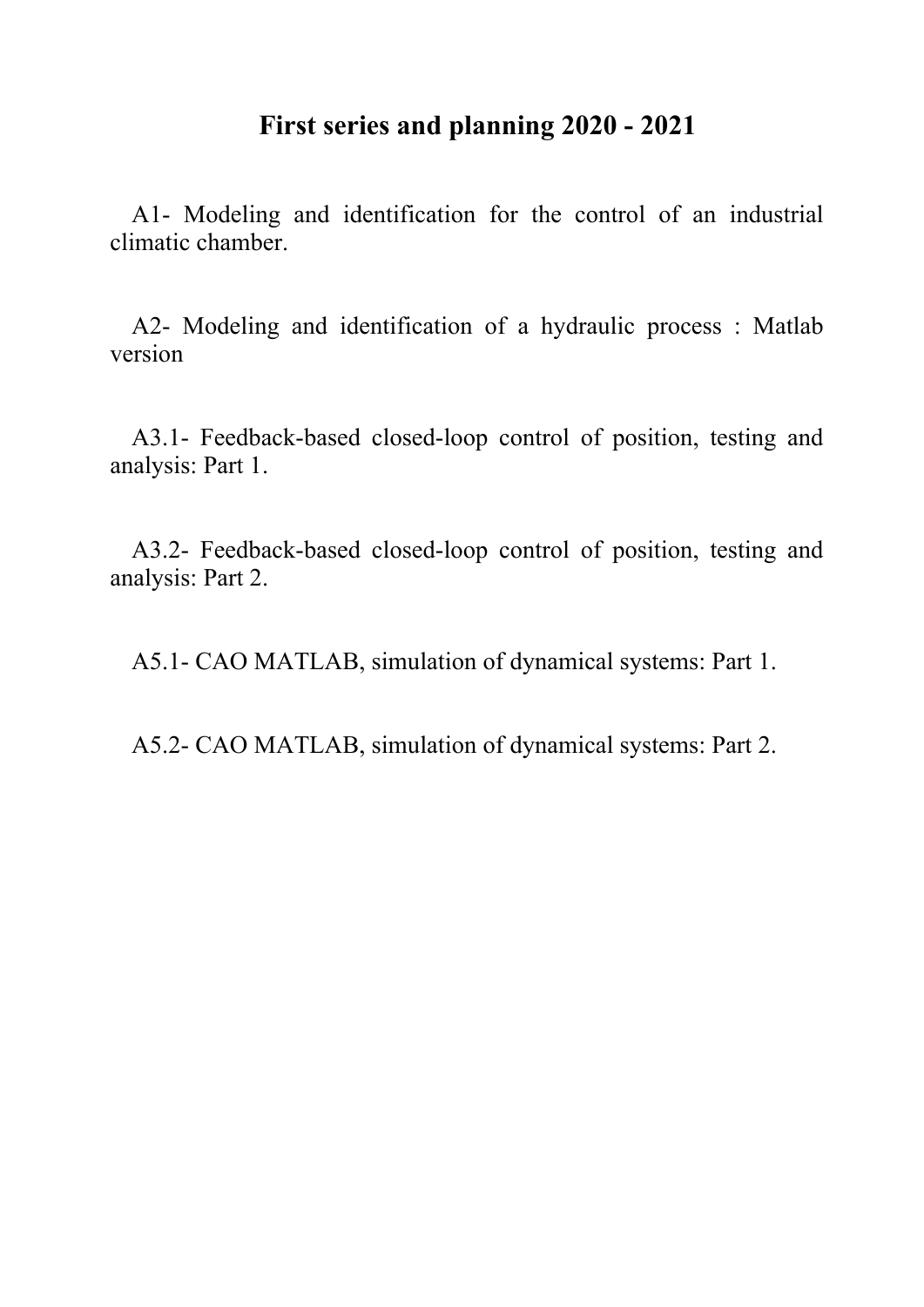## $A<sub>1</sub>$ MODELING AND IDENTIFICATION FOR THE CONTROL OF AN INDUSTRIAL CLIMATIC CHAMBER.

## **I. AIM OF THE OPERATION**

 The aim is to study an industrial system in order to determine the adjustment parameters for the controller during a subsequent Practical Assignment (PA). After a theoretical analysis based on general physics equations, an analysis of the behavior of the system in response to the stresses imposed can be used to determine the parameters of a simple but adequate model.

**Important: when you arrive, open the chamber door, without turning on the power, in order to make sure that the internal temperature is equal to the ambient temperature when the measurement process begins.**

## **II. DESCRIPTION OF THE EQUIPMENT**

A DV 30 CLIMATIC CHAMBER manufactured by Sécasi Technologies (figure 1) is used. It consists of an externally insulated chamber in which heating or refrigeration is produced by two systems.



*Figure 1* – Photograph of the climatic chamber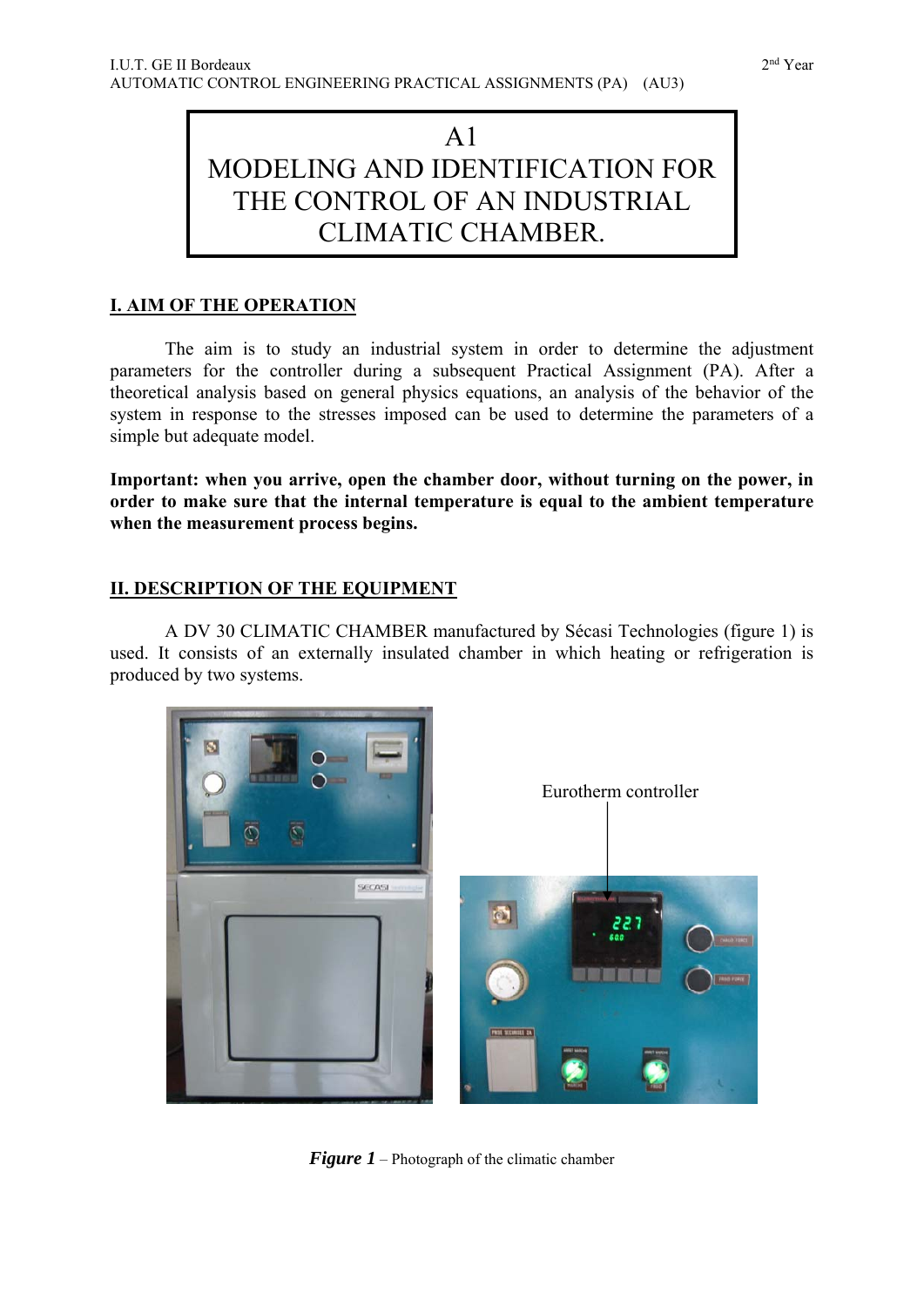This type of chamber is, in particular, used for testing the operation of electronic components and systems under extreme temperatures. Therefore, it is important to monitor the temperatures inside the chamber and their variations precisely in order to avoid exceeding the envisaged temperatures.

It has a capacity of 30 liters and the temperature may vary between  $-40$  °C and +150 °C; it is controlled by an industrial controller and the following components are mounted above the chamber door:

- on/off switch for the chamber
- on/off switch for the refrigeration unit
- EUROTHERM industrial controller
- manual override button for heating
- manual override button for refrigeration
- DIN socket (25-pin) for digital communication
- BNC socket delivering a signal (0 / 10 volts) reflecting the internal temperature
- mains power plug
- thermostat for temperature limitation

The data are transmitted to a computer via an RS 232 digital link and formatted by a program written in LABVIEW.

## **III** – **MODELING OF THE THERMAL CHAMBER**

The following notations are used:

*u*(*t*): power amplifier input control voltage, which supplies power to an electrical element for heating or to a refrigeration unit for cooling.

*P<sub>Act</sub>*(*t*): active thermal power (heating or refrigeration).

 $\theta_a(t)$ : ambient temperature.

 $\theta(t)$ : temperature inside the chamber.

 $\theta_m(t)$ : measurement of internal temperature given by a PT 100 probe placed inside the chamber.

Changes in the internal temperature  $\theta_i(t)$  depend on the ambient temperature  $\theta_a(t)$  and the thermal power  $P_{Act}(t)$ : positive for heating and negative for cooling. The power leakage (*Pleakage(t)*) represents the heat exchanges between the inside of the chamber and the PA room. Finally, the measured temperature  $\theta_m(t)$  is a delayed reflection of the internal temperature.

Exercise 2.1 in the first series of Tutored Assignments (TA) allowed us to establish that the dynamic behavior can be represented by the block diagram in figure 3:



*Figure 2 - Block diagram of the climatic chamber*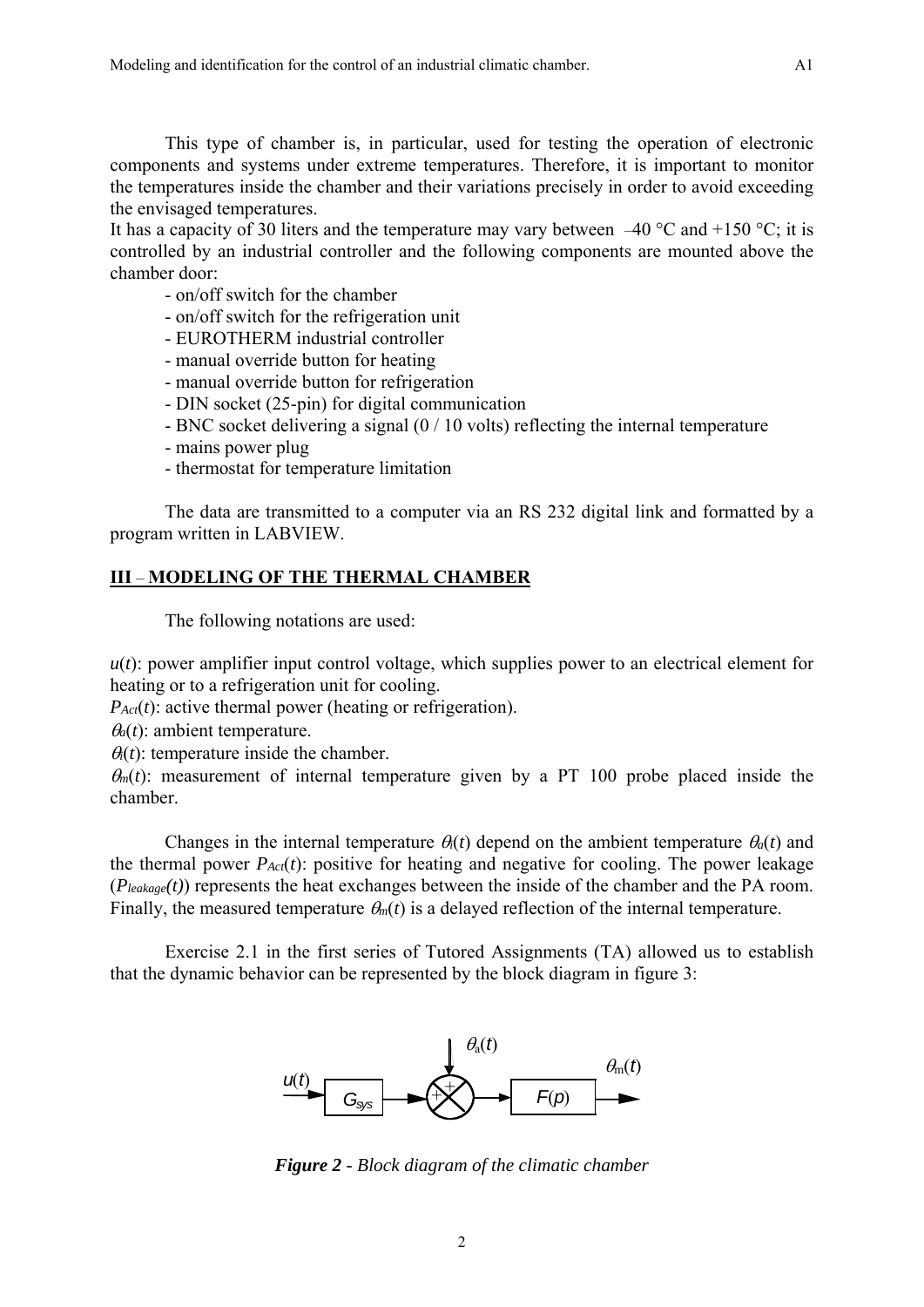and the transfer functions:

$$
F(p) = \frac{\theta_m(p)}{\theta_a(p)} = \frac{e^{-Tp}}{1 + \tau p} \qquad \qquad G(p) = \frac{\theta_m(p)}{U(p)} = G_{\text{sys}} F(p)
$$

## **IV. EUROTHERM CONTROLLER**

 A 902-type board controller manufactured by Eurotherm regulates the temperature inside the climatic chamber.

#### **1. Definition**

The function of the PID-type controller is to calculate a control signal  $u(t)$  based on the error  $\varepsilon(t)$  between the setpoint  $\theta_c(t)$  and the measurement  $\theta_m(t)$ .

 $u(t)$  is calculated on the basis of the following relationship:

$$
u(t) = K \left[ \varepsilon(t) + \frac{1}{t_i} \int \varepsilon(t) dt + t_d \frac{d\varepsilon(t)}{dt} \right] \qquad \qquad \varepsilon(t) = \theta_c(t) - \theta_m(t)
$$

For the remainder of the PA, it shall be stipulated that the terms Integral and Derivative are null and void, therefore giving:

$$
u(t) = K\varepsilon(t)
$$

#### **2. Description of the controller**

As illustrated by figure 3, the front face of the controller comprises a keypad and a display.



*Figure 3* – *Photograph of the controller* 

*a) Keypad*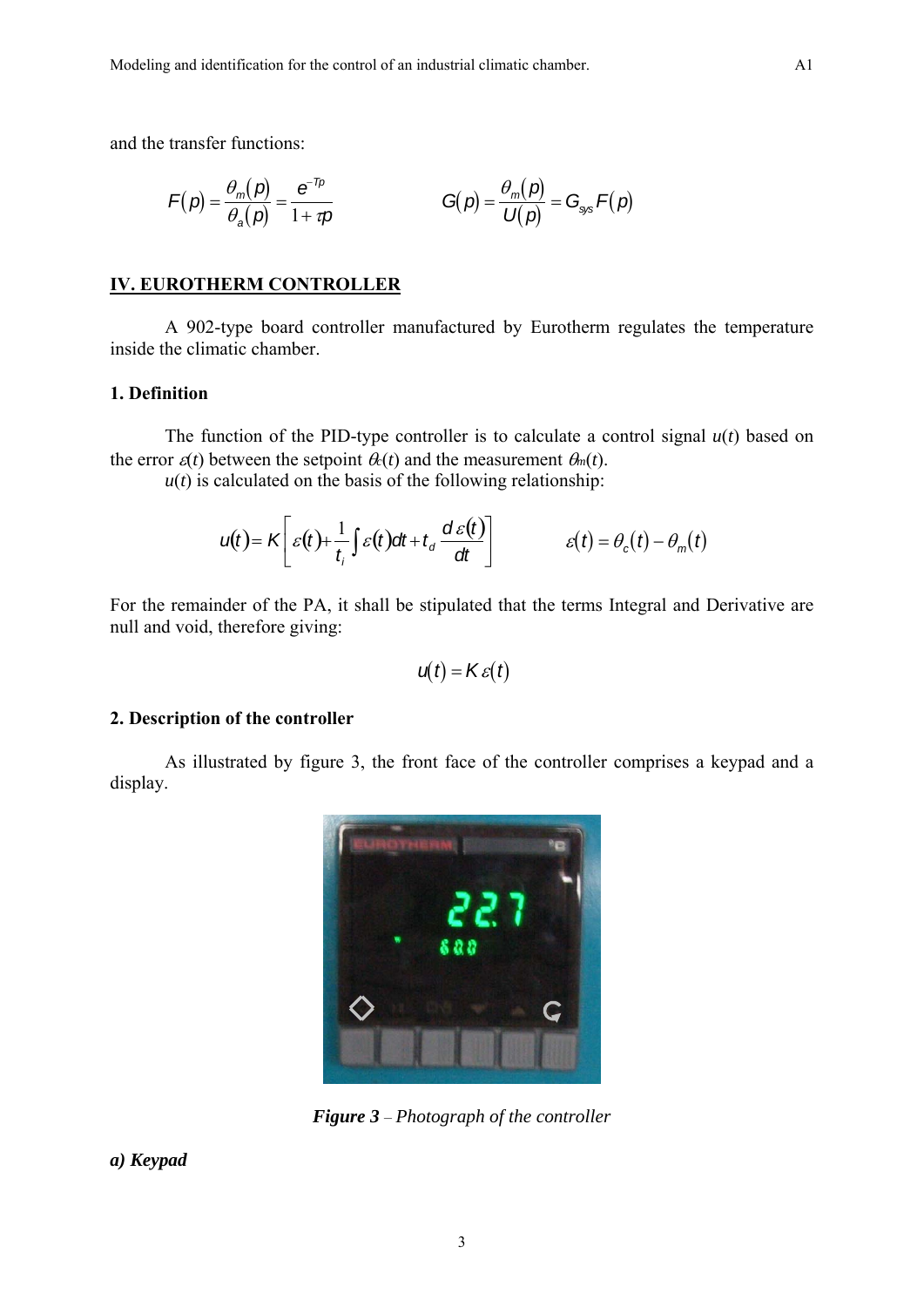There are six keys, which perform the following functions, from left to right:

- Select (or fast scroll)  $\Diamond$
- Run
- Automatic / Manual
- Decrement  $\vee$
- Increment  $\triangle$
- $-$  Scroll  $\mathbb G$

## *b) Display*

When powered on, the controller displays its model number  $-902S$  – for a brief moment on the central part of the display (large-format 7-bar characters), followed by the temperature measured  $\theta_m(t)$  inside the chamber in <sup>o</sup>C.

The letter (W) appears on the bottom left-hand side of the display, followed by the temperature setting  $\theta_0(t)$  in °C (small-format 7-bar characters), which is adjusted via the increment, decrement and fast scrolling keys.

The Scroll key displays the letter  $(Y)$  which indicates the output power between  $+$  and  $-$ 100%.

Press the Scan key to return to the setpoint.

## **3. Programming the EUROTHERM industrial controller**

#### *a) Accessing the lists*

Scroll down the main menu by pressing and holding the Scroll key for 1 s.  $\overline{G}$ Choose the rEGL (OPERATOR) menu by repeatedly pressing the Scroll key

## **Never access the other menus**

List of settings available to the operator:

- *Pb* Proportional band expressed as a %
- *ti* Integral action time expressed in seconds
- *rES* Manual reset **(do not change)**
- *ti* Derivative action time expressed in seconds

| None of the other settings should be modified, under any circumstances |                                                               |            |  |
|------------------------------------------------------------------------|---------------------------------------------------------------|------------|--|
| cbL                                                                    | Holdback (upper threshold)                                    | [0.0]      |  |
| cbL                                                                    | Holdback (lower threshold)                                    | [NO]       |  |
| HL                                                                     | Output limitation as a %                                      | $[100\%]$  |  |
| HC                                                                     | Output 1 cycle time in s                                      | [10 s]     |  |
| Cr                                                                     | Relative gain of output 2, $P_b$ (output 2) = $P_b / C_r$ [1] |            |  |
| CL                                                                     | Output limitation as a %                                      | $[-100\%]$ |  |
| Cc                                                                     | Output 2 cycle time in s                                      | [10 s]     |  |
| db                                                                     | Deadband output $1$ - output $2 \left( \% \, P_b \right)$     | [0.0]      |  |

#### *b) Definition*

The proportional band  $P_b$  is the variation, as a percentage, of the controller input required to obtain an output variation of 100%.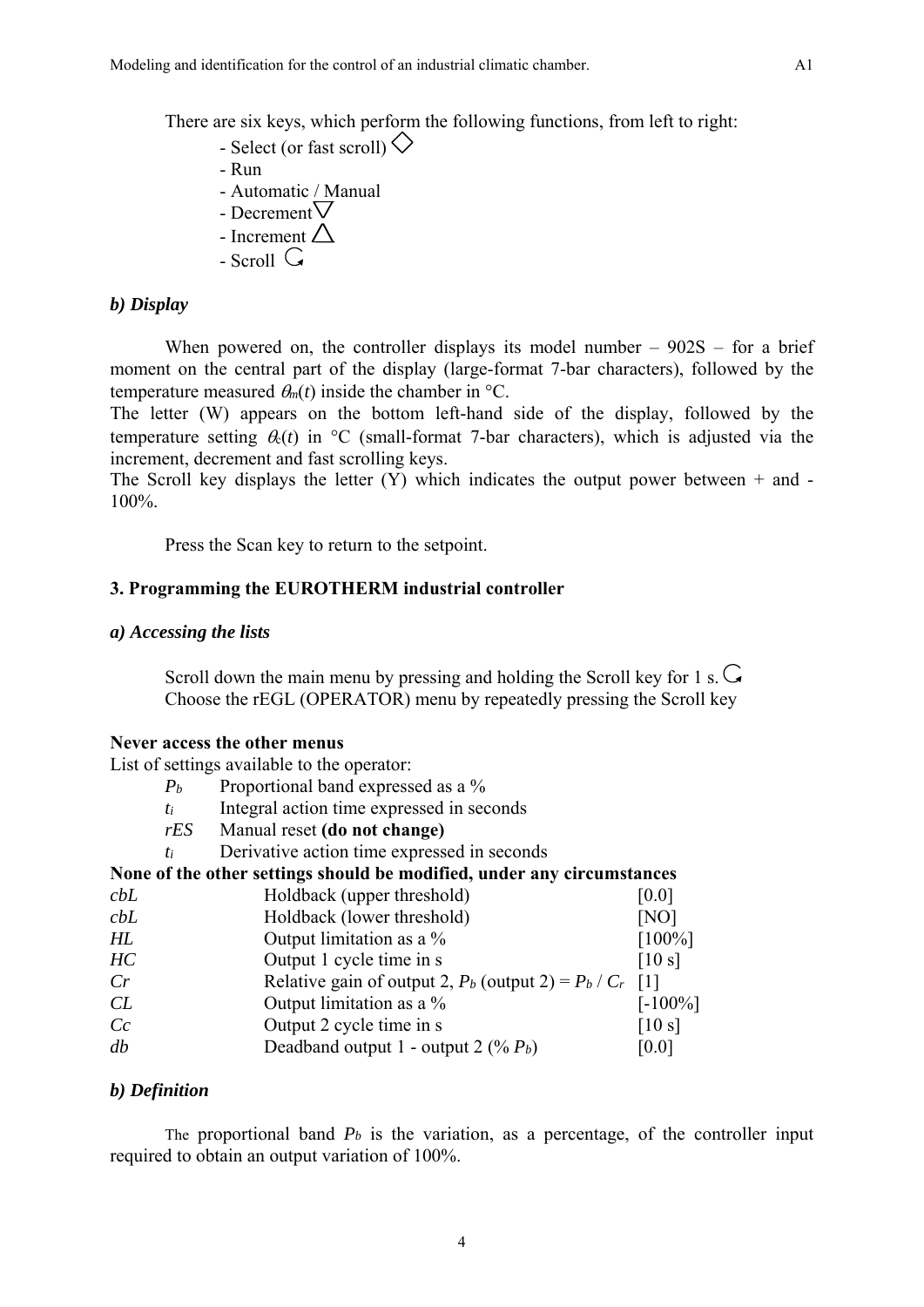The relationship between the gain K and the proportional output  $P_b$  expressed as a  $\%$ is:

$$
K=100/P_b
$$

 The deadband *db* is the distance separating the two proportional bands (inverse output hot and direct output cold); it may vary between -5 and +5% of the value of *Pb*.

#### *c) Programming the parameters*

 Choose the parameter to be modified from the rEGL (OPERATOR) menu Press the key (decrement or increment) to modify a parameter; press both keys simultaneously to change the parameters quickly (fast scroll and decrement or increment).

Press the Scroll key to return to the permanent display. Press the Select key to return to the main menu.

NB. The display duration is 15 s; the main menu will then reappear if no keys are pressed.

#### **V. OPERATION**

Before powering on the unit, make sure that the compartment has been left open for sufficient time to allow the internal and external temperatures to equalize.

Turn on the computer, run the LABVIEW software and open the enceinte climatique.vi file (a description of which is given in the annex), which you will find on the desktop.

- Activate the POWER and COOLING switches.

 - Record the temperature measurement shown on the display: this value will act as the ambient temperature measurement throughout the entire operation.

- Close the climatic chamber door.

- Set the  $P_b$  parameter of the controller to 4 (which corresponds to  $K = 25$ ), and display NO for the parameters  $t_i$  and  $t_d$  (by setting these values at 0).

 - Check directly on the controller that the parameters have been programmed correctly.

- Apply a step function of 90°C to the controller setting.

The controlled system (climatic chamber and controller) is represented by the block diagram in figure 4, which shows:

- the ambient temperature  $\theta_a(t)$  as the disturbance input

- the measured temperature  $\theta_m(t)$  as the output

- the temperature setting  $\theta_c(t)$ .

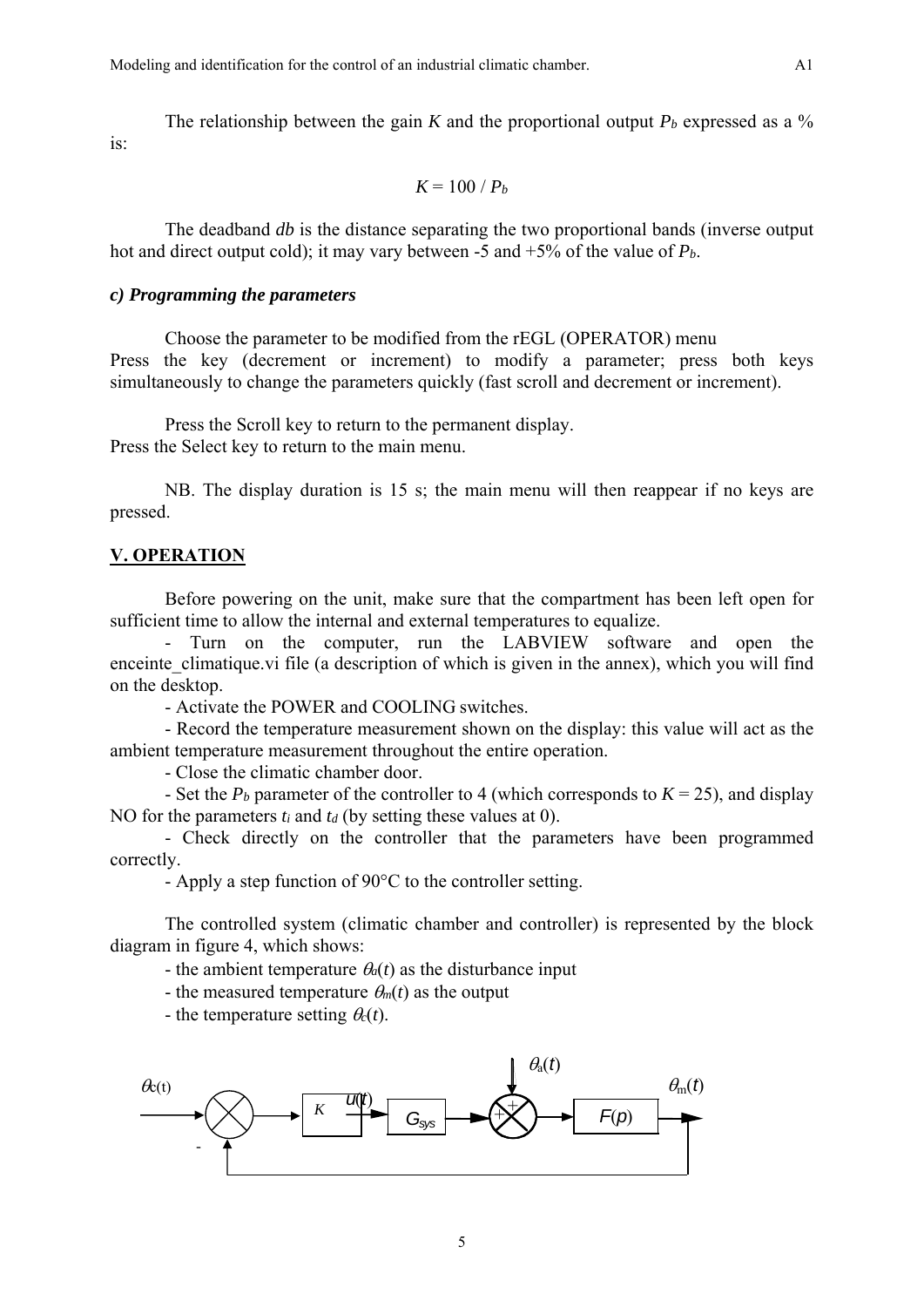#### *Figure 4* – *Block diagram of proportional closed-loop control.*

Taking account of the presence of the controller, describe the equation that links the Laplace transforms of the temperatures  $\theta_c(p)$ ,  $\theta_m(p)$  and  $\theta_a(p)$ .

The signals  $\theta_0(t)$  and  $\theta_0(t)$  are considered to be step functions that appear when the appliance is powered on. From this, use the Final Value Theorem to determine the equation that describes the steady temperature state measured inside the chamber.

## **1. Identification of static gain** *Gsys*

 (i) Wait for the steady state to be established (approximately 30 minutes), i.e. when there is no further temperature variation, and record the temperature value measured in a steady state.

(ii) Using the steady state equation above, calculate the value of the parameter  $G_{sys}$ .

(iii) Give the units of *Gsys*.

#### **2. Identification of the time constant**  $\tau$  **and time lag**  $T$

The method used to identify the time constant  $\tau$  and the delay *T* consists of creating continuous oscillations in the regulation loop.

The oscillation period *Tosc* and the critical gain of the controller *Kosc* which causes these oscillations allows for the evaluation of the parameters  $\tau$  and  $T$ .

(i) Determination of the gain  $K_{osc}$  and the angular frequency  $\omega_{osc}$ 

 1- Make sure that the derivative and integral actions of the controller (parameters  $t_d$  and  $t_i$ ) are still inactive (NO on the display)

2- With the temperature setting  $\theta_c$  remaining unchanged (90 °C), adjust the  $P_b$ value to 2% .

3- Display a setpoint variation of  $\pm$  5 °C, and observe the changes in the measured temperature on the computer screen.

4- If these changes are in the form of dampened oscillations, reduce  $P_b$  by 0.1% and go back to stage 3 above.

When continuous oscillations of the output temperature are observed:

- note the value of  $P_{\text{box}}$  and measure the period of oscillation  $T_{\text{osc}}$  using the curve displayed on the screen, or a stopwatch

(i) Determination of the gain *Kosc* and the angular frequency *osc*

(ii) Determination of the parameters  $T$  and  $\tau$  of the transfer functions for the climatic chamber based on the aforementioned measurements.

Remember that at the closed-loop stability limit:

$$
K_{\text{osc}}G_{\text{sys}}\frac{e^{-jT\omega_{\text{osc}}}}{1+j\tau\omega_{\text{osc}}}=-1
$$

where: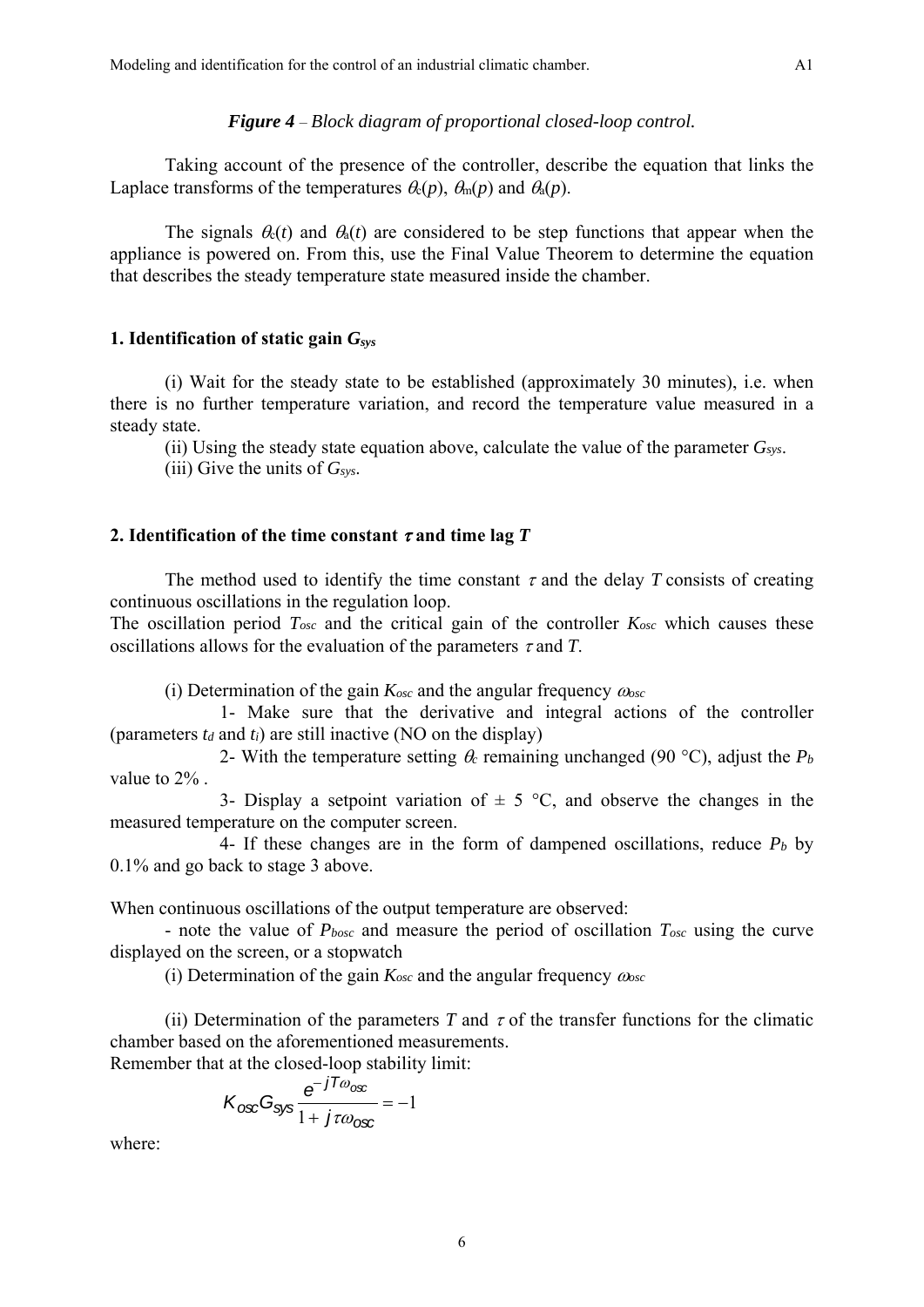$$
K_{\text{ox}}G_{\text{sys}}\frac{1}{|1+j\tau\omega_{\text{osc}}|}=1
$$

and

 $-T\omega_{\text{osc}}$  – Arctg $(\tau\omega_{\text{osc}})$  =  $-\pi$ 

#### **3. Frequency response curve of**  $G(p)$

 This work can be carried out at the same time as the efforts to establish continuous oscillations that allow for the determination of  $T$  and  $\tau$ .

Using Matlab software, the aim is to analyze the **frequency response** of the system described by its transmittance:

$$
G(p) = \frac{G_{\text{sys}}e^{-Tp}}{1 + \tau p}
$$
 with  $G_{\text{sys}} = 2.34$ ,  $\tau = 3600$ s and  $T = 50$ s

This transmittance corresponds to the transmittance that characterizes the behavior of the climatic chamber that has just been analyzed (there may, however, be significant variations in the numerical values of the coefficients).

In order to facilitate the correction of the program, it will be inputted in a text file with the extension.m (executable by matlab), which will be opened via the *File* menu and then by selecting *New*, followed by *M File*.

a) *The transfer functions are inputted* by entering the polynomials of the numerator and denominator separately. The square brackets show that it is a polynomial, with its coefficients always written **in decreasing order of the powers of the Laplace variable p** (referred to as **s** in Matlab):

> **num1=2.34;**  den1=[3600,1]; (the comma may also be replaced by a space)

*Always adopt the habit of putting a semicolon at the end of each line*, in order to prevent Matlab from displaying the results of intermediate calculations and thus give a clearer printout of the lines of code selected at the end of the entry.

*The time lag can only be accounted during the inputting of the numerator and denominator of the transfer function, and it must be carried out artificially during the calculation of the process gain and phase* 

b) *The gain and phase* can be calculated using the following series of instructions:

 **w =logspace(-5,-1,100); % ligne 1 [g,p]=bode(num1,den1,w); % ligne 2 g\_db=20\*log10(g); % ligne 3** 

Line (ligne) 1 allows for the definition of the angular frequency range over which the gain and phase calculation is carried out. In fact, in the variable w, the instruction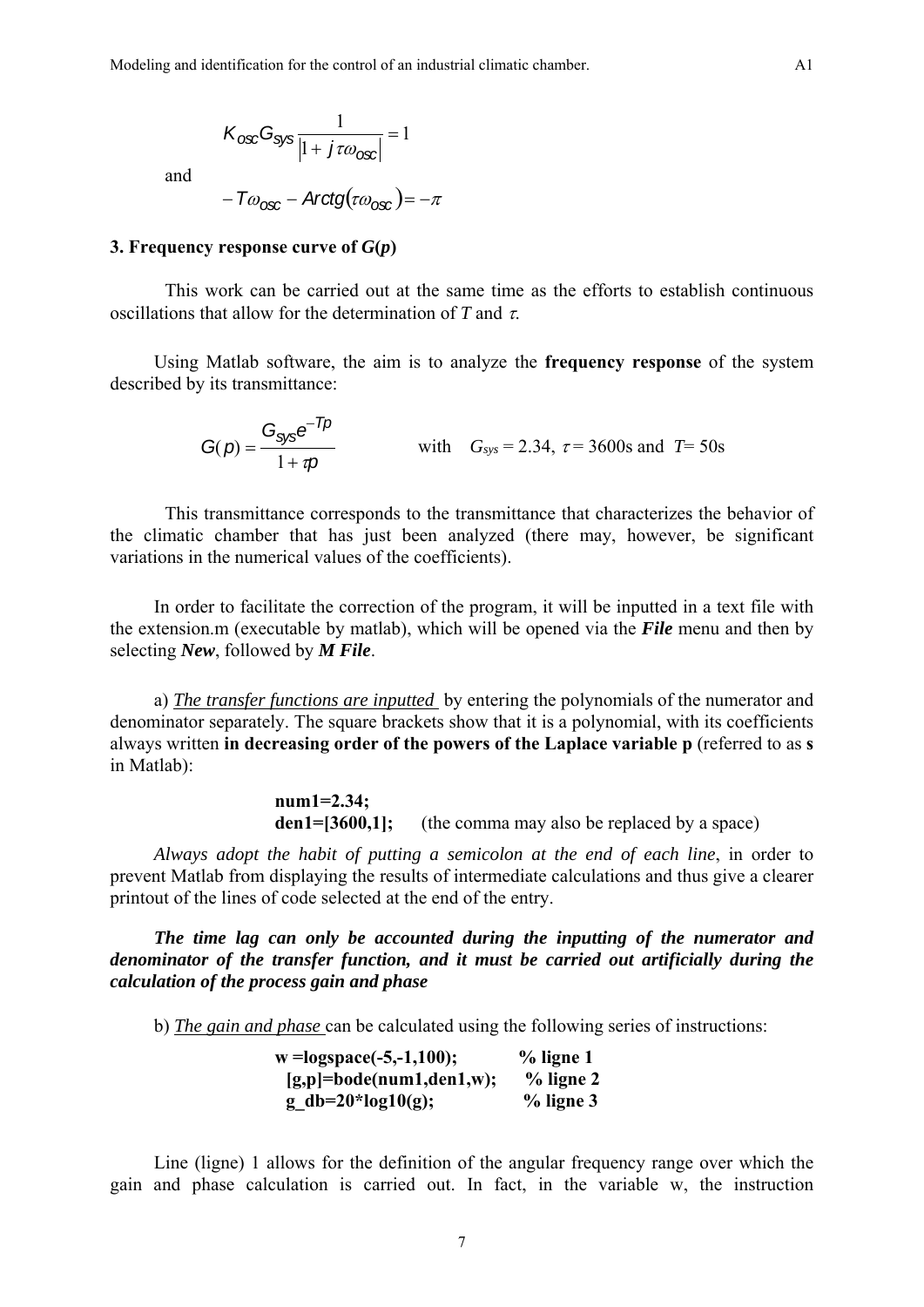$w = logspace(n,m,q)$  reverses q points of the angular frequency  $10<sup>n</sup>$  rad/s at the angular frequency 10m rad/s, with a logarithmic distribution over this angular frequency range.

Line 2 reverses the modulus and phase of the system in the variables g and p respectively.

Line 3 allows for the conversion of the modulus into gain expressed in dB.

At this stage, the effect of the time lag is not yet taken into account. The following instruction is used to account for the time lag:

## **p=p-180\*50\*w**'**/pi; %** ' **transpose le vecteur**

 *Justify such an instruction by literally expressing the gain and phase added by a time lag.* 

b) *The gain and phase curve* can be produced using the following series of instructions:

| figure;                               | $%$ ligne 1   |
|---------------------------------------|---------------|
| subplot(211);                         | $%$ ligne 2   |
| semilogx(w,g db);                     | $%$ ligne $3$ |
| xlabel('Pulsations (rad/s)');         | $%$ ligne 4   |
| ylabel('Gain (dB)');                  | $%$ ligne 5   |
| title('Diagrammes de Bode de F1(p)'); | $%$ ligne 6   |
| grid;                                 | $%$ ligne $7$ |
| subplot(212);                         | % ligne 8     |
| semilogx(w,p);                        | $%$ ligne $9$ |
| xlabel('Pulsations (rad/s)');         | $%$ ligne 10  |
| ylabel('Phase (deg)');                | $%$ ligne 11  |
| grid;                                 | $%$ ligne 12  |

Line (ligne) 1 allows for the opening of a new figure.

Line 2 allows for the division of the window into several parts. The subplot $(m,n,q)$ function divides the screen into a table of m rows, n columns and selects box q of this table as the designated location for the insertion of any new graph.

Line 3 allows the gain to be plotted on a semi-logarithmic scale.

Line 4 adds a key to the x-axis of the graph.

Line 5 adds a key to the y-axis of the graph.

Line 6 adds a title to the graph.

Line 7 adds a grid to the graph.

These instructions are repeated on lines 8 to 12 for the phase diagram graph.

 *Print out the curves obtained, accompanied by the corresponding lines of code.*

d) *Exploitation of the results*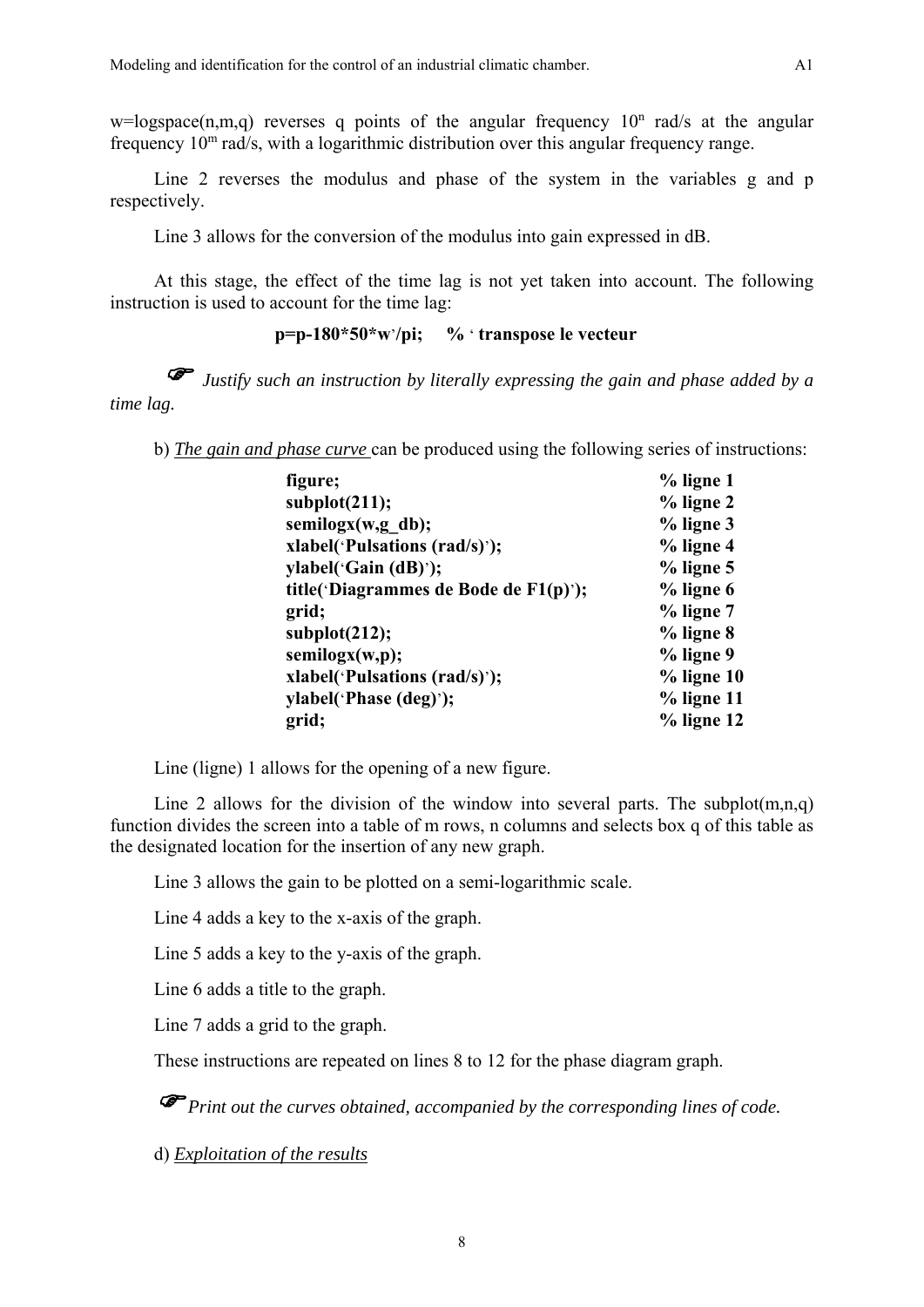For this system:



 $\mathscr{F}$  use a ruler to mark out the asymptotes at the gain curves obtained;

 $\mathscr{F}$  measure the static gain (for  $\omega \to 0$ );

 $\mathscr{F}$  determine the cut-off angular frequency value  $\omega_c$  (at -3 dB).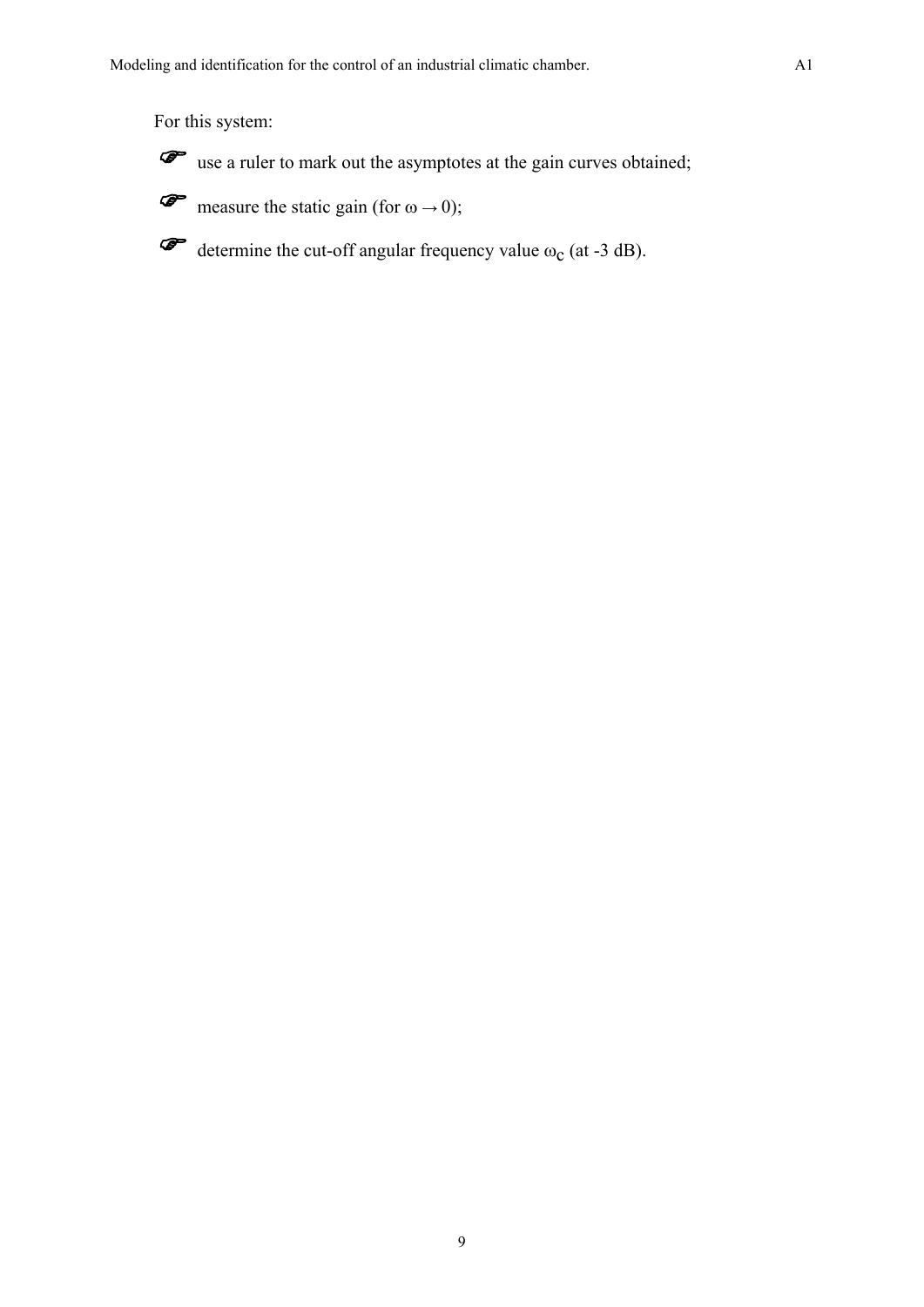## **Annex: Description and use of the LABVIEW program**

To launch the software tool used to supervise the climatic chamber, click the "Climatic chamber" icon situated on the desktop. To run the program, select "Run" from the menu. To stop the program, select "Stop" from the menu.

A Windows configuration is required (but should already exist):

Start menu: **P**arameters  $\rightarrow$  Configuration panel  $\rightarrow$  Regional parameters  $\rightarrow$  Number: the "decimal" must imperatively be present, otherwise the acquisition will not operate correctly.

 Figure A.1 shows the supervision screen that appears when the "enceinte climatique.vi" program is run.



*Figure A.1* – *Supervision screen* 

The supervision screen can be used to:

- view the temperature measured inside the oven and the control applied to the climatic chamber
- modify the  $P_b$ ,  $T_i$  and  $T_d$  parameters of the controller
- "zoom" in on the window displaying the temperature; the area to which the zoom applies is defined by the "start time" and "finish time" parameters
- print out the windows displaying the temperature and the zone; the area covered by the printout is defined by the "start time" and "finish time" parameters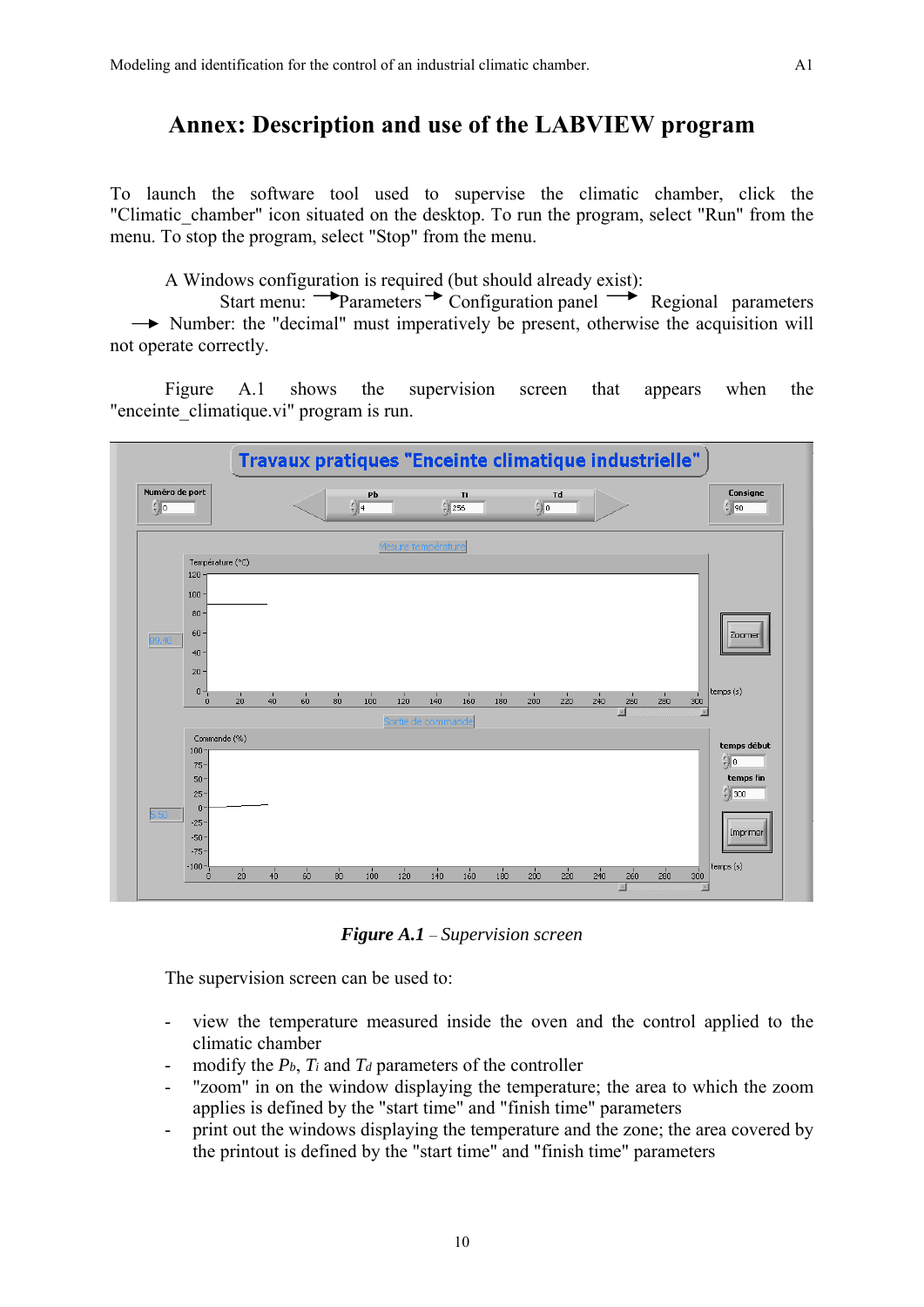When the zoom function is used, the window in figure A.2 appears. The scales of the x-axis and y-axis can be directly modified by clicking directly on the maximum value and changing its value.

To end the "zoom function", simply close the window.



*Figure A.2* – *Zoom screen*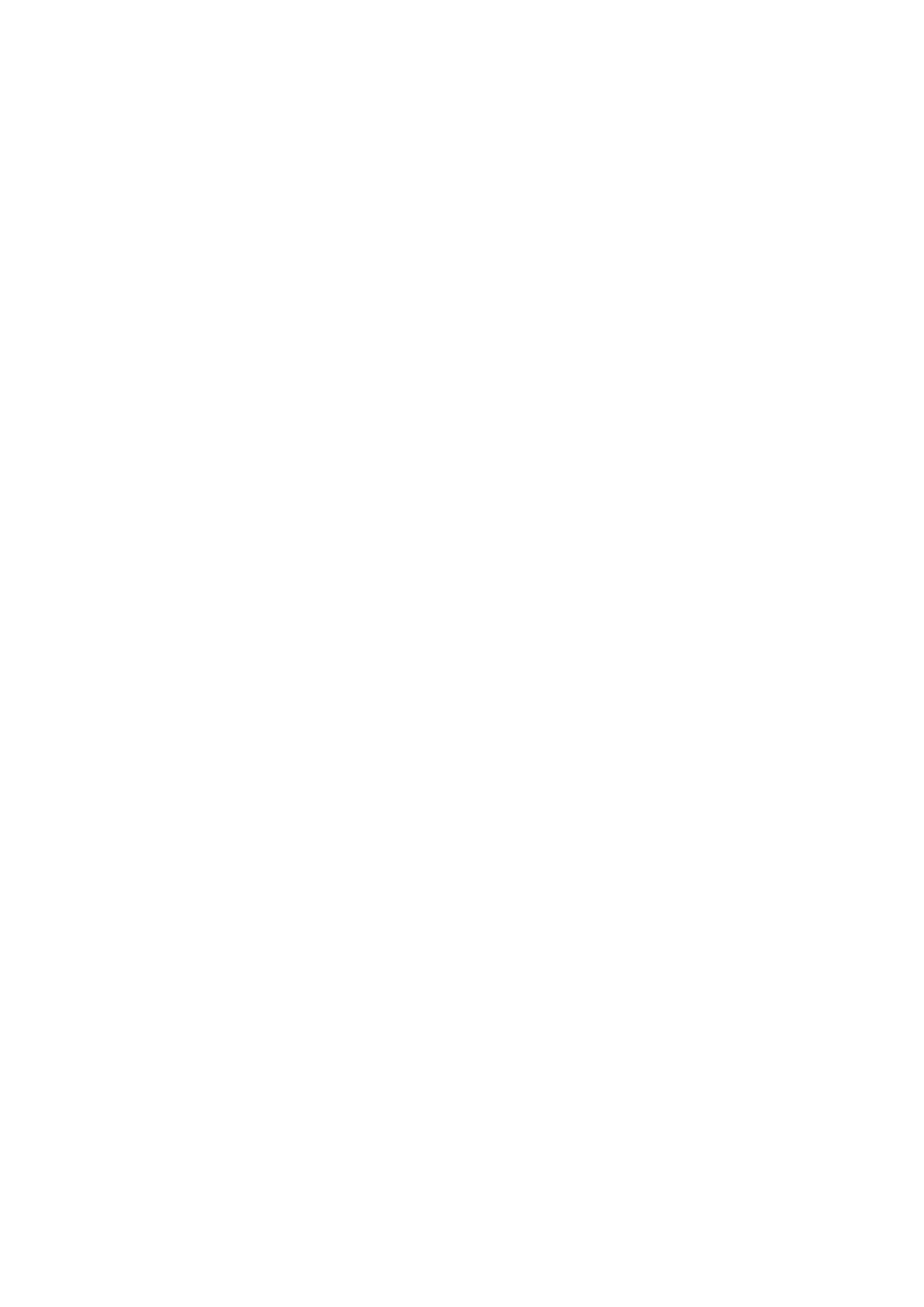## A2 MODELING AND IDENTIFICATION OF A HYDRAULIC PROCESS MATLAB VERSION

## **1 - Description of the process to be modeled**

 The process studied in the framework of this PA consists of one operational part and one control / supervision part. As shown by the diagram in figure 1, the following components are used in the operational part:

- graduated vessel (reference B102)
- tank (reference B101)
- centrifugal pump (reference P101)
- electropneumatic valve (reference V102))
- ultrasound depth sensor (reference LIC102)
- flow rate sensor (reference FIC 101).

This entire process can be seen as a miniaturized representation of a pressurized water distribution system supplying a network of consumers. In this situation, the different components listed above have the following equivalents:

- the graduated vessel is the tank situated at the top of the water tower
- the tank is the well or a storage facility situated below the water tower
- the centrifugal pump is used to pump water up to the water tower
- the electropneumatic valve is used to create a leakage from the vessel towards the tank, simulating the demand for water from the network of consumers
- the ultrasound depth sensor is used to measure the water level in the vessel
- the flow rate sensor measures the rate at which the tank is filled by the pump.

Obtaining consistent pressure throughout the entire distribution system is highly dependent on maintaining the water level in the vessel at a constant level, irrespective of how much water is consumed by the network.

The operational part is controlled by *Labview* software via an S7-type programmable logic controller (PLC) manufactured by Siemens. Communication between the PLC and the PC is carried out using the Profibus DP protocol and via an *Applicom* board. In this PA, the PLC acts exclusively as the communication module between the PC and the power and measurement interfaces situated on the operational part. Indeed, it is solely responsible for transferring the commands originating from the PC to the actuators, and for transferring the information originating from the sensors to the PC. Here, the power interfaces are used to power the direct-current motor that drives the pump and the electropneumatic valve. The measurement interface is used to put the information that originates from the ultrasound sensor and the flow rate sensor into a format that can be exploited by the PLC.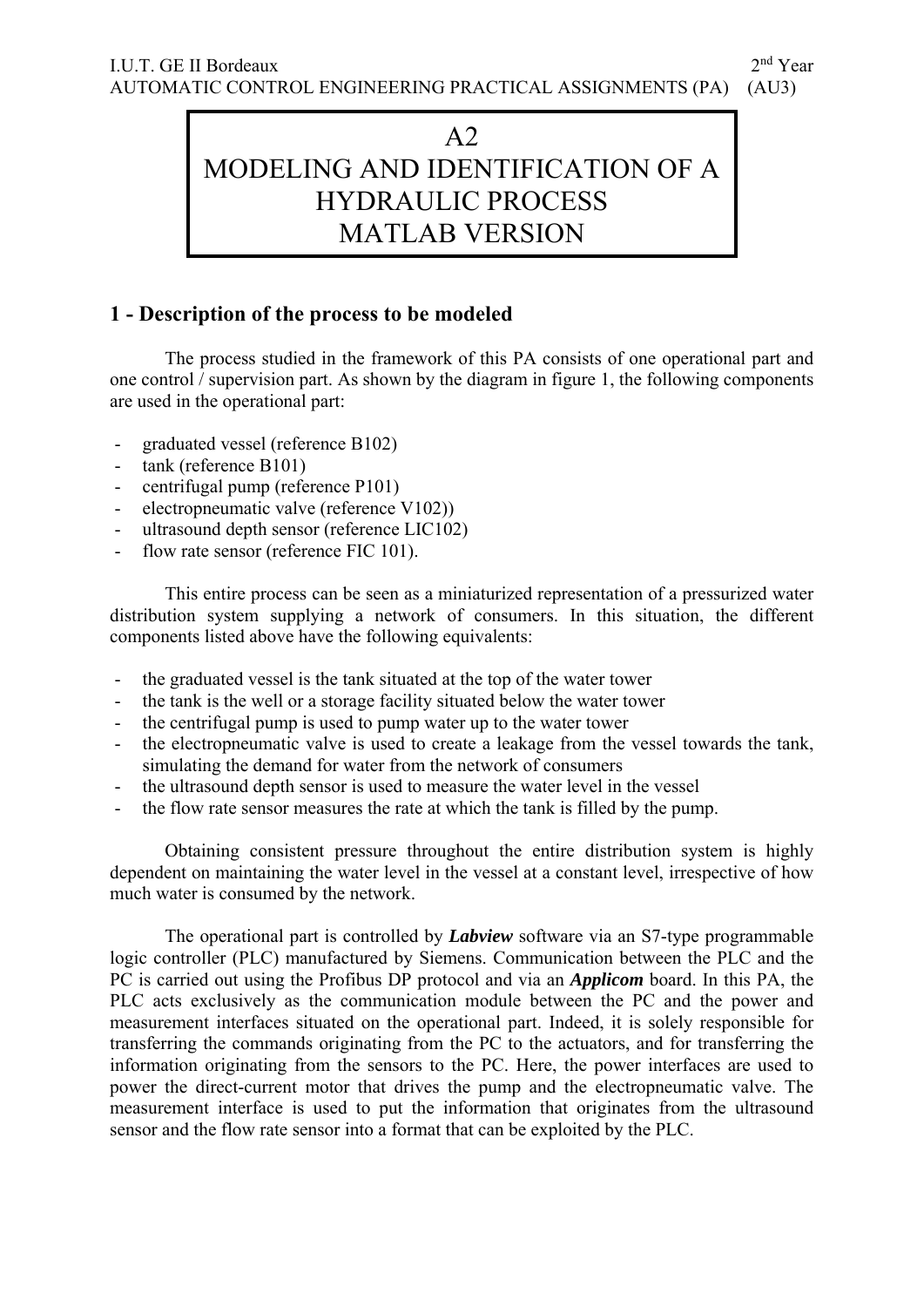

*Figure 1* – Process diagram

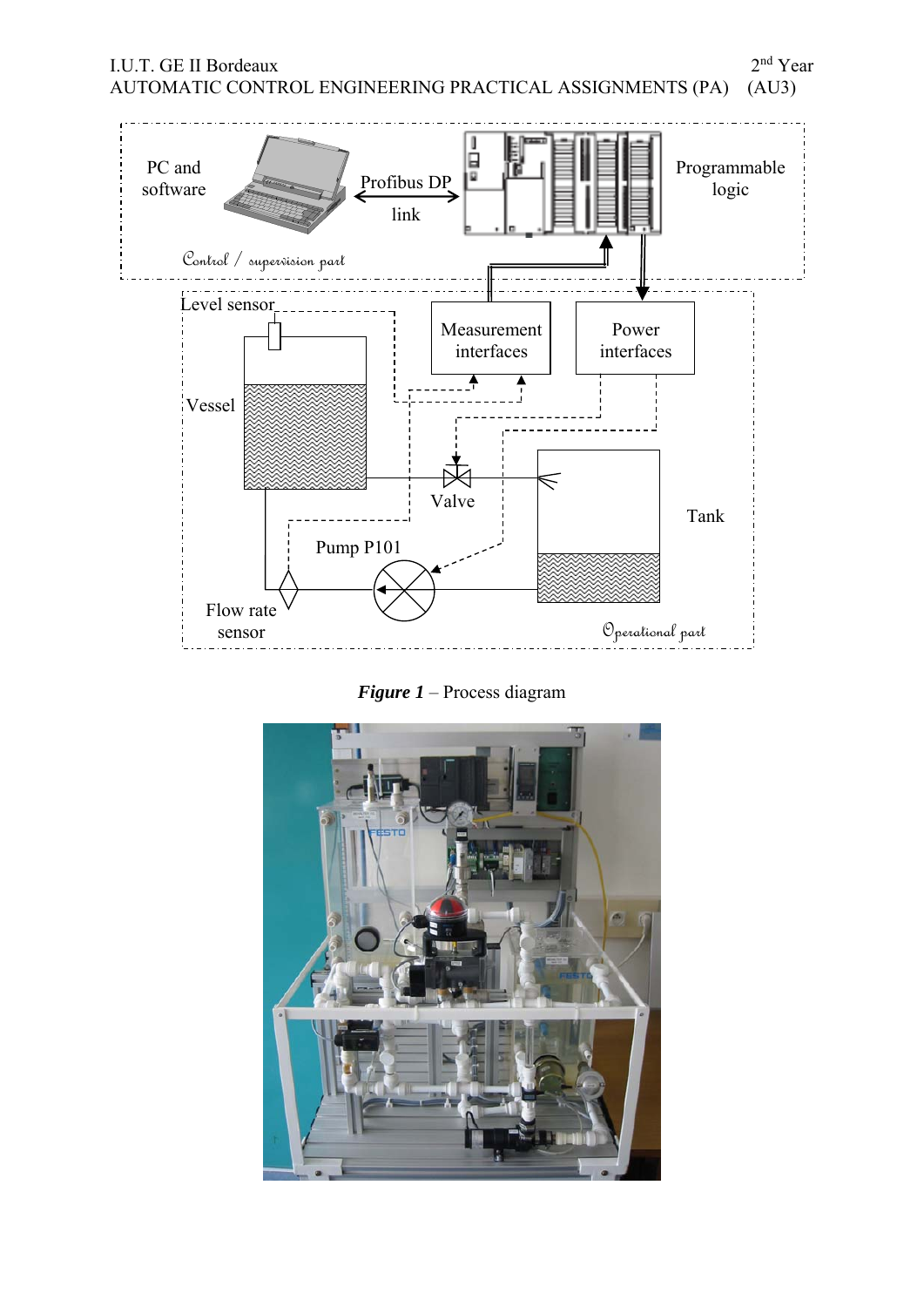## **2** – **Modeling and identification**

## *It is recommended for all of the measurement values to be expressed in the MKSA system*

The height of the water level in the vessel is inferred by the difference between the flow rate of the water going into the vessel and the flow rate of the water coming out of it. Mathematically, such a balance is expressed by the following formula:

$$
S\frac{dH(t)}{dt} = Q_{\rm e}(t) - Q_{\rm s}(t),
$$
\n(1)

where:

*S* designates the cross-section of the vessel

 $Q_e(t)$  designates the flow rate going into the vessel

 $Q_e(t)$  designates the flow rate going into the vessel

## *2.1* – *Reminders about fluid mechanics*

 In many situations, the behavior of a hydraulic system can be expressed by the Bernoulli equation. This equation is an energy balance applied to two points of a conduit and reflects the energy conservation of the fluid as circulates in the conduit. Between points 1 and 2 of the conduit described by figure 2, it can therefore be stated that:



*Figure 2* – *The conduit in question* 

In the relationship (2):

- *P* is the pressure of the fluid at the point in question (in Pa)
- $\rho$  is the density of the fluid (in kg/m<sup>3</sup>)
- *g* is the acceleration due to gravity  $(9.81 \text{ m/s}^2)$
- *z* is the elevation of the point in question (in m)
- *v* is the speed of the fluid at the point in question (m/s)
- *So* is a source term if the conduit includes components such as pumps
- *Pe* is a loss term if the fluid flows down a slope.

Before starting the experiments, make sure that:

- the Controller/PLC switch is in the PLC position
- the manual valves V103, V107, V108, V109 are in the closed position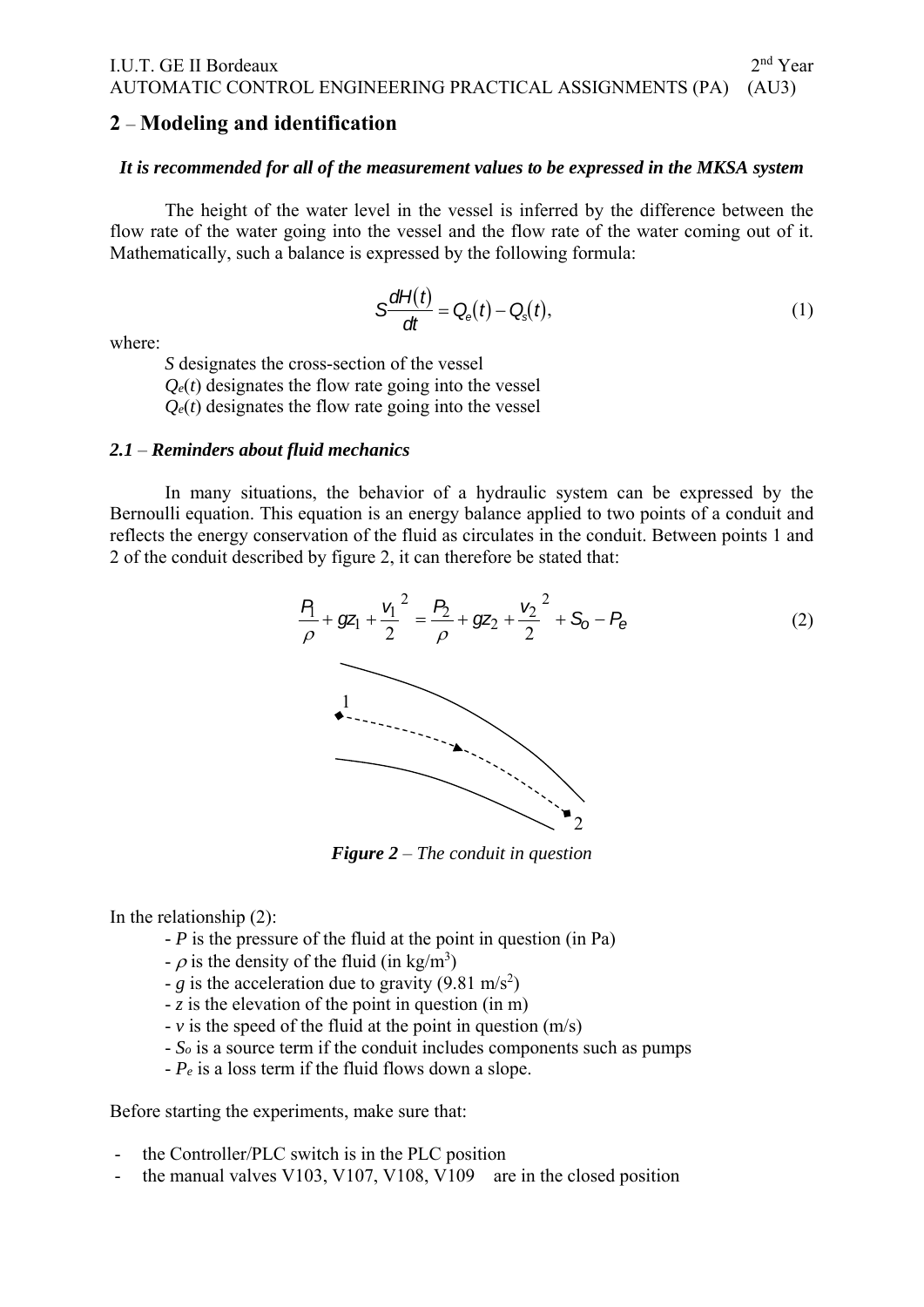## I.U.T. GE II Bordeaux 2<sup>nd</sup> Year AUTOMATIC CONTROL ENGINEERING PRACTICAL ASSIGNMENTS (PA) (AU3)

the manual valves V101, V104, V112 are in the open position

Refer to annex 1 for information on powering the operational part and running the supervision software.

 $\star$  The PLC produces a control signal with an amplitude of 0-10V and allows for the acquisition of a measuring signal of the same amplitude. Create a block diagram of the procedure used, showing the following components:

- programmable logic controller (PLC)
- pump
- tank
- level sensor

Write down the unit of the signal situated at the output of each block and its range of variation.

## *2.2* – *Model of the vacuum pump*

 Open the manual valve V104 and the electropneumatic valve. Close the manual valve V101. Drain the tank completely and then leave the electropneumatic valve open. Activate the pump with a command *U* of 100%, and raise the output flow rate of water from the pump until the maximum flow rate is obtained. Now show that the dynamic behavior of the pump can be described by the transmittance:

$$
\frac{Q(p)|_{H=0}}{U(p)} = \frac{K}{1+p}.
$$

 $Q(t)|_{H=0}$  designates the pump output (flow rate), for a given command  $U(t)$  and for a depth of water close to zero.

 Using the curve of figure 3, measure the value of the pump output at a steady state and use it to determine the value of the static gain *K.*

Determine the value of  $\tau$ .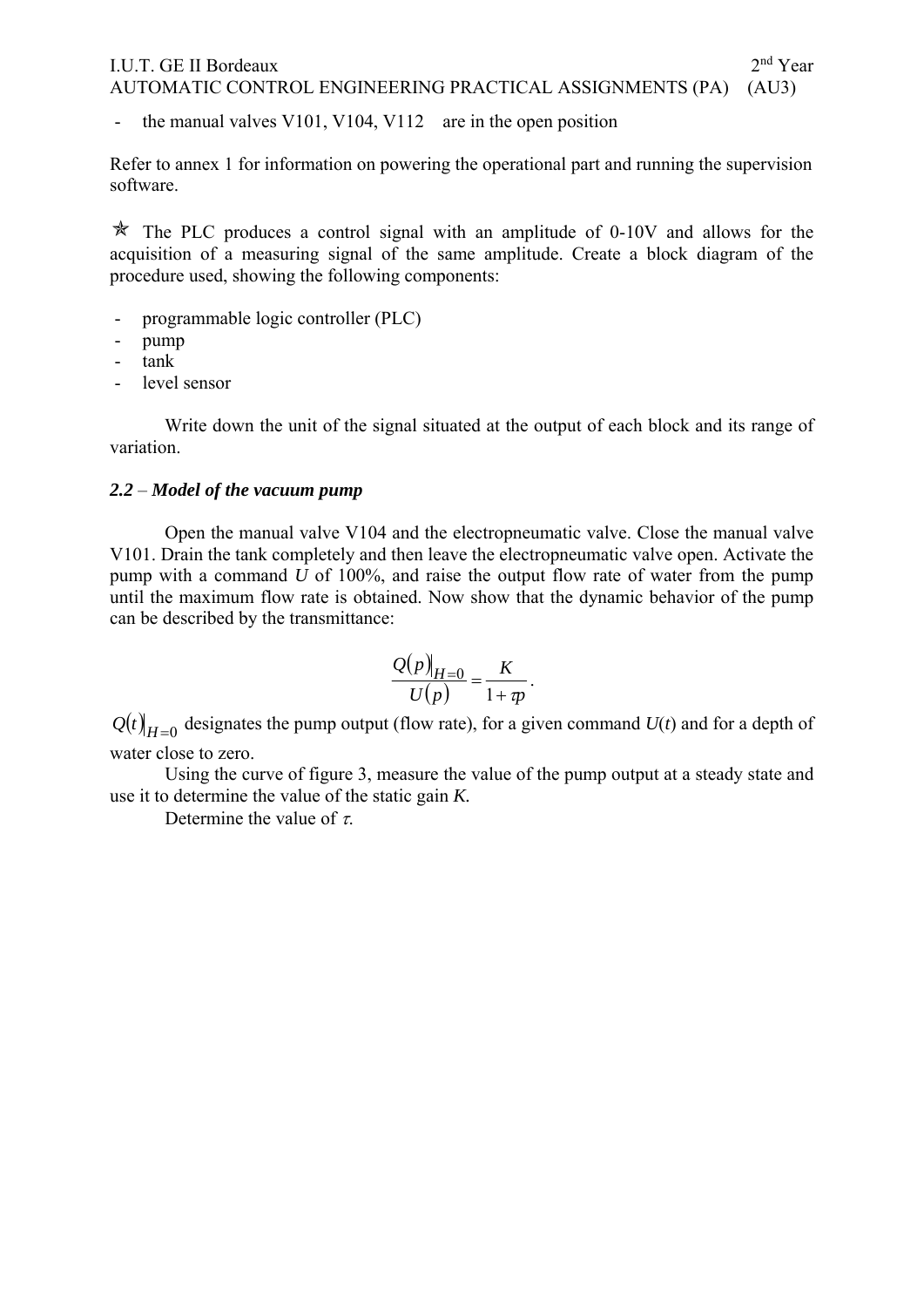

*Figure 3 – Measure of the flow rate over time* 

## *2.3* – *Filling model*

 When the pump is operating, the more the water level rises in the vessel, the greater the increase in pressure on the pump. The pump must therefore provide more power in order to continue to raise the water level in this vessel at the same speed.

Using the Bernoulli equation applied between points 1 and 2 shown in figure 4, it is assumed that the flow rate entering the vessel is of the following form:

$$
Q_e(t) = Q(t)|_{H=0} - aH(t).
$$
\n(3)

with

*H(t)*: depth of water in the vessel *a*: coefficient to be determined (and according to the pump power supply)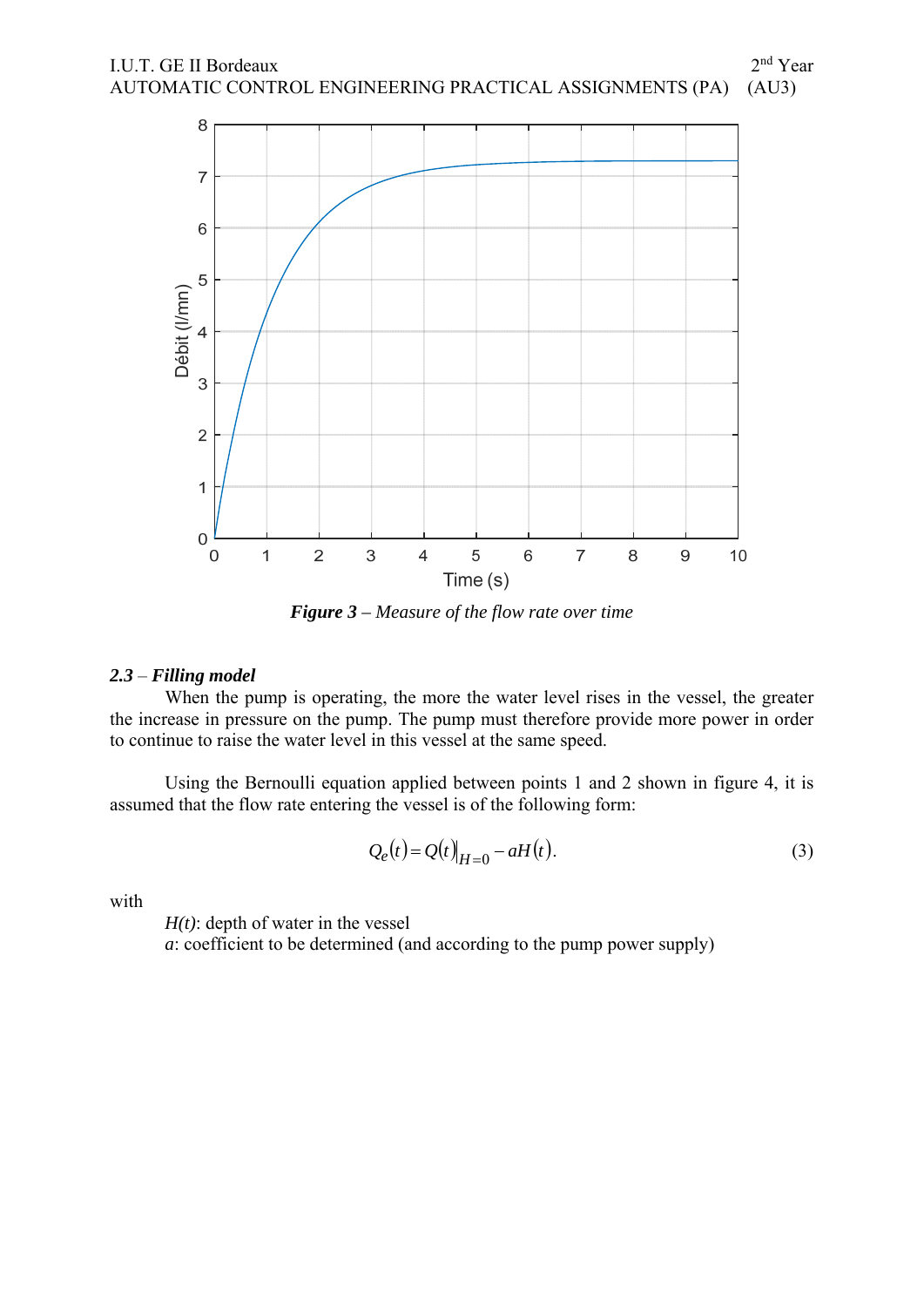

*Figure 4* – *Application of the Bernoulli equation for leakage-free operation without a pump* 

We would therefore like to determine coefficient *a*.

To this end, open valve V104 and the electropneumatic valve, and close the manual valve V101.

With the pump command *U* percentage at 100%, record the value of  $Q(t)$  when the steady output state has been established.

Then close valve V104 and the electropneumatic valve, and open the manual valve V101.

Using the measure of  $Q_e(t)$  and  $H(t)$  shown in figure 5, and use them to determine the value of *a.* 

Comment: the pump shuts down automatically when the water level in the tank drops too low.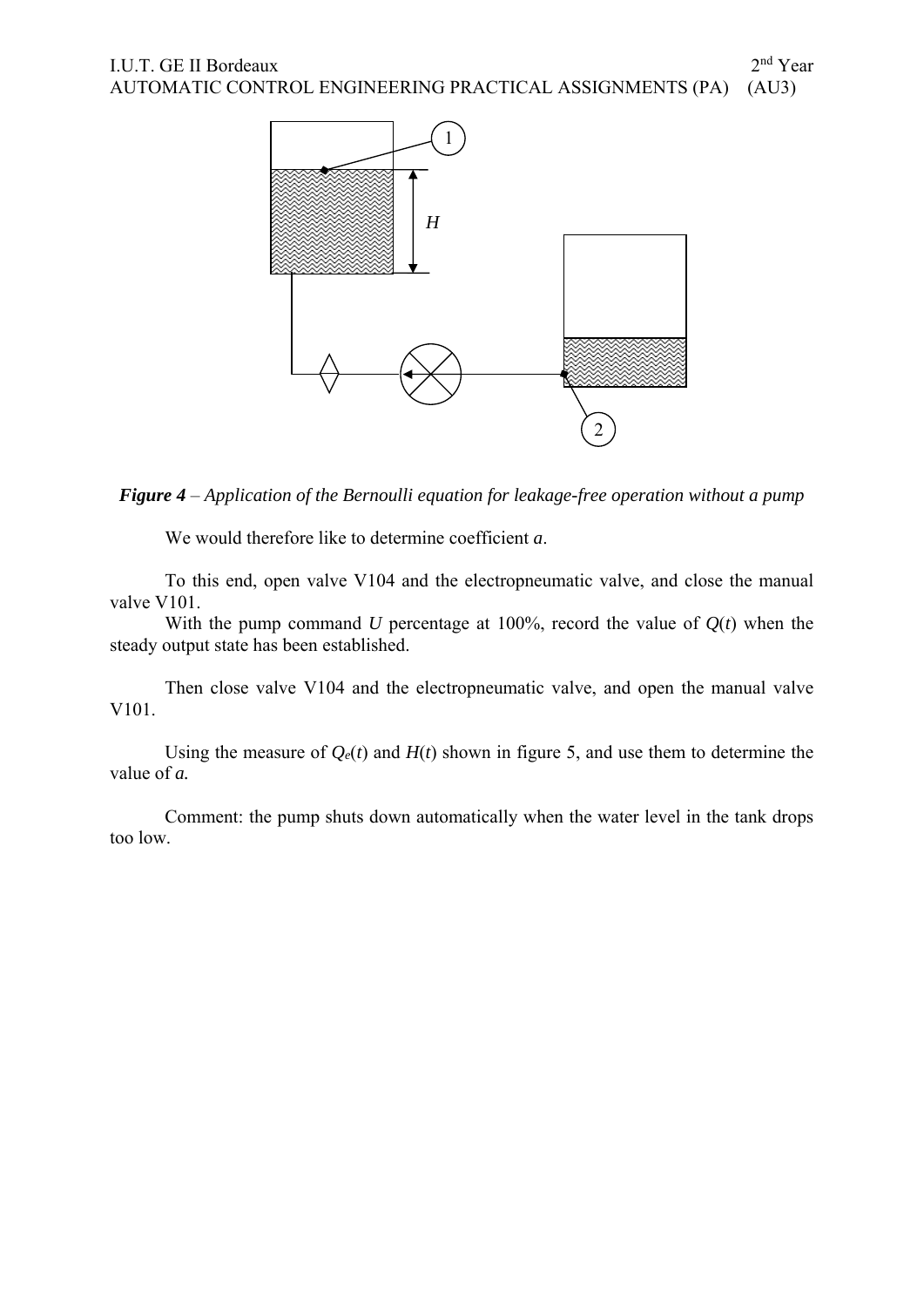

*Figure 5 – Records of the variations of the water level in tank 1 and the flow rate as a function of time*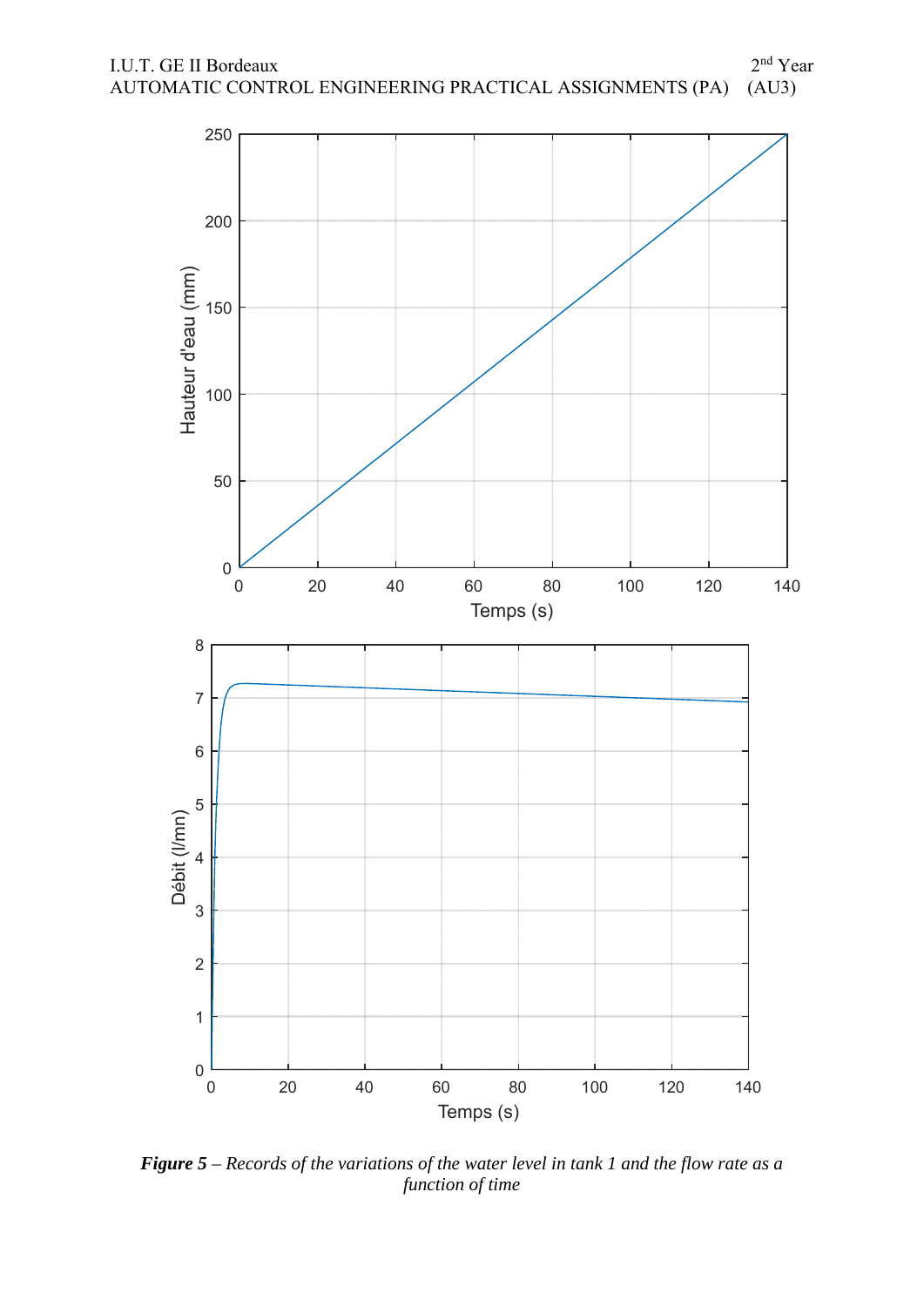## *2.4* – *Leakage model*

 In the event of the system operating with a leakage and without a pump, the Bernoulli equation applied between points 1 and 2, as shown on the diagram in figure 4, can be used to determine that the flow rate emerging from the tank is given by:

$$
Q_{\rm s(t)} = \alpha \sqrt{H(t)}\tag{4}
$$

 $\alpha$  is a coefficient that can be applied in order to take account of the valve opening rate, for example.



*Figure 4* – *Application of the Bernoulli equation for operation with a leakage and without a pump* 

We would like to determine the coefficient  $\alpha$ . To this end, fill the vessel to its maximum level by activating the pump.

When the maximum level has been reached (the pump shuts down automatically), close the electropneumatic valve and the manual valve  $\overline{V101}$  to prevent any leakage through the pump.

Open the solenoid valve and record the changes in the water level in the vessel.

With the knowledge that:

$$
S\frac{dH(t)}{dt} = -Q_s(t) \text{ and that } \frac{H(t_1) - H(t_2)}{t_1 - t_2} \approx \frac{dH(t)}{dt} \text{ for } t_1 \text{ close to } t_2,
$$

- the cross-section of the vessel is 0.19 m by 0.175 m:

evaluate the coefficient  $\alpha$  from several measurements using the curves given in figure 7.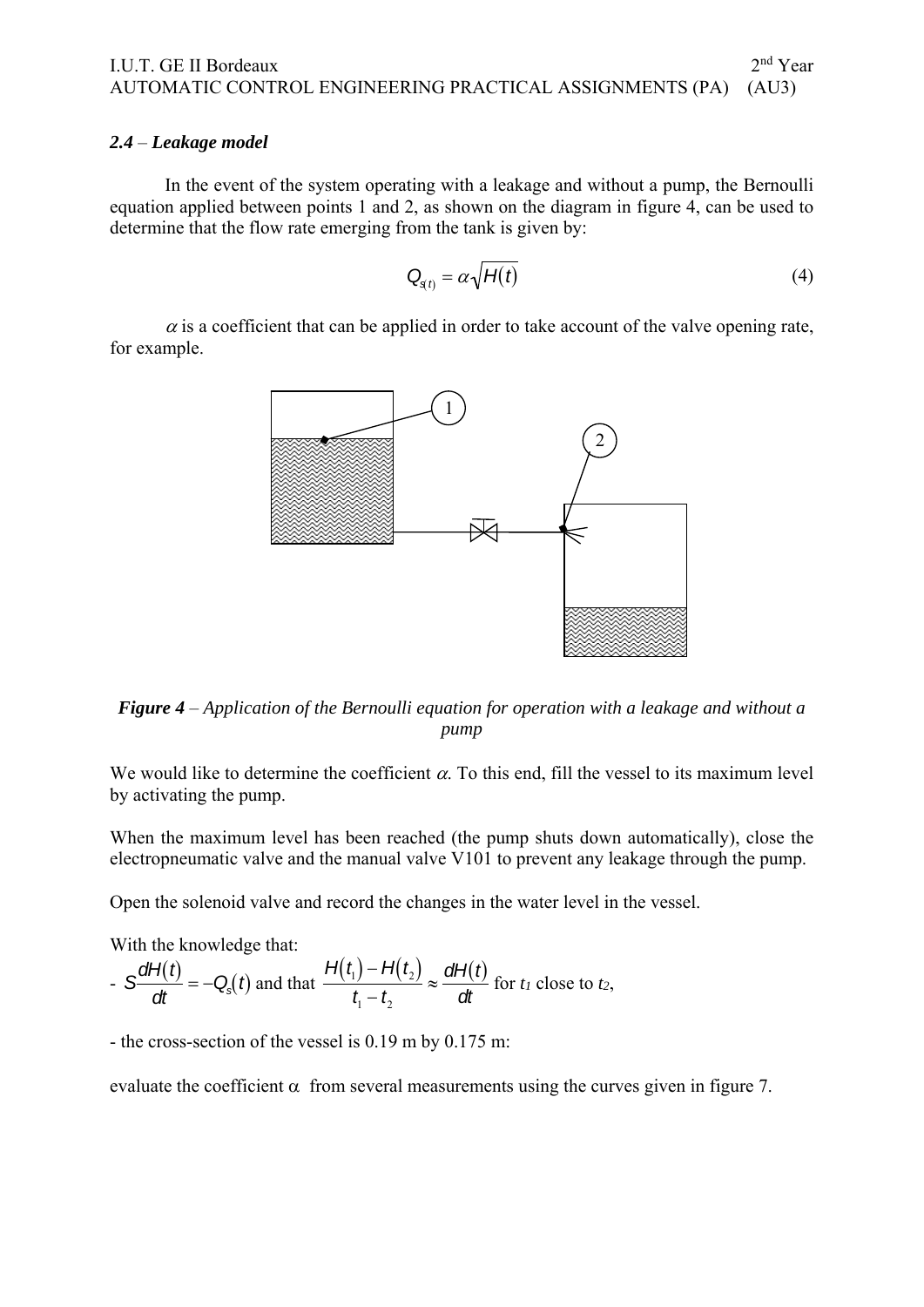

*Figure 7 – Record of the water height in tank 1 as a function of time* 

## *2.5* – *Overall model*

The block diagram of the whole system is given by figure 8.



*Figure 8* – *Block diagram*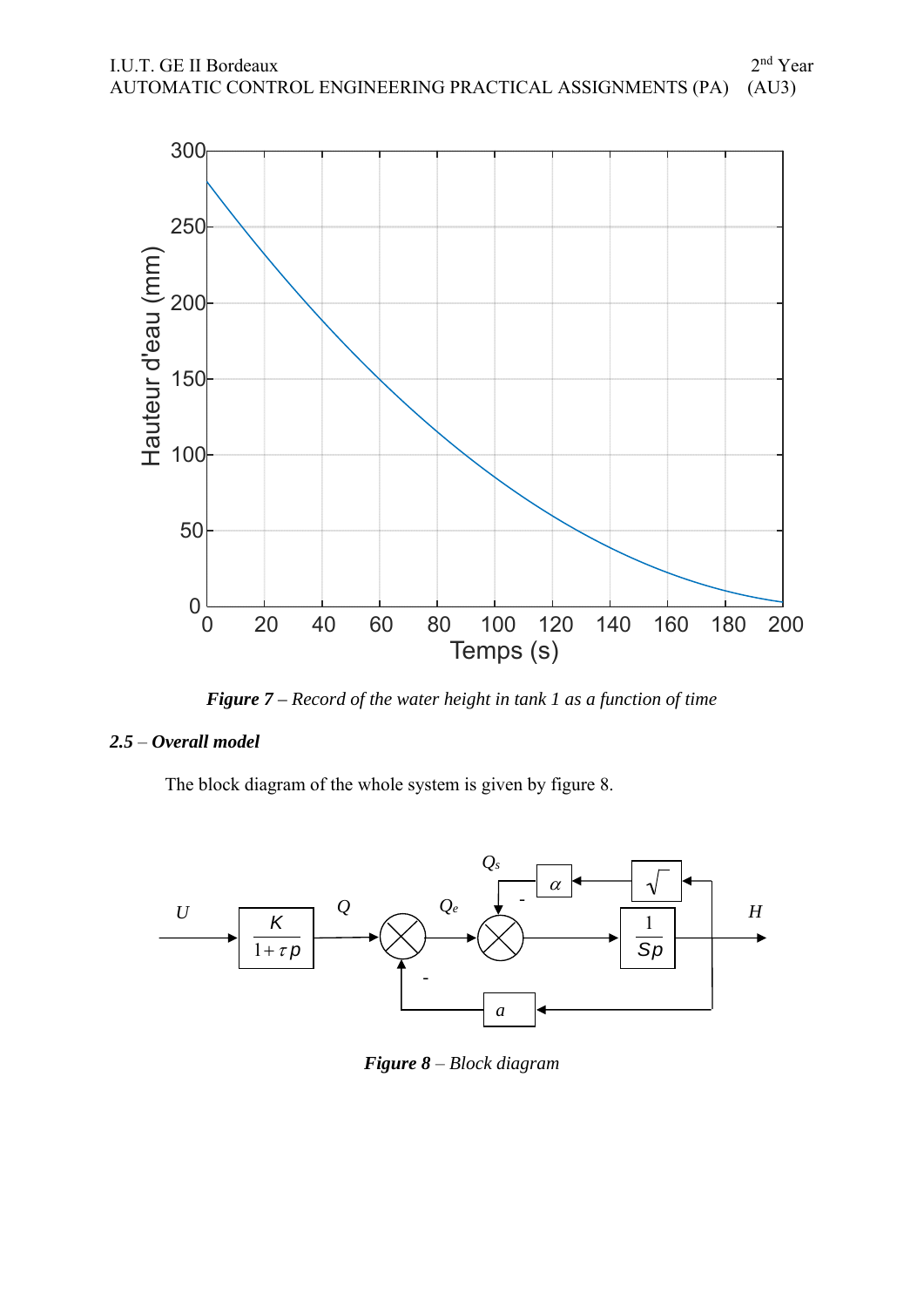## **3** – **Validation of the model**

## *3.1* – *Validation of the model for leakage-free operation with a pump*

Drain the tank completely and then close the electropneumatic valve. Activate the pump with a maximal command and record the changes in the depth of water in the vessel.

At the same time, run the Matlab software to simulate the model obtained in questions 2.2 and 2.3.

To this end, in Matlab, *open Simulink* by typing:

## **>>simulink**

The Simulink window opens and reveals a series of libraries of different functions (see figure 5). If necessary, you may minimize this window and keep it in the top right-hand corner of the screen.



*Figure 9* – *Simulink control window and directory in which the blocks to be used are stored* 

Now open your work area, by clicking the blank page icon in the Simulink window.

The aim is to simulate the system's response to a step signal with an amplitude of 1 (max. control of 100%),

$$
G_1(p) = \frac{K}{1 + \pi} \frac{1}{a + Sp}
$$

which characterizes the dynamic behavior of the operational part by taking account of the pump dynamics.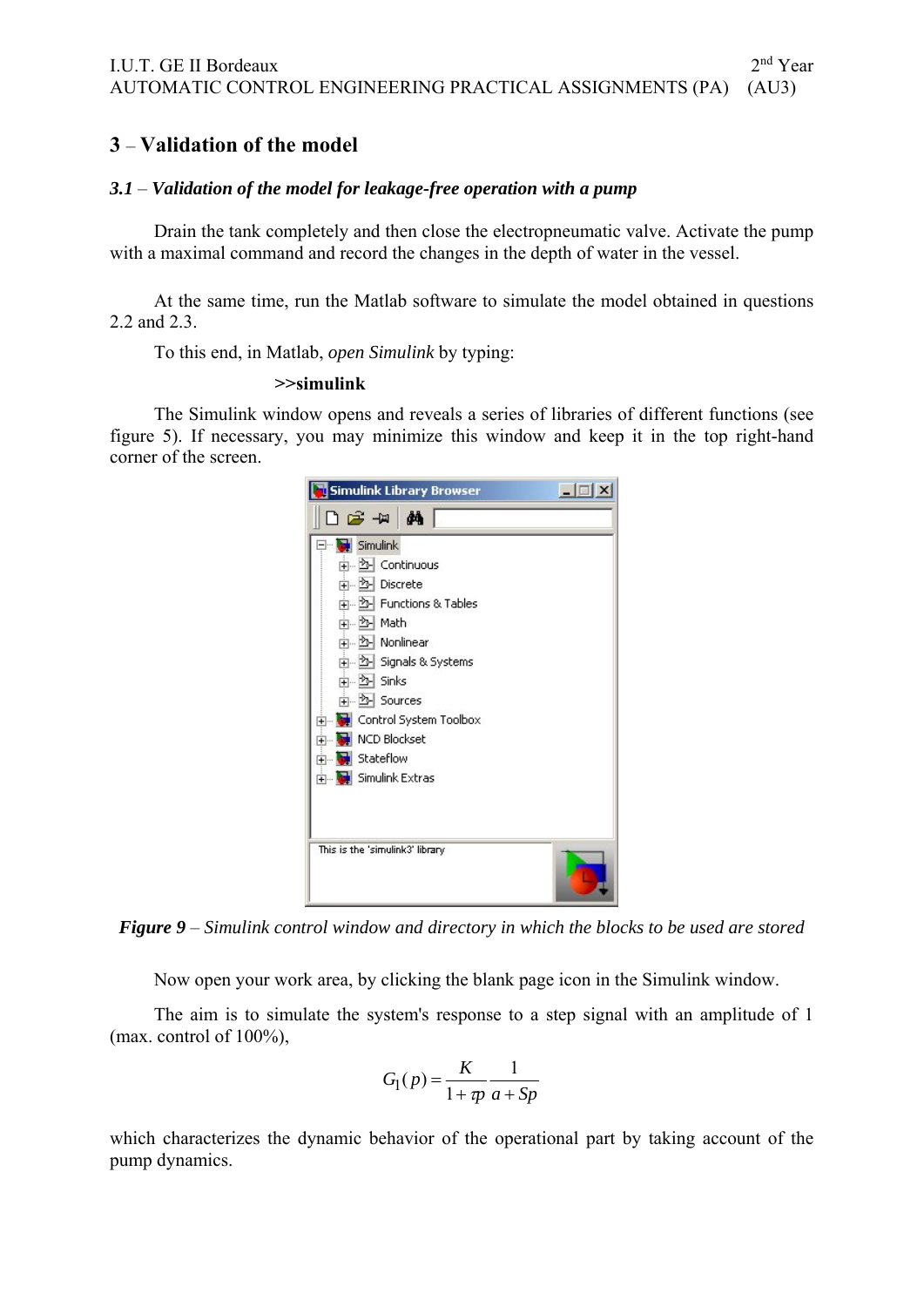## I.U.T. GE II Bordeaux 2<sup>nd</sup> Year AUTOMATIC CONTROL ENGINEERING PRACTICAL ASSIGNMENTS (PA) (AU3)

Create the simulation diagram in the working window ("Untitled").

To this end, open the "Sources" directory in the Simulink window. Select and drag the **Step** block into the working window (left-click on the mouse and hold while moving it to the desired location, then release).

*In the same way*, move the following elements consecutively into the working window:

- two transfer functions (Transfer Fcn), dragged from the "Continuous" directory

- and one oscilloscope (Scope), from the "Sinks" directory.

Line up these elements in the correct order, and *make all of the connections* using the mouse (press the left-hand button inside the small output triangle for a block, drag it by holding the button down until you reach the small input triangle for the next block, and then release it).

Then program each element by double-clicking its icon:

 - with the Step time of 0 s for the moment at which this step is applied, an Initial value of 0 and a Final value of 1. Validate by clicking "OK".

- with the transfer functions, by entering the numerator and denominator of  $G_l(p)$ .

Finally, program the parameters chosen for the simulation, by clicking the 'parameters' command in the 'Simulation' menu in the "Untitled" window: select Ode45 (this is the digital integration method), and enter the simulation finish time that is compatible with the experiment being carried out (Stop time). Do not modify the other values and validate by clicking "OK".

Then run the simulation ('Start' command in the 'Simulation' menu), and double-click the oscilloscope icon to open the viewing window.

Compare the response obtained with the measurement recorded. State your conclusions, especially concerning the validity of the parameters  $\tau$  and  $\alpha$ .

## *3.2* – *Validation of the model for operation with leakage and without a pump*

Using Matlab software, the differential equation

$$
S\frac{dH(t)}{dt}=-\alpha\sqrt{H(t)}
$$

allows for the following representation: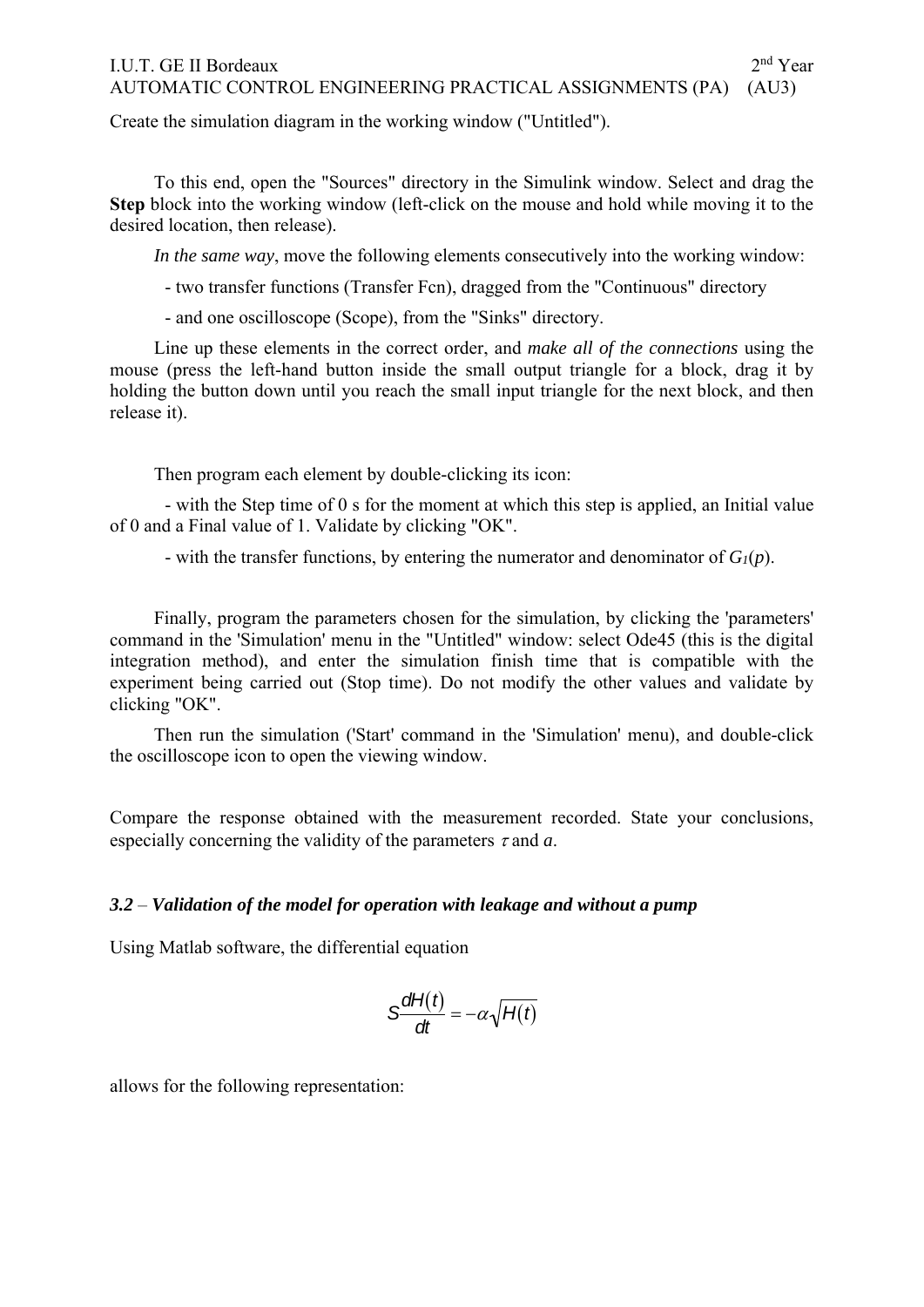

*Figure 10* – *Leakage simulation diagram* 

Justify such a diagram by entering the name of the variables at the output of each block. Correctly initialize the integrator and run the simulation.

Compare the time response obtained with the time response recorded in paragraph 2.4.

State your conclusions, especially concerning the validity of the parameter  $\alpha$ .

### *3.3* – *Validation of the model with a leakage and with a pump*

Due to the presence of the term  $\sqrt{H(t)}$ , the equation obtained is non-linear in  $H(t)$ . To linearize this equation, we shall assume that the depth of water remains approximately  $H_0$  so we can state that:

$$
H(t) = H_0 + h(t) \quad \text{with} \qquad h(t) \ll H_0
$$

With the understanding that  $\sqrt{1 + x} \approx 1 + \frac{x}{2}$  for  $x \ll 1$  we can therefore write:

$$
q_s(t) = \alpha \sqrt{H_0} \left( 1 + \frac{h(t)}{2H_0} \right)
$$

where  $q_s(t)$  represents the variation in the leakage flow rate around the nominal flow rate  $Q_{s0}$ which corresponds to the nominal depth *H0*:

$$
Q_{s}(t)=Q_{s0}+q_{s}(t)
$$

It should be remembered that the equation for the variations obtained is only valid if the hypotheses that allow it to be obtained are also valid, i.e.  $h(t) \ll H_0$ . In practice, the equation obtained will only describe the system accurately if the depth of water  $H(t)$  remains close to *H*0.

Close the manual valve V104 and open the electropneumatic valve. Apply a command of 85%. Wait until the water level in the vessel reaches its steady state.

Record the *H0* level at a steady state.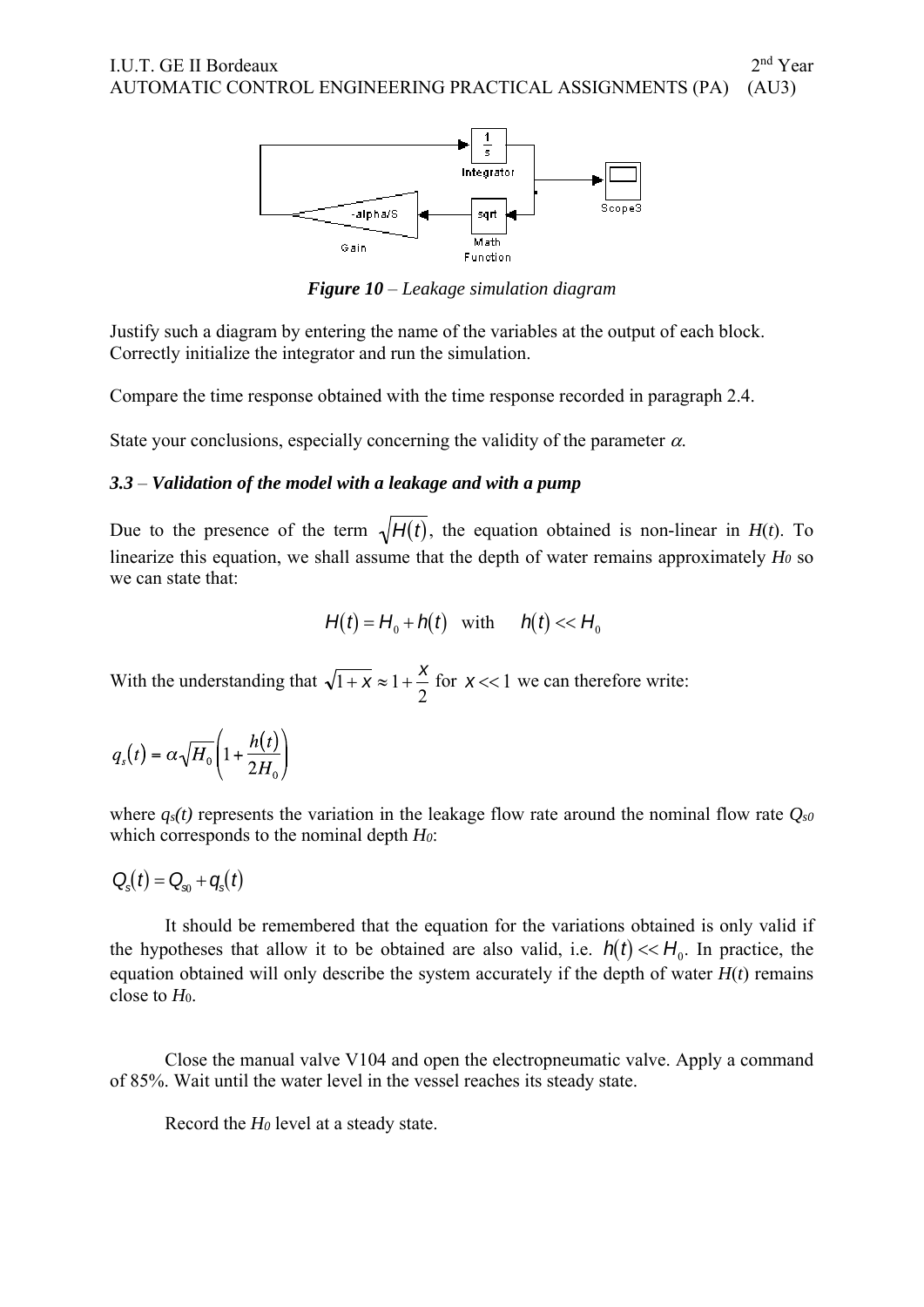## I.U.T. GE II Bordeaux 2<sup>nd</sup> Year AUTOMATIC CONTROL ENGINEERING PRACTICAL ASSIGNMENTS (PA) (AU3)

Once the steady state has been obtained, apply a command of 95% and record the changes in the depth and flow rate of the water over time until a new steady state has been established.

Then record the variation in flow rate  $q(t)$  between the two steady states. This record is represented by figure 11.



*Figure 11 – Record of the change in water depth in tank 1 as a function of time for a flow step of 10%* 

As shown by the theoretical analysis, the changes in the level around the chosen point of operation can be likened to a first order system of transmittance:

$$
G_2(p) = \frac{1}{\mathfrak{D} + a + \frac{\alpha}{2\sqrt{h_0}}} = \frac{h(p)}{q(p)}
$$

From the measurements, record the time constant and the static gain of  $G_2(p)$ . Compare them with the theoretical values.

At the same time, using the Matlab/Simulink software, plot the response of the transfer function  $G_2(p)$  at an amplitude step function of  $\Delta q$ . Compare the response obtained with the measurement recorded. State your conclusions.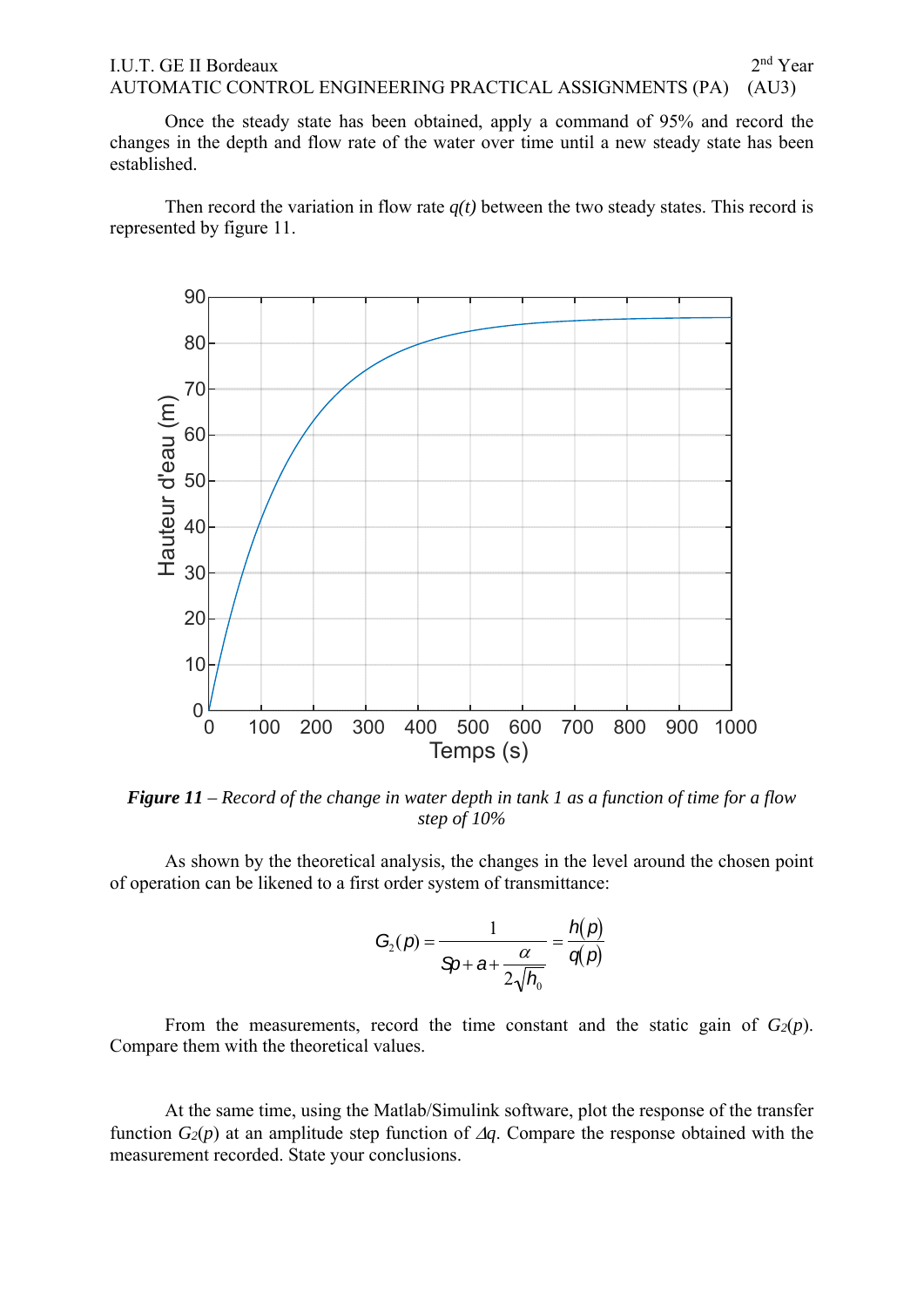## **Annex 1** – **Starting up the operational part of the supervision system**

To run the supervision program for the operational part, double-click the "Manip\_festo.vi" icon situated on the desktop, which runs the Labview software and the supervision program.

The supervision screen in figure A.1 then appears.



*Figure A.1* – *Supervision screen* 

The installation diagram is shown in the top left-hand corner of the screen. The graphic windows show (from top to bottom), the valve status, the pump control level (as a %), the pump output flow rate  $(l/min)$  and the level in the vessel (in mm)

The pump control level can be modified by moving the cursor in the pump control window or by entering this value in the "pump control" window in the "Control:" field.

The status of the valve that controls the leakage can be controlled directly in the vessel window by moving the control lever.

The numerical value of the level in the vessel and the flow rate are shown in the vessel window.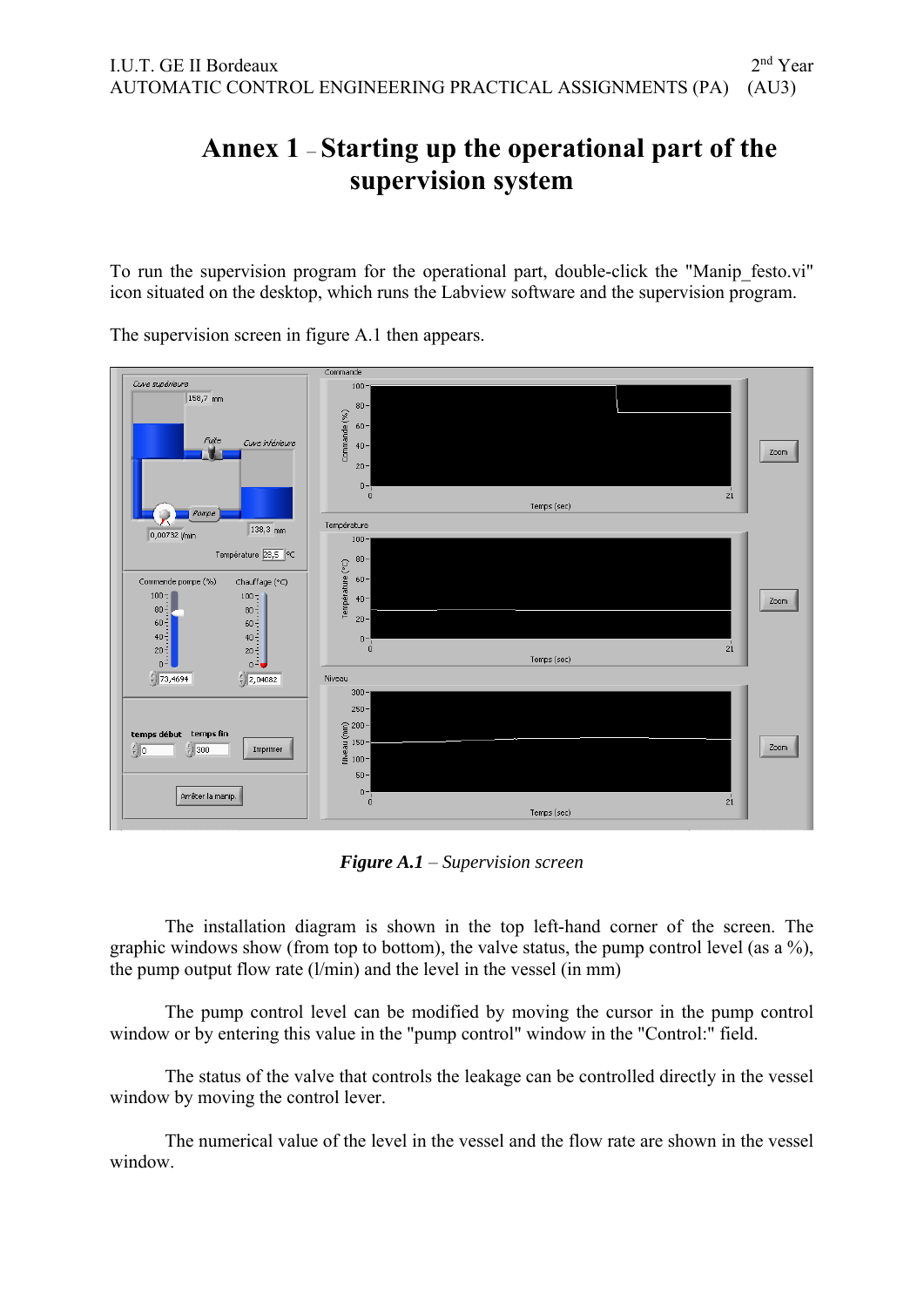## I.U.T. GE II Bordeaux 2<sup>nd</sup> Year AUTOMATIC CONTROL ENGINEERING PRACTICAL ASSIGNMENTS (PA) (AU3)

To facilitate the reading of the curves, the zoom function allows them to be displayed in full-screen mode. The window must be closed in order to return to the normal viewing mode.

To print out the curves, press the "Print" key; the graphs corresponding to the area defined by the "start time" and finish time" parameters will then be printed out.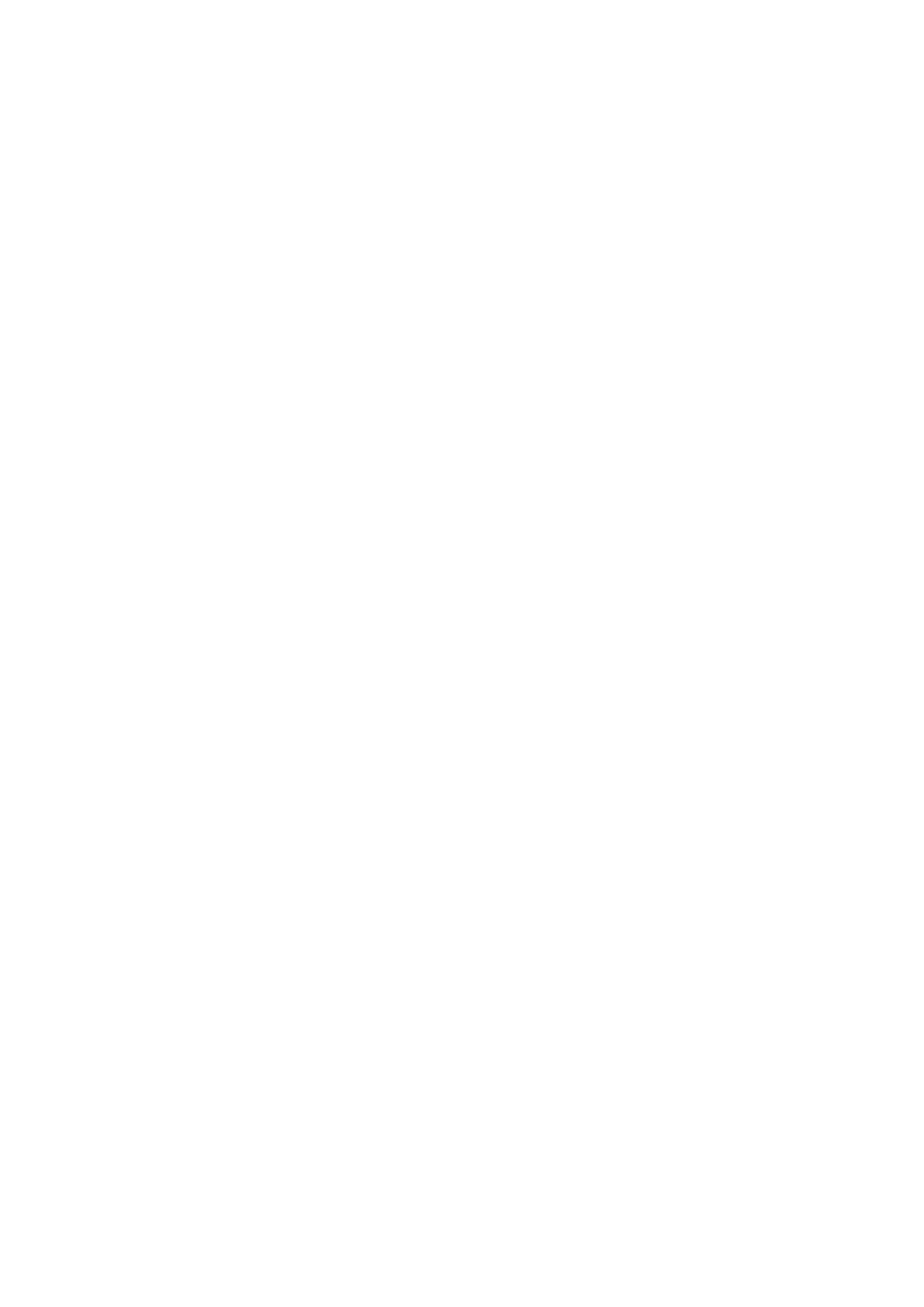## A3.1 / A3.2 FEEDBACK-BASED CLOSED-LOOP POSITION CONTROL, TESTING AND ANALYSIS

## I **DESCRIPTION OF EQUIPMENT**

It is important to read this description attentively, in preparation for and then during the practical assignment session, in order to familiarize yourself with the equipment that will be used on several occasions, and avoid any problems in carrying out the different wiring operations.

## **I-1 Introduction**

This equipment allows for the creation of and analysis of closed-loop control systems:

- closed-loop control of speed (analog and digital)
- closed-loop position control (analog and digital)

We shall initially restrict ourselves to studying analog feedback systems as shown in figure 1.



afficheur de consigne=> set point display; comparateur=> comparator; amplificateur de puissance=> power amplifier; moteur et partie mécanique=> motor and mechanical part; capteur de mesure=> measurement sensor *Figure 1 - Analog system*

The practical creation of these different feedback systems will be carried out by interconnecting two main blocks – the analog block and the mechanical unit block, which will now be described.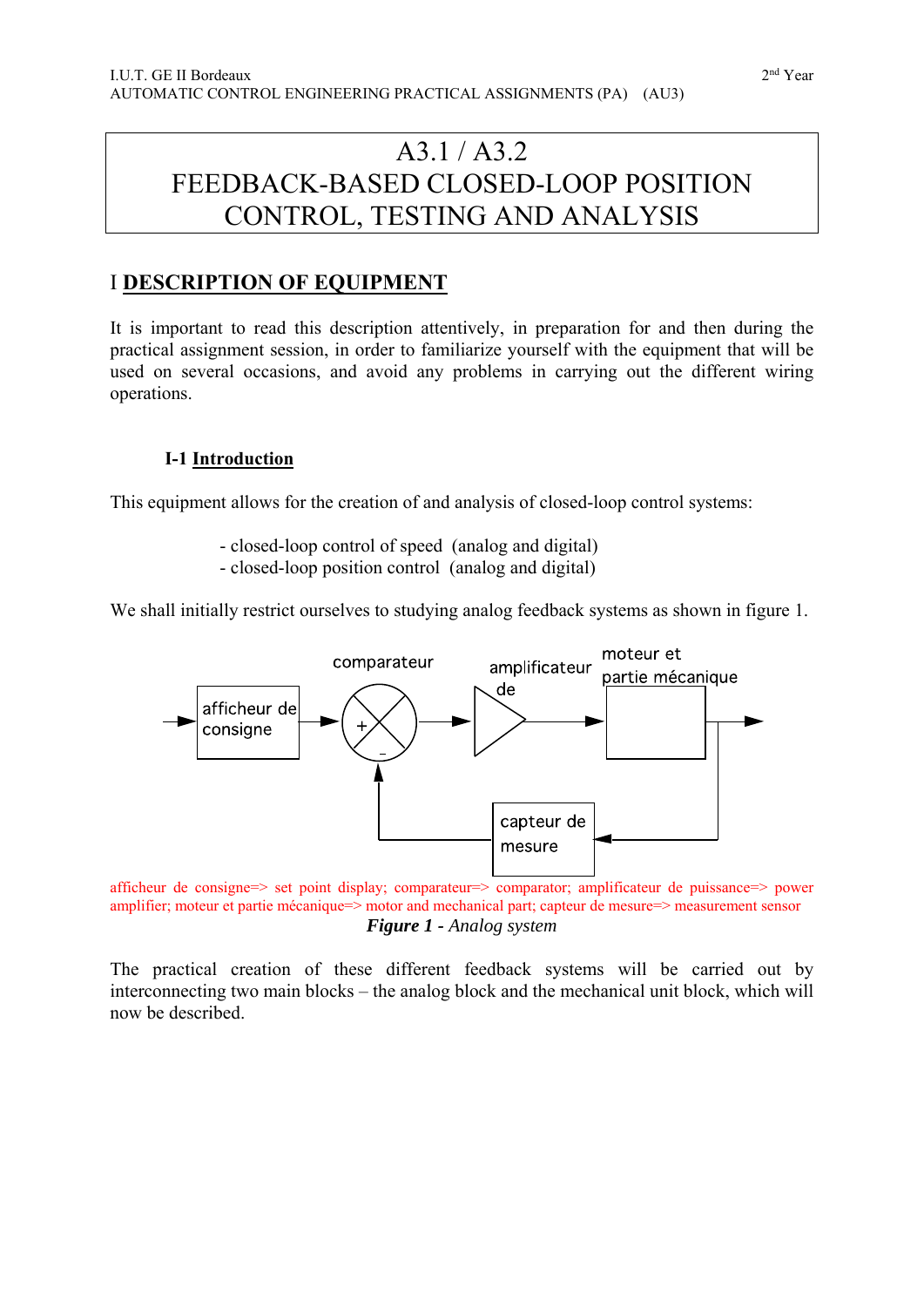

## I-2 **Mechanical unit**

Figure - *Photograph of the mechanical unit on the breadboard*

This part consists of all components required for the study and creation of closed-loop position control (analog and digital), and speed control (analog and digital) systems. It consists of:

## - **A direct current motor**

The following components are mounted on the motor shaft: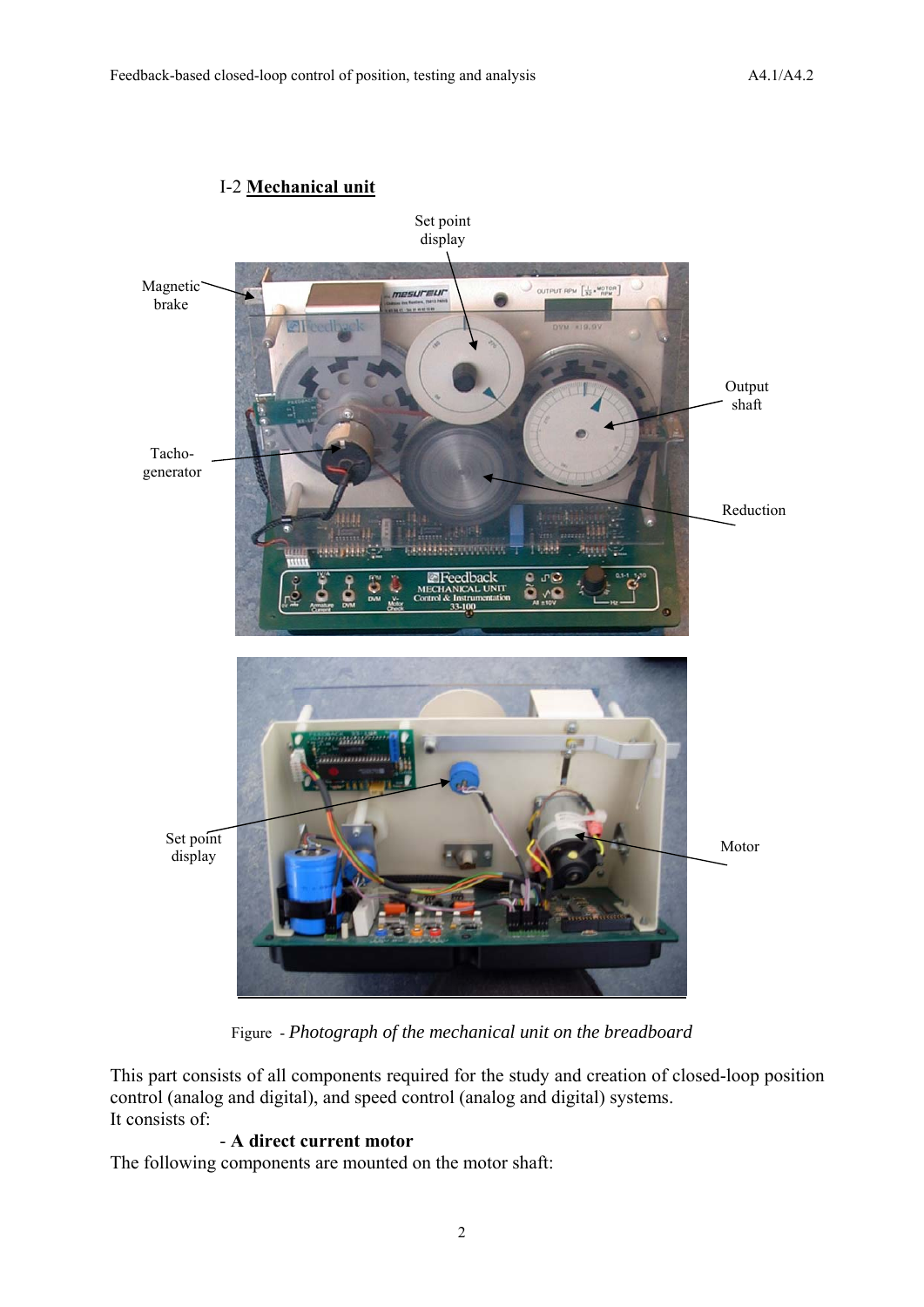- *A brake magnet*, which is used to vary the motor load and therefore for performing load tests. This brake is controlled by a lever (the brake lever).

 - *A tachogenerator*, mounted directly on the motor shaft. The outlet of this generator delivers voltage  $U_T$  that is proportional to the rotation speed of the motor ( $U_T$  =  $K_T$  \* $\Omega$ ). This generator acts as an analog speed sensor.

 - *A brake disk & speed track*, consisting of two tracks, which, via a track reader, provides digital information about the motor rotation speed. The external part of the disk is used by the brake magnet.

 - *A 1/32 reduction gear* on which the following are mounted: an **output potentiometer** giving analog information about position, and a **disk** with several tracks, which, via track readers, provides digital information about position.

 - **An input potentiometer** (input shaft) mounted on a separate shaft from the motor, on which the position set point is displayed.

- **A function generator** (in the bottom right-hand corner) that provides squarewave, triangle waveform and sine-wave signals with amplitude of  $+/-10$  Volts, and adjustable frequency.

 - **A digital display** (3 digits, output shaft: rpm or DVM), which displays either the rotation speed at the reduction gear output, or the voltage value transmitted to the pin marked DVM Input (in the bottom left-hand corner). The choice of information to be displayed is made via the "RPM/DVM switch" situated in the bottom left-hand corner.

 - A pin (armature current signal) which delivers a voltage that is proportional to the current in the armature of the motor  $(1V/A)$ .

- Power supply inputs.

 - A ribbon cable (34 wires) which provides a link between the mechanical unit and the analog unit.

## I-3 **Analog unit (Figure 3)**

This part consists of the electronic components required for the creation of the different closed-loop control systems and receives information transmitted by the different sensors through the 34-wire "ribbon" cable.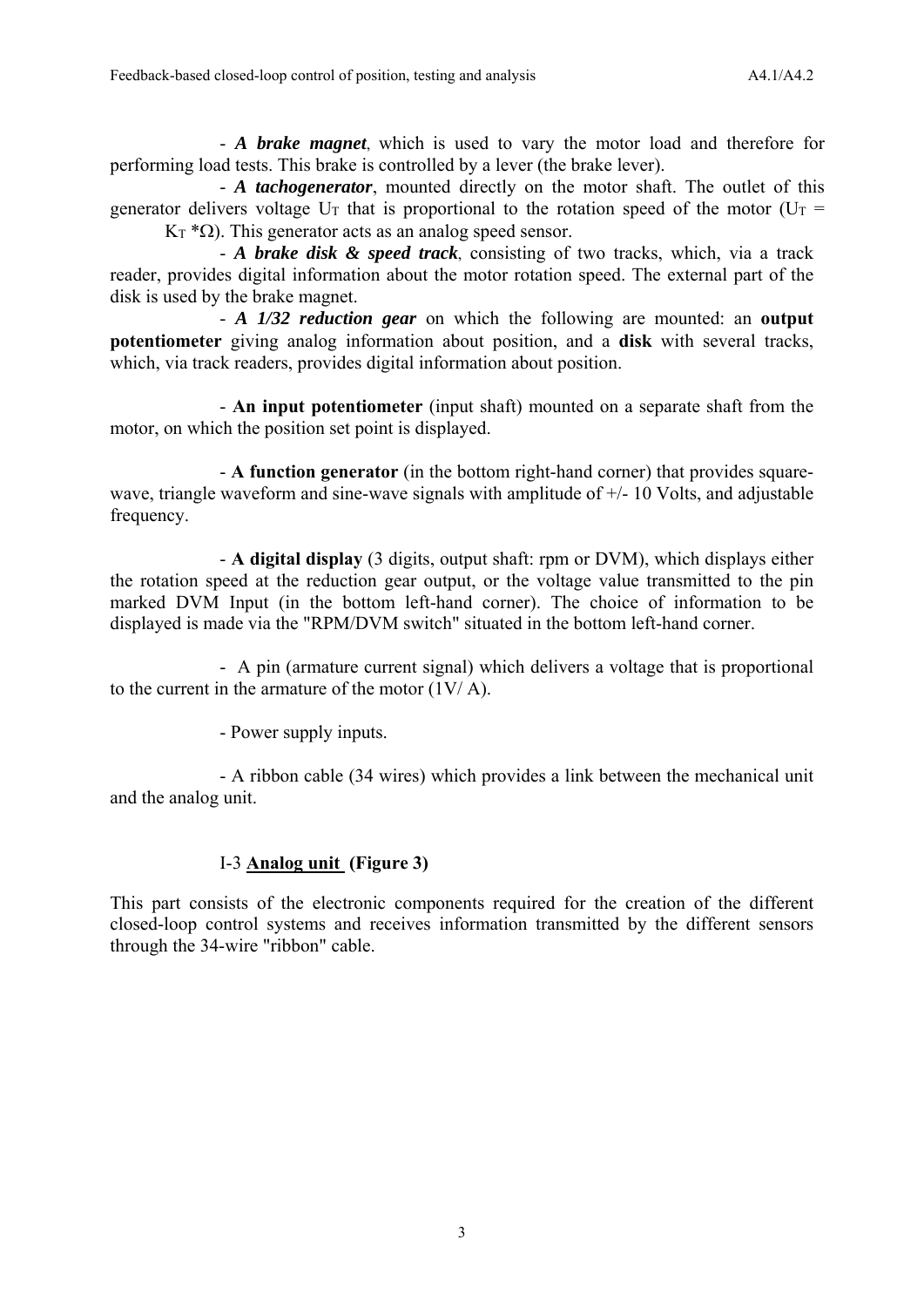

Figure - *Photograph of the analog unit on the breadboard*

## 1-3-1 **Information originating from sensors**

 **\* UT (tacho)** *tachogenerator output.* This signal can be used directly or

inversely.

 **\*i (input shaft angle signal)** *output of the set point display potentiometer.* This signal can be used directly or inversely.

 **\*o (output shaft angle signal)** *output of the position measurement potentiometer.* This signal can be used directly or inversely.

1-3-2 Electronic components

 \* **P3 (external input potentiometer).** This potentiometer is used to adjust the amplitude of the signals that need to be sent to the input of the "error amp" comparator. Indeed, only fixed amplitude signals are available via the ribbon cable or directly on the mechanical unit. In the bottom left-hand corner of this unit, there is a triangle waveform, a square-wave signal and direct voltage of +/- 10 V.

 **\* Error amp and P1.** Both of these components can be used to create a comparator followed by an adjustable gain amplifier. This will be studied in a subsequent stage.

 **\* P2 (tacho).** This potentiometer is used to set the amplitude of the signal delivered by the tachogenerator.

 **\* Power amplifier and zero adjustment.** The power stage supplies the power required for controlling the motor. The output is directly connected to the armature of the motor.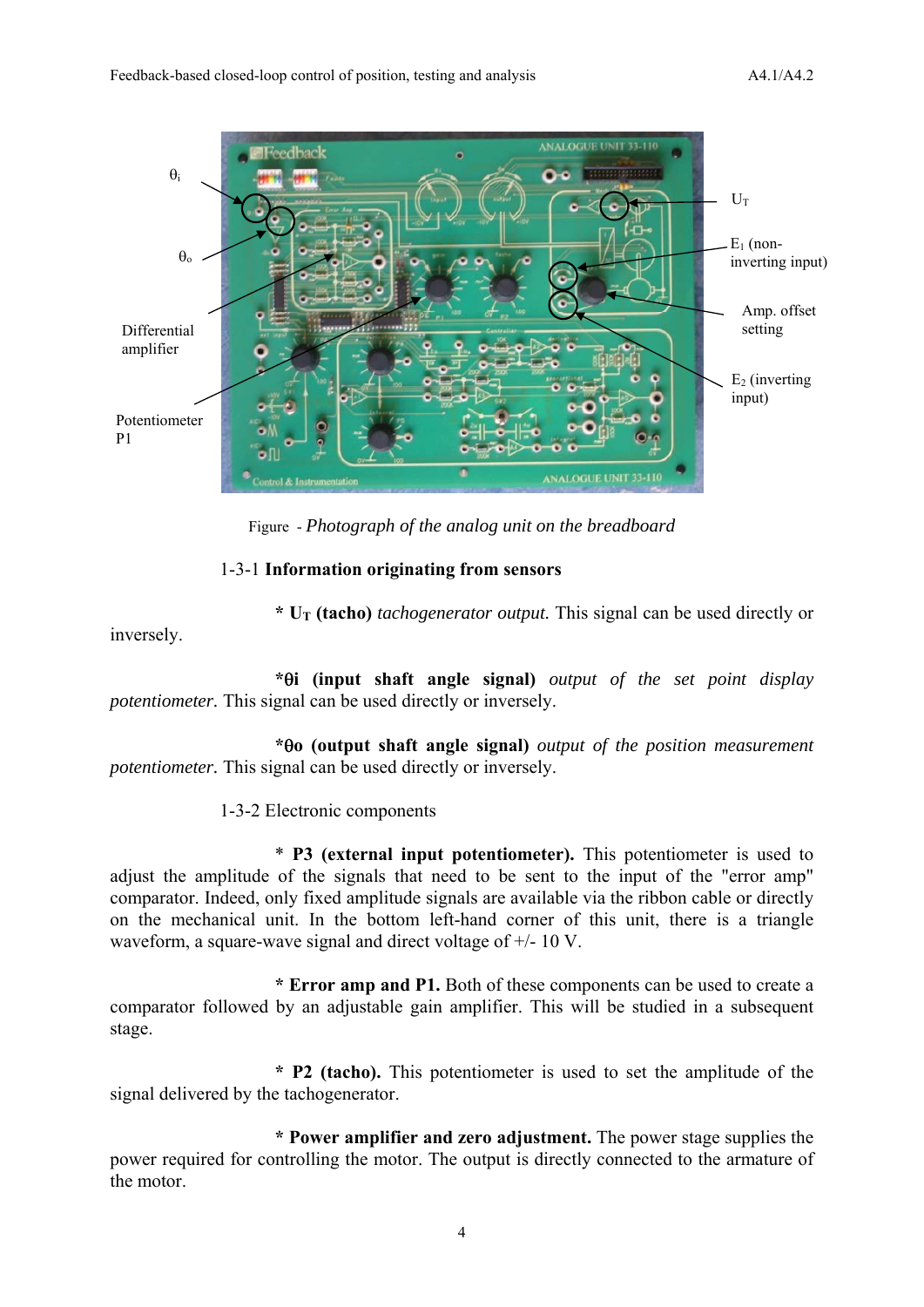This stage has two inputs that allow for the inversion of the motor control voltage. If a positive voltage is sent to the top input  $(-+, E1)$ , the motor rotates in a given direction; if the same voltage is sent to the bottom input  $(+, E2)$ , it rotates in the opposite direction.

 **\* Controller** This unit allows for the integration of correctors into feedback systems, which help to improve the performance of these systems. This controller unit will be studied during subsequent operations.

## **II PRELIMINARY STUDY**

### **II-1 Study of the amplifying comparator stage**

Connections are shown in the diagram in figure 4.

II-1-1 If  $\mathbb{R}_l$  is the input resistor,  $\mathbb{R}_2$  is the degenerating resistor,  $p_1$  is the attenuation caused by  $P_1$  and if the + input is assumed to be directly connected to ground, express  $V_1$ according to R1, R2, p1, Vr and Ve.



*Figure 4: Wiring of the comparator* 

II-1-2 Express  $V_1$  in the system in figure 5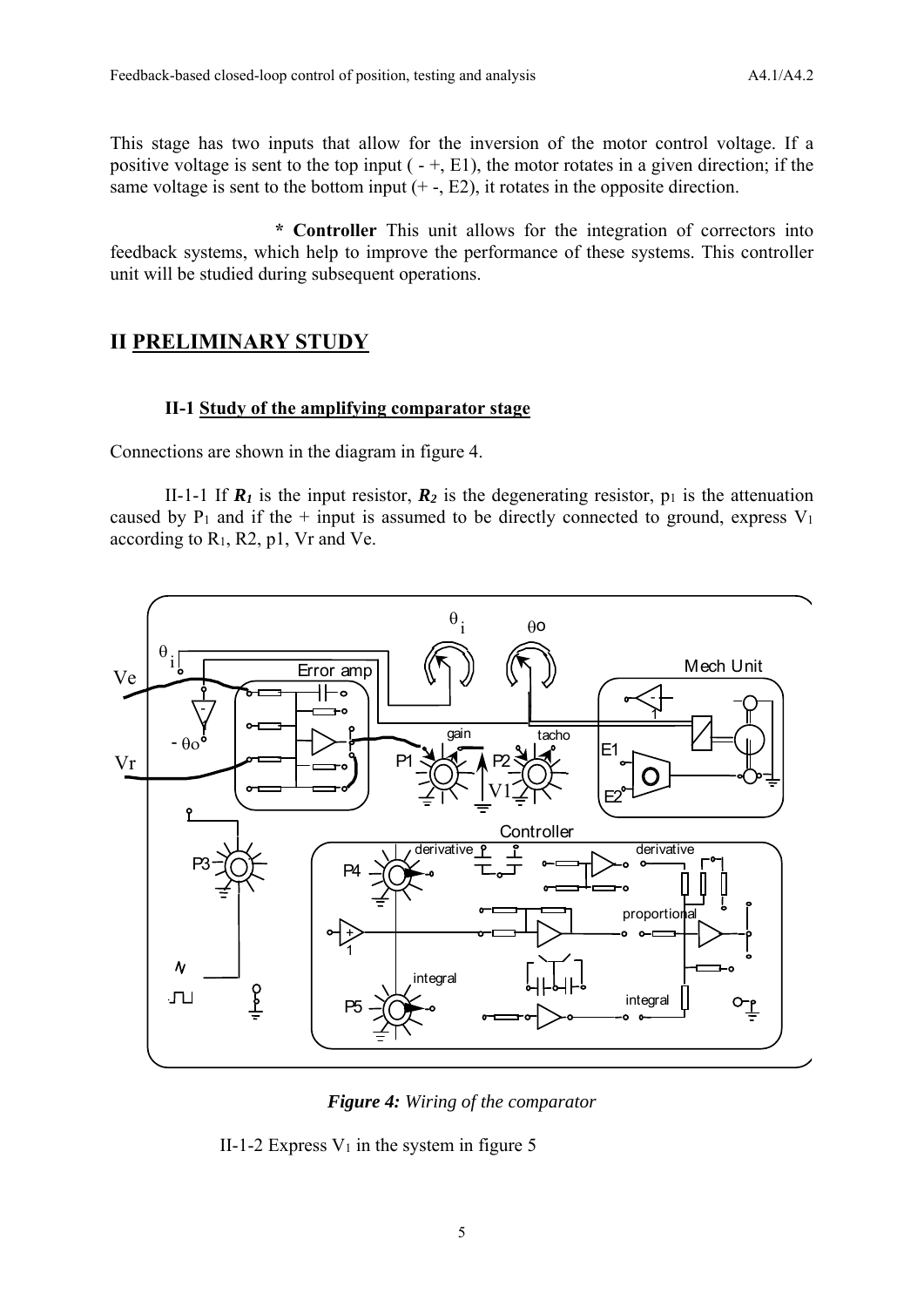

*Figure 5: Equivalent wiring diagram* 

What is required to make the two expressions of  $V_1$  in figures 4 and 5 identical?

#### II-2 **Closed-loop position control**

- With reference to figure 1 and the description of the existing system, draw a block diagram corresponding to closed-loop position control. This diagram must show the comparator, the gain adjustment A1, the power amplifier, the motor and, if necessary, the reduction gear and type of sensor used.

- In figure 6, complete the links between the different components, in bold type, in order to create a closed-loop control system for position. For this purpose, the .pdf file in figure 6, which can be found at "Groupe B/Autom/Abaques et papier milli et semilog/schema\_feedback.pdf" can be printed out.



*Figure 6 - Diagram to be completed*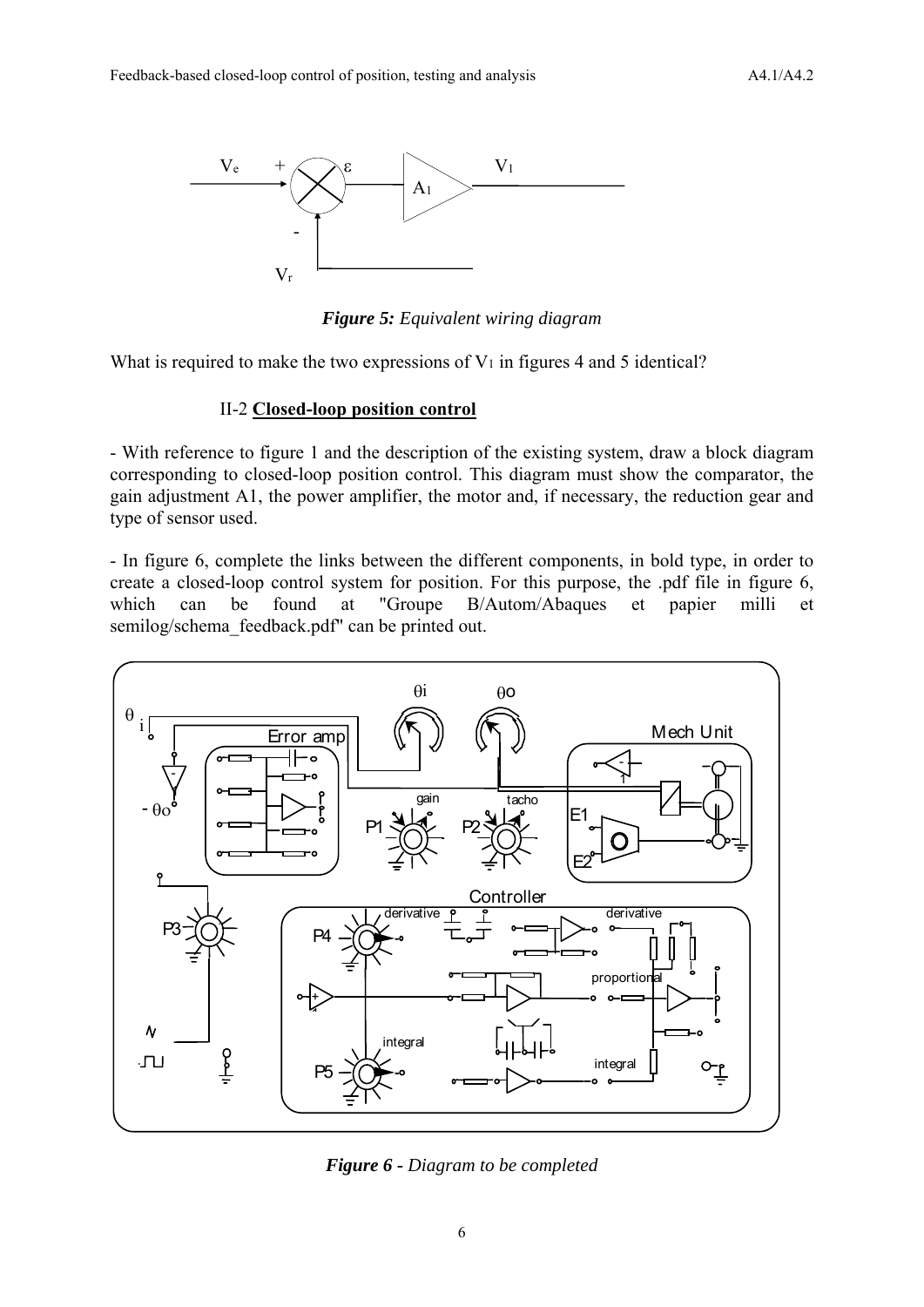## **III OPERATION**

## **III-1 Closed-loop control diagram**

Create a block diagram for closed-loop position control, showing:

- the set point display
- the differential amplifier
- the correction gain
- the power amplifier
- the motor
- the reduction gear
- the tachometer generator

Write down the unit of the signal situated at the output of each block and its range of variation. What is the technological nature of the set point display?

## **III-2 Analysis of closed-loop position control**

Several connections of our equipment can be carried out:

*Vr* may be equal to  $\theta_0$  or  $-\theta_0$ 

The direct chain may be reversed at the power amplifier by using the input  $E_1$  or the input  $E_2$ 

**III-2-a** With the power off, establish the connections that allow for closed-loop position control (figure 6), and make sure that the connections are checked prior to powering on. With a degenerating resistor  $R_2 = 100 \text{ K}\Omega$ ,  $P_1$  in the 20% position, in the four following cases, observe the behavior of the system while moving the set point display potentiometer. Comment on the results obtained.

> $V = \theta_0$  and input E1 Vr=  $-\theta_0$  and input E1 Vr=  $\theta_0$  and input E2  $V = -\theta_0$  and input E2

**III-2-b** When the system is operating correctly, for  $\theta$ i = 0, apply the setting  $\theta$ o= 0 using the zero adjustment potentiometer (power amplifier), then rotate the set point display potentiometer through 90° and comment on the results (direction of movement of disk and accuracy).

**III-2-c** For Vr = -00 and E2, adjust the offset for the 0 position of 00 and study the behavior of the system, while rotating the set point display potentiometer from  $0^{\circ}$  to  $90^{\circ}$ , for the following cases:

$$
R2 = 100KΩ P1 20%
$$
  

$$
R2 = 100KΩ P1 50%
$$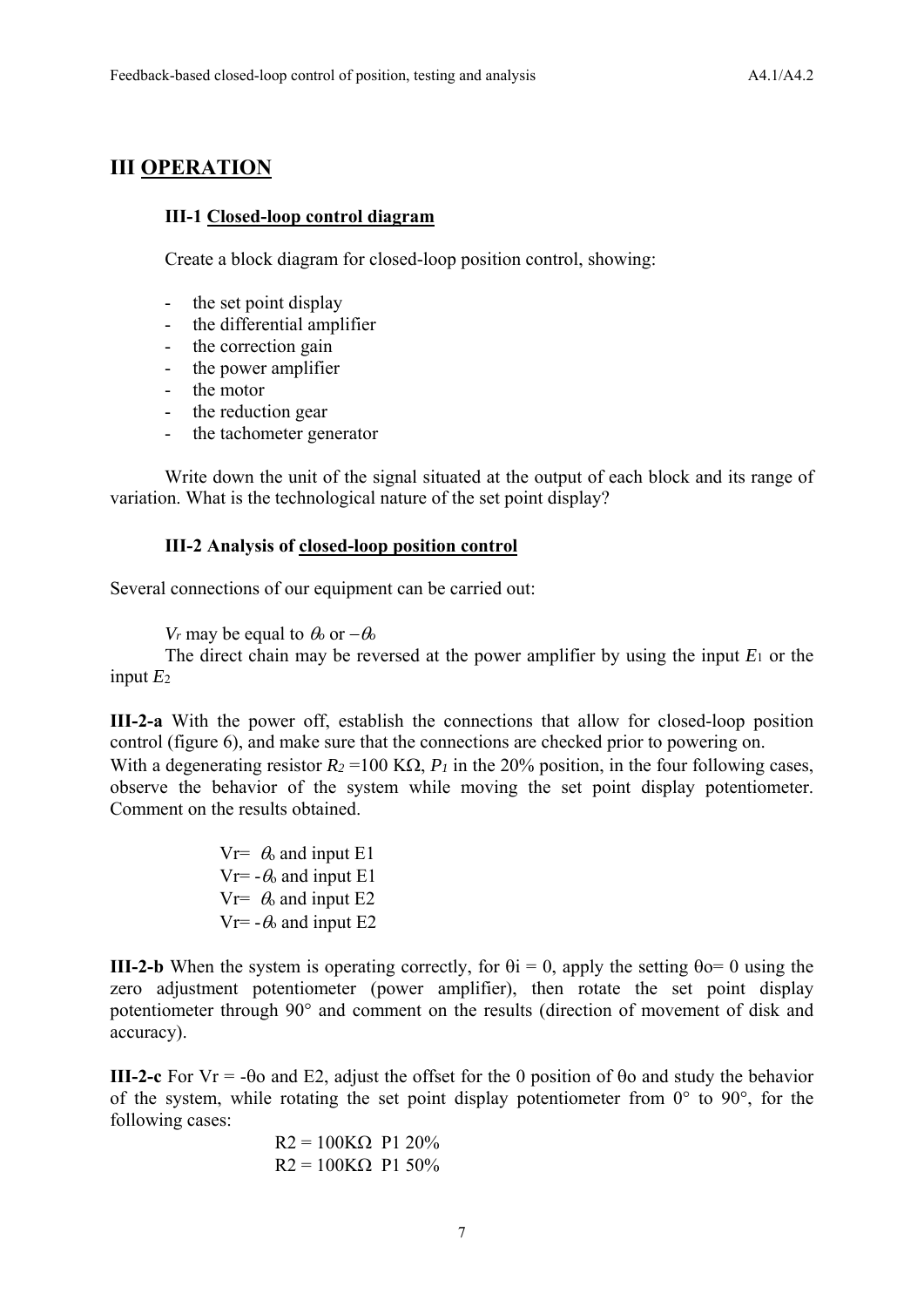$R2 = 100K\Omega$  P1 100%  $R2 = 1M\Omega$  P1 100%

What do you observe?

**III-2-d** Still for Vr=- $\theta$ o and E2, and in order to improve the interpretation of the preceding results, replace  $\theta$  i with a square-wave signal whose amplitude can be adjusted by P3. With P3 positioned at 40%, adjust the frequency of the square-wave signal so that  $\theta$ o can be viewed correctly on the storage oscilloscope. (approx. 0.1 Hz).

For each of the preceding cases (R2 and P1) plot the input (output P3) and the output  $\theta$ o of the system (depending on the available equipment, the digital oscilloscope or the Labview virtual oscilloscope will be used).

For each of the readings, show the response time at 5% of the system (see figure 7: Definition of response time).

Using the preceding curves and results, answer the following questions:

- Is closed-loop position control equal to a first or second-order system?
- How does the response time vary according to the gain of the direct chain?

- Is the output directly equivalent to the input?

### **III-2-e Analysis of the disturbance effect**

 On the block diagram of closed-loop position control, show the offset voltage as a disturbance at the power amplifier input.

Still for Vr=- $\theta$ o and E2, and for  $\theta$ i = 0, turn the offset voltage adjustment potentiometer to its maximum setting.

Measure the position error for each gain value corresponding to the following settings:

 $R2 = 100K\Omega$  P1 20%  $R2 = 100K\Omega$  P1 50%  $R2 = 100K\Omega$  P1 100%  $R2 = 1M\Omega$  P1 100%

State your conclusions.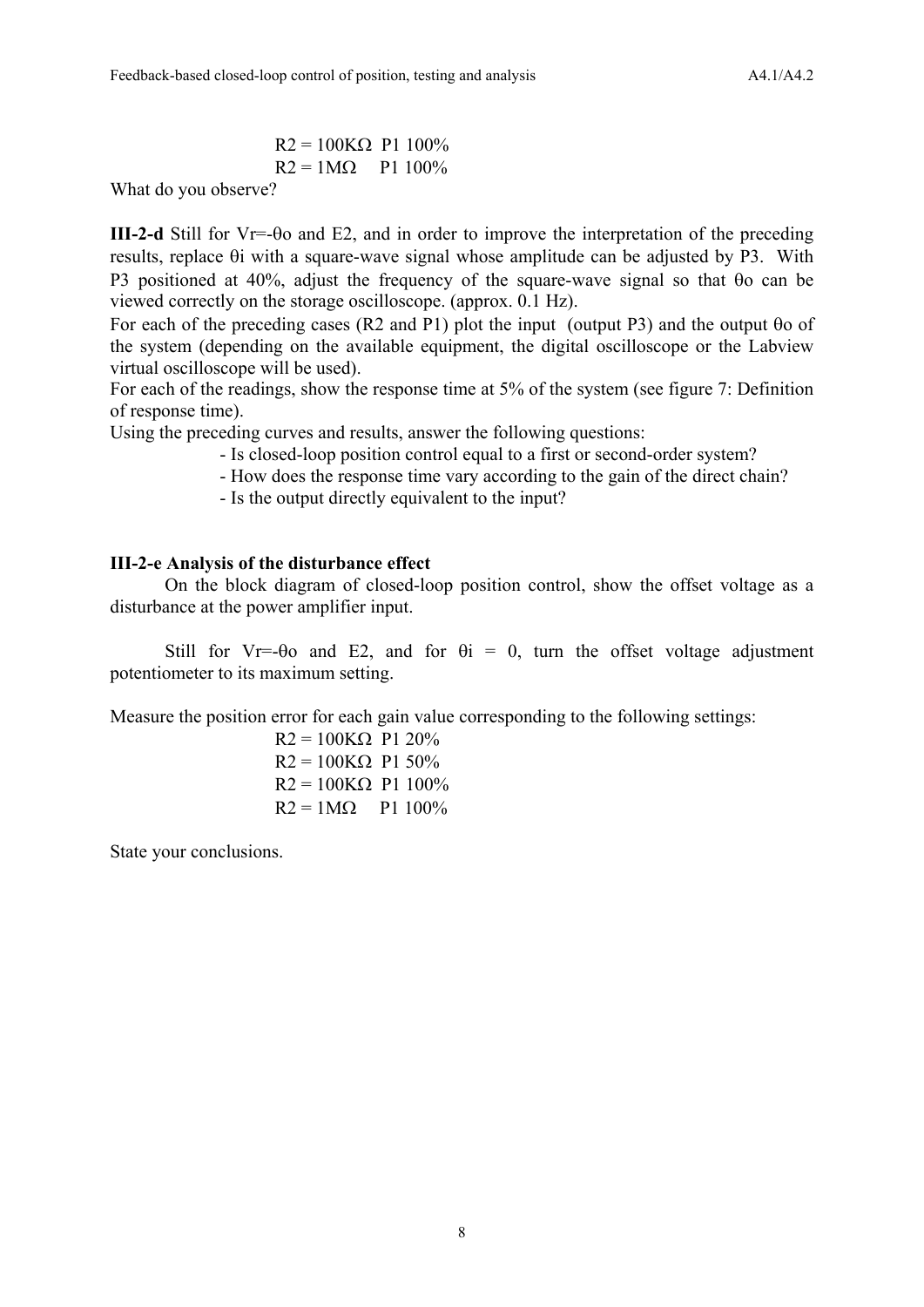

*Figure 7* – *Definition of the response time at 5%.*

## **III-3 Identification of the motor unit**

## **III-3-a Time identification**

Disconnect the preceding assembly and connect the outlet P3 (40%) directly to the input E1 or E2 of the power amplifier.

Send a  $+/- 10V$  steady-rate signal to input P3 and check for the reversal of the motor's direction of rotation.

Replace the steady-rate signal with a  $+/-10V$  square-wave signal and adjust its frequency in in order to allow for the proper observation of the motor speed response (approx. 0.2 Hz).

Once these adjustments have been made, record the motor speed response (depending on the available equipment, the digital oscilloscope or the Labview virtual oscilloscope will be used).

From this reading, subtract the electromechanical time constant  $\tau$  for the motor and the static gain *K*. Is the power amplifier and motor assembly a first-order or second-order system?

### **III-3-b Frequency identification**

It is often useful to know a system's response to variable-frequency sinus-wave signals, and to show this response on Bode plans or Nichols plots.

To this end, an analyzer software program created by students in the GEII department at Bordeaux IUT, in Labview (see instructions at the end of the 1st series of the Automatic Control Engineering PA workbook), will be used.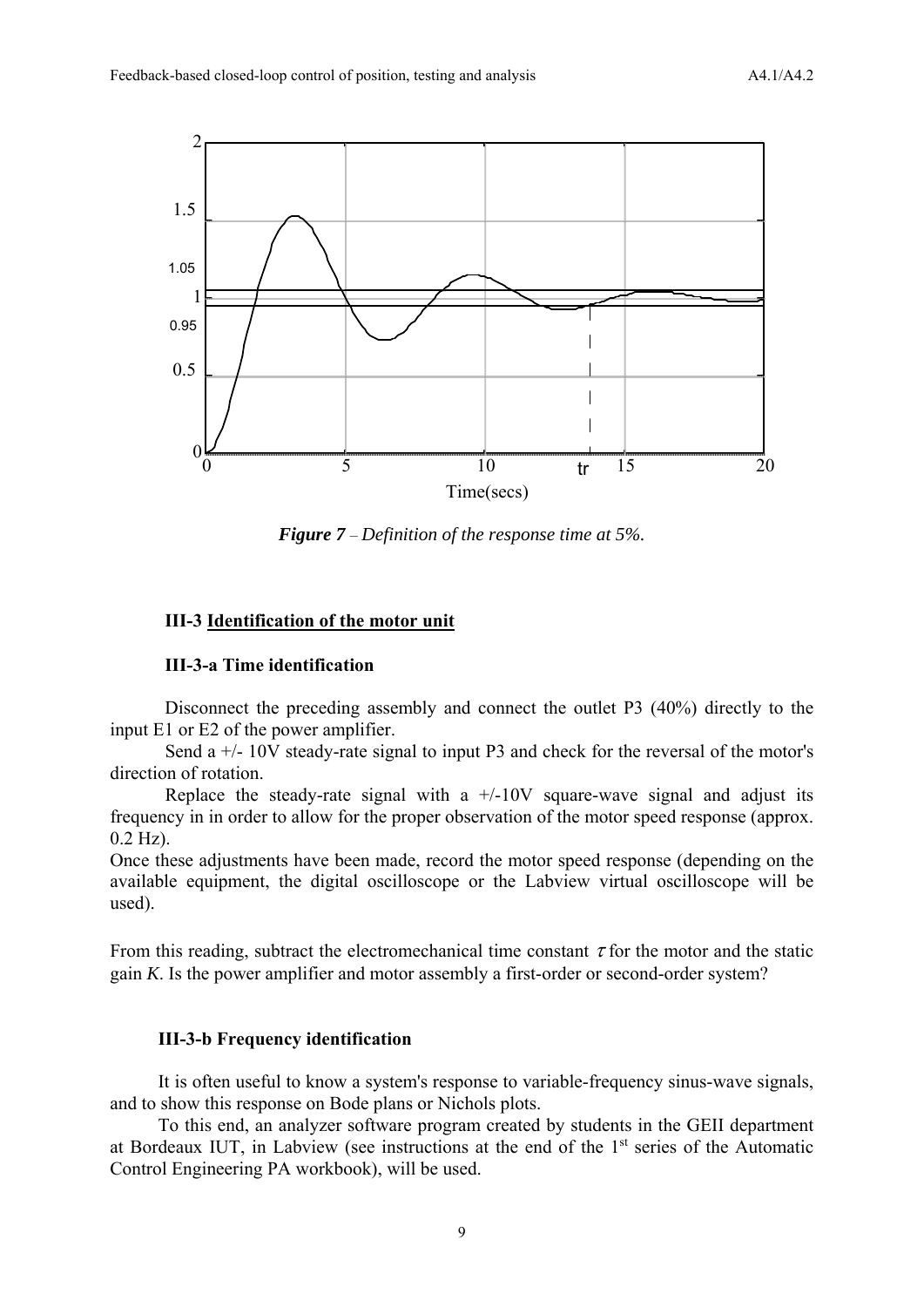The following settings will be applied on the front of the analyzer:

- frequencies of 0.1 Hz to 10 Hz, 20 points per decade;
- amplitude 2 V, offset 3 V.

## 1. GEII analyzer in Labview.

• When the power supply of the Feedback system is turned on, adjust the zero adjustment potentiometer so that, in the absence of input voltage for the power amplifier, the motor does not rotate. Also make sure that the brake magnet is not on (the brake lever is raised).

• Connect the output of the Labview analyzer generator to input E1 of the Feedback power analyzer and to channel 0 of the Labview analyzer.

• Connect the tachometer generator output  $(U_T)$  for the Feedback to channel 1 of the Labview analyzer.

• Using Bode coordinates, plot the frequency response of the system, from 0.1 Hz to 10 Hz. The generator will be programmed so that the amplitude of the sinus-wave signal is 2 V, and the offset is 3 V.

## **III-4 Diagram of frequency and time responses in Matlab**

## **III-4-a Time simulation**

Run the Matlab software to simulate the model obtained in question III.3.a.

To this end, in Matlab, *open Simulink* by typing:

## **>>simulink**

The Simulink window opens and reveals a series of libraries of different functions (see figure 8). If necessary, you may minimize this window and keep it in the top right-hand corner of the screen.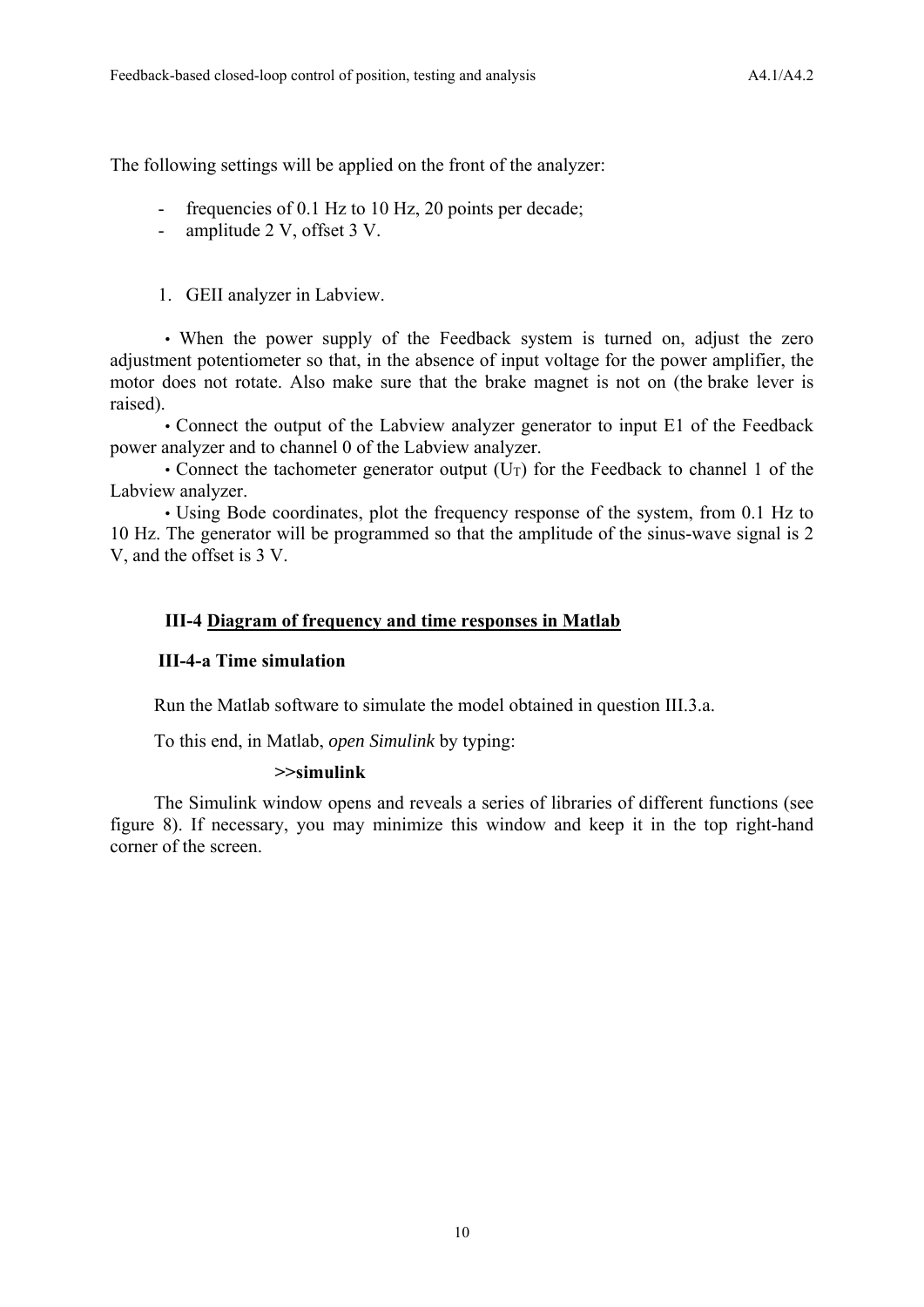

*Figure 8* – *Simulink control window and directory in which the blocks to be used are stored* 

Now open your work area by clicking the blank page icon in the Simulink window.

The aim is to simulate the system's response to a step signal with an amplitude of 1 (max. control)

$$
\Omega_{\rm s}(p)/U(p) = K/(1+\tau p)
$$

which characterizes the dynamic behavior of the operational part; the values of the parameters *K* and  $\tau$  are those determined in question III.3.a.

Create the simulation diagram in the working window ("Untitled").

To this end, open the "Sources" directory in the Simulink window. Select and drag the **Step** block into the working window (left-click on the mouse and hold while moving it to the desired location, then release).

*In the same way*, move the following elements into the working window:

- one transfer function (Transfer Fcn), dragged from the "Continuous" directory

- and one oscilloscope (Scope), from the "Sinks" directory.

Line up these elements in the correct order, and *make all of the connections* using the mouse (press the left-hand button inside the small output triangle for a block, drag it by holding the button down until you reach the small input triangle for the next block, and then release it).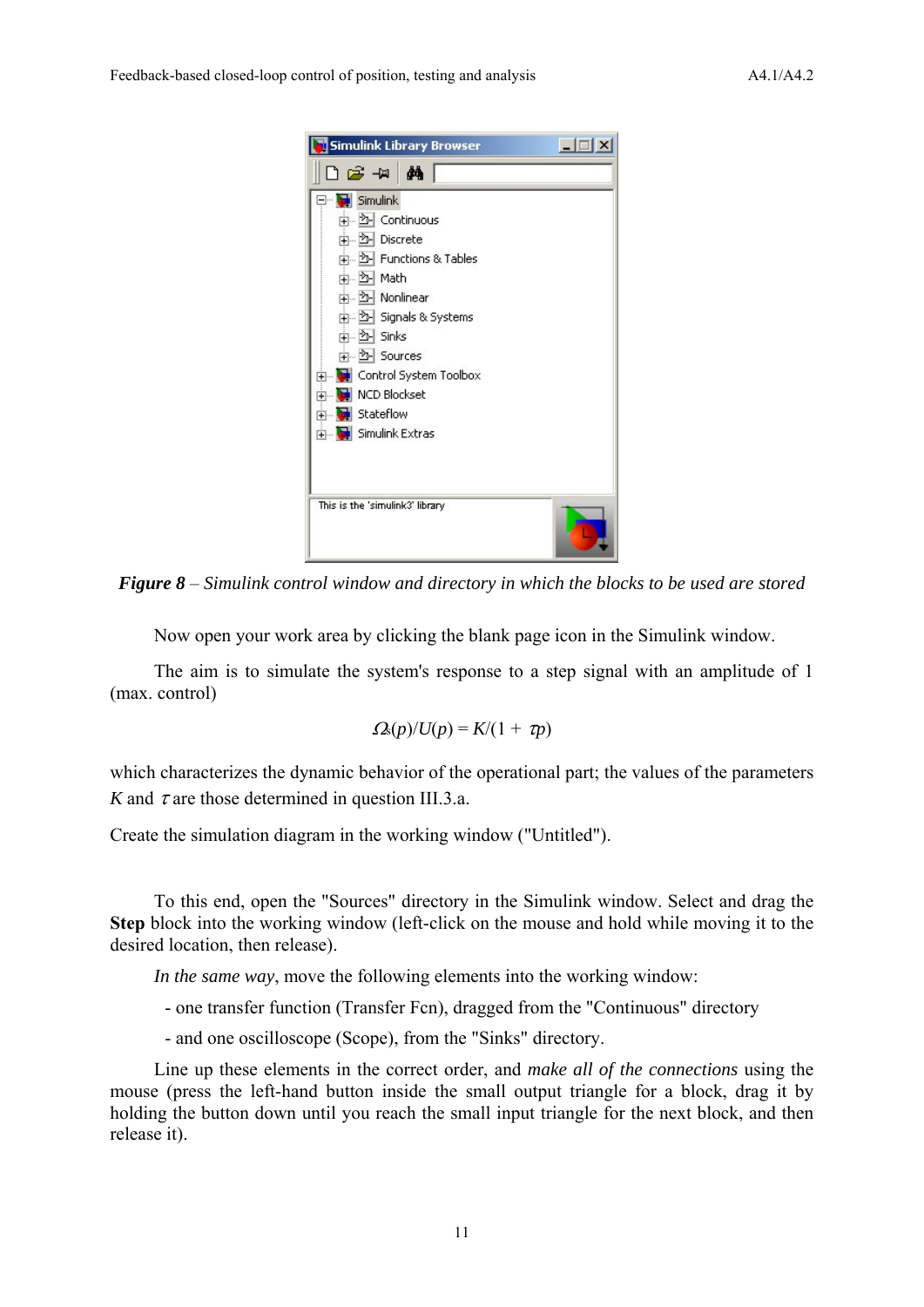Then program each element by double-clicking its icon:

 - with the Step time of 0 s for the moment at which this step is applied, its Initial value of 0 and its Final value of 1. Validate by clicking "OK".

- with the transfer functions, by entering the numerators and denominator.

Finally, program the parameters chosen for the simulation, by clicking the 'parameters' command in the 'Simulation' menu in the "Untitled" window: select Ode45 (this is the digital integration method), and enter the simulation finish time that is compatible with the experiment being carried out (Stop time). Do not modify the other values and validate by clicking "OK".

Then run the simulation ('Start' command in the 'Simulation' menu), and double-click the oscilloscope icon to open the viewing window.

Compare the response obtained with the measurement recorded for question III.2.a.

## **III-4-b Frequency identification**

Using Matlab software, the aim is to analyze the **frequency response** of the system described by its transmittance:

$$
\Omega_{\rm s}(p)/U(p) = K/(1+\tau p)
$$

the values of the parameters *K* and  $\tau$  are those determined in question III.3.a.

This transmittance corresponds to the transmittance which characterizes the behavior of the motor that has just been studied (there may, however, be significant variations in the numerical values of the coefficients).

In order to facilitate the correction of the program, it will be inputted in a text file with the extension.m (executable by matlab), which will be opened via the *File* menu and then by selecting *New Script*.

*The transfer functions are inputted* by entering the polynomials of the numerator and denominator separately. The square brackets show that it is a polynomial, with its coefficients always written **in decreasing order of the powers of the Laplace variable p** (referred to as **s** in Matlab):

> $num1=K$ : **den1=[** $\tau$ **,1];** (the comma may also be replaced by a space)

*Always adopt the habit of putting a semicolon at the end of each line*, in order to prevent Matlab from displaying the results of intermediate calculations and thus give a clearer printout of the lines of code selected at the end of the entry.

*The gain and phase* can be calculated using the following series of instructions:

| $w = logspace(-1.1, 100);$ | $%$ ligne 1  |
|----------------------------|--------------|
| $[g,p]=bode(num1,den1,w);$ | $\%$ ligne 2 |
| g db=20*log10(g);          | $%$ ligne 3  |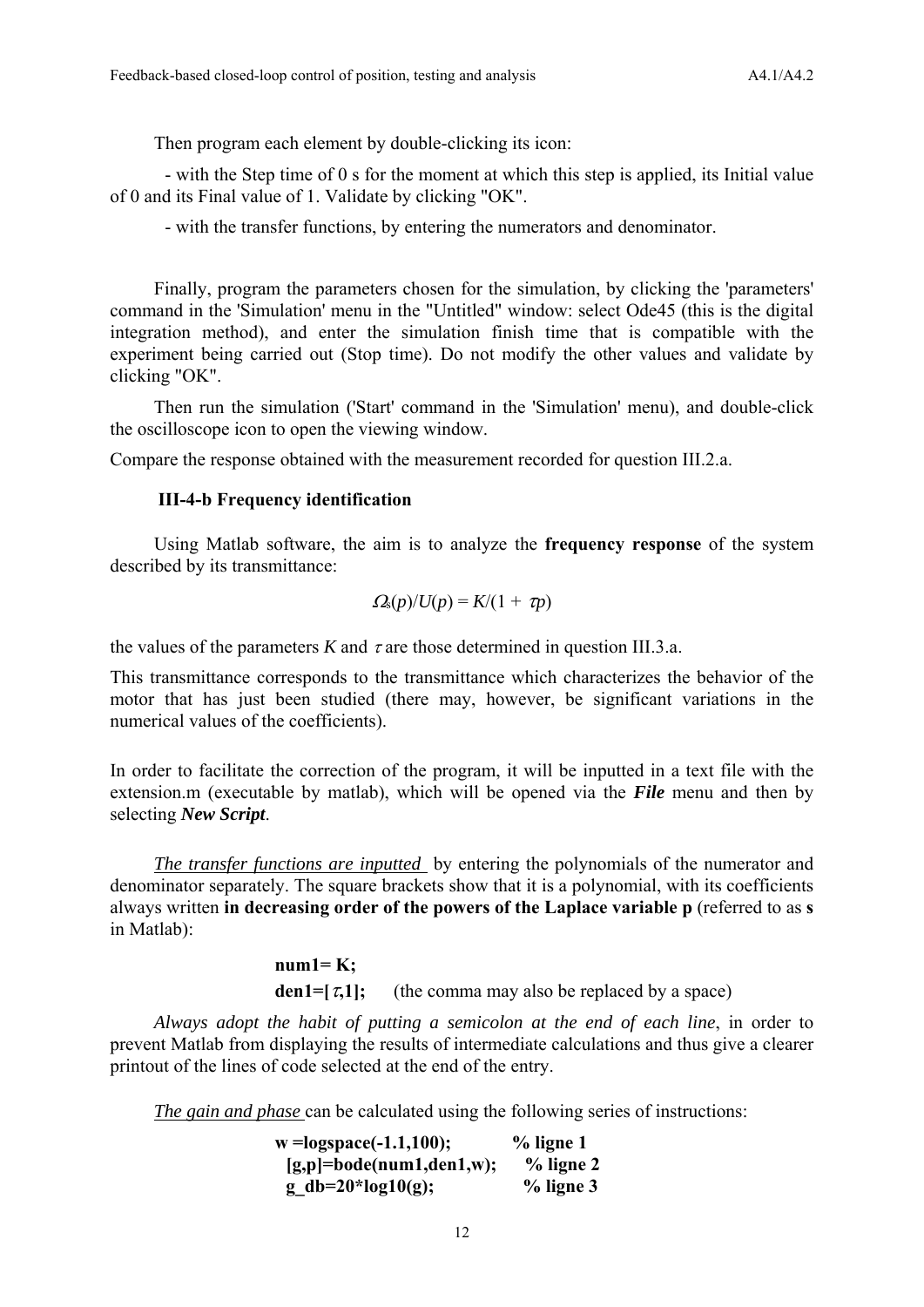Line (ligne) 1 allows for the definition of the angular frequency range over which the gain and phase calculation is carried out. In fact, in the variable w, the instruction  $w = logspace(n,m,q)$  reverses q points of the angular frequency  $10<sup>n</sup>$  rad/s at the angular frequency 10m rad/s, with a logarithmic distribution over this angular frequency range.

Line 2 reverses the modulus and phase of the system in the variables g and p respectively.

Line 3 allows for the conversion of the modulus into gain expressed in dB.

*The gain and phase* graph can be created using the following series of instructions:

| figure;                       | $%$ ligne 1   |
|-------------------------------|---------------|
| subplot(211);                 | $%$ ligne 2   |
| semilogx(w,g db);             | $%$ ligne 3   |
| xlabel('Pulsations (rad/s)'); | $%$ ligne 4   |
| ylabel('Gain (dB)');          | $%$ ligne 5   |
| title('Diagrames de Bode');   | $%$ ligne 6   |
| grid;                         | $%$ ligne $7$ |
| subplot(212);                 | % ligne 8     |
| semilogx(w,p);                | % ligne 9     |
| xlabel('Pulsations (rad/s)'); | $%$ ligne 10  |
| ylabel('Phase (deg)');        | $%$ ligne 11  |
| grid;                         | $%$ ligne 12  |

Line (ligne) 1 allows for the opening of a new figure.

Line 2 allows for the division of the window into several parts. The subplot(mnq) function divides the screen into a table of m rows, n columns and selects box q of this table as the designated location for the insertion of any new graph.

Line 3 allows the gain to be plotted on a semi-logarithmic scale.

Line 4 adds a key to the x-axis of the graph.

Line 5 adds a key to the y-axis of the graph.

Line 6 adds a title to the graph.

Line 7 adds a grid to the graph.

These instructions are repeated on lines 8 to 12 for the phase diagram graph.

Print out the curves obtained, accompanied by the corresponding program lines and compare them with the curves obtained in paragraph III-3-b.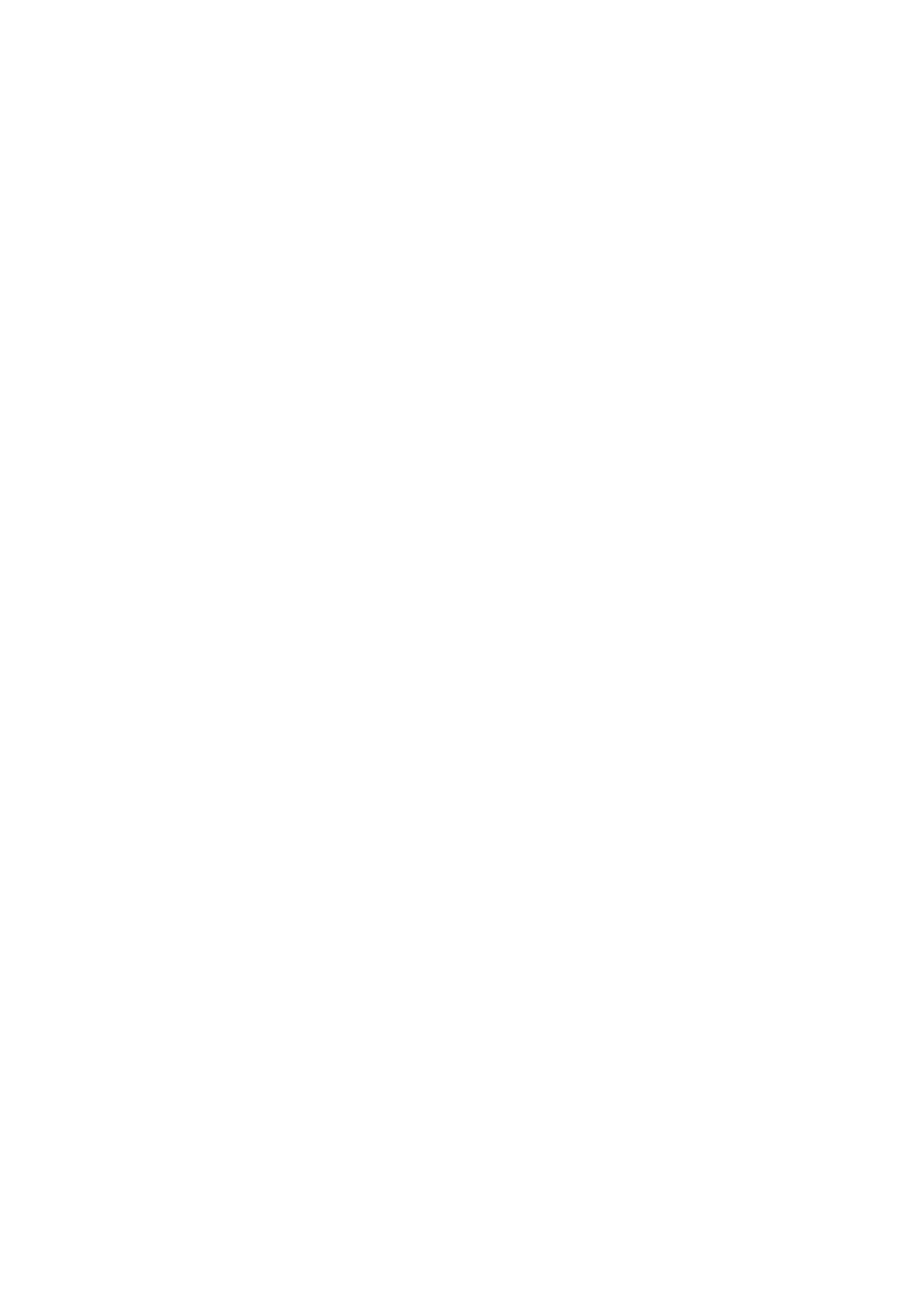## A5.1 / A5.2 MATLAB CAD, SIMULATION OF DYNAMIC SYSTEMS

The aim of this first Practical Assignment (PA) is to familiarize students with Matlab software and, in particular, with certain functionalities that are useful for resolving automatic control engineering problems.

Before starting the session, it is essential to have read through and worked on the course handouts and your notes made during the lectures.

## **1. Using Matlab: preliminary questions**

Before going any further, read the introductory annex on Matlab below.

Enter the following transfer function in Matlab:

$$
G(p) = \frac{p^2 - 2p + 2}{p^3 + 4p^2 + 9p + 10}
$$

The poles of a transfer function  $G(p)$  entered beforehand are calculated using the pole function: >> P=pole(G)

where P is a vector containing the list of poles for *G*(*p*).

## **2. Frequency responses in Matlab**

Bode diagrams and Nicols plots can be plotted using the bode and nichols functions in the following manner:

```
>> bode(G); 
>> grid on; 
>> nichols(G); 
>> grid on;
```
The range of angular frequencies used is chosen automatically according to the system, but it can be set manually by means of a second argument.

- Plot the Bode diagram and Nichols plot of a:
- stable first-order system, e.g.  ${K = 10; \tau = 5};$
- stable second-order system, of damping  $0 < \zeta < 1$ , for example  $\{K = 10; \zeta = 0.1, \omega_n = 5\}$ .
- Check that these diagrams show the expected trends.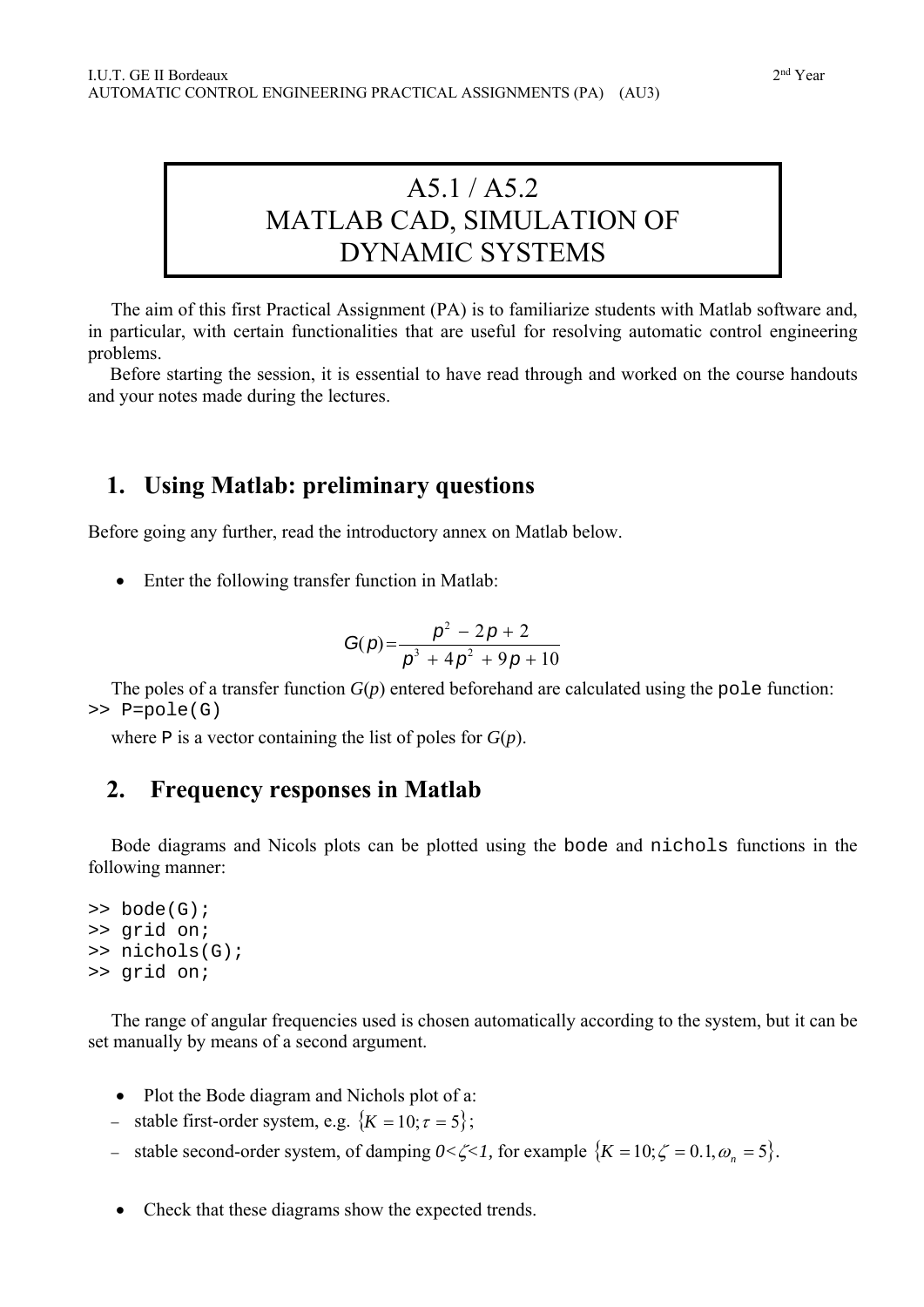## **3. Representation of a feedback system**

Considering the closed-loop system shown in figure 1.



*Figure 1 - Feedback system* 

Using the feedback function, determine the expression of the transfer function  $(p)$  $^\prime\hspace{-0.1cm}(p)$ *Y p Y p c* for:

- 
$$
G(p) = \frac{p^2 - 2p + 2}{p^3 + 4p^2 + 9p + 10}
$$
 and  $C(p)=10$ ;  
\n-  $G(p) = \frac{0.333p^2 + 4.333p + 10}{2.5p^3 + 5.25p^2 + 10.5p + 1}$  et  $C(p) = 2(1 + \frac{1}{10p}).$ 

By calculating the poles of the closed loop system, assess the stability of the loop in both cases.

## **4. Control of a 3rd order system**

Considering a system described by the transfer function  $G(p)$  given by:

$$
G(p) = \frac{150(1 + p/400)}{(1 + p/10)(1 + p/40)(1 + p/60)}
$$

This is a closed-loop control system according to figure 2.



*Figure 2 – Closed-loop system*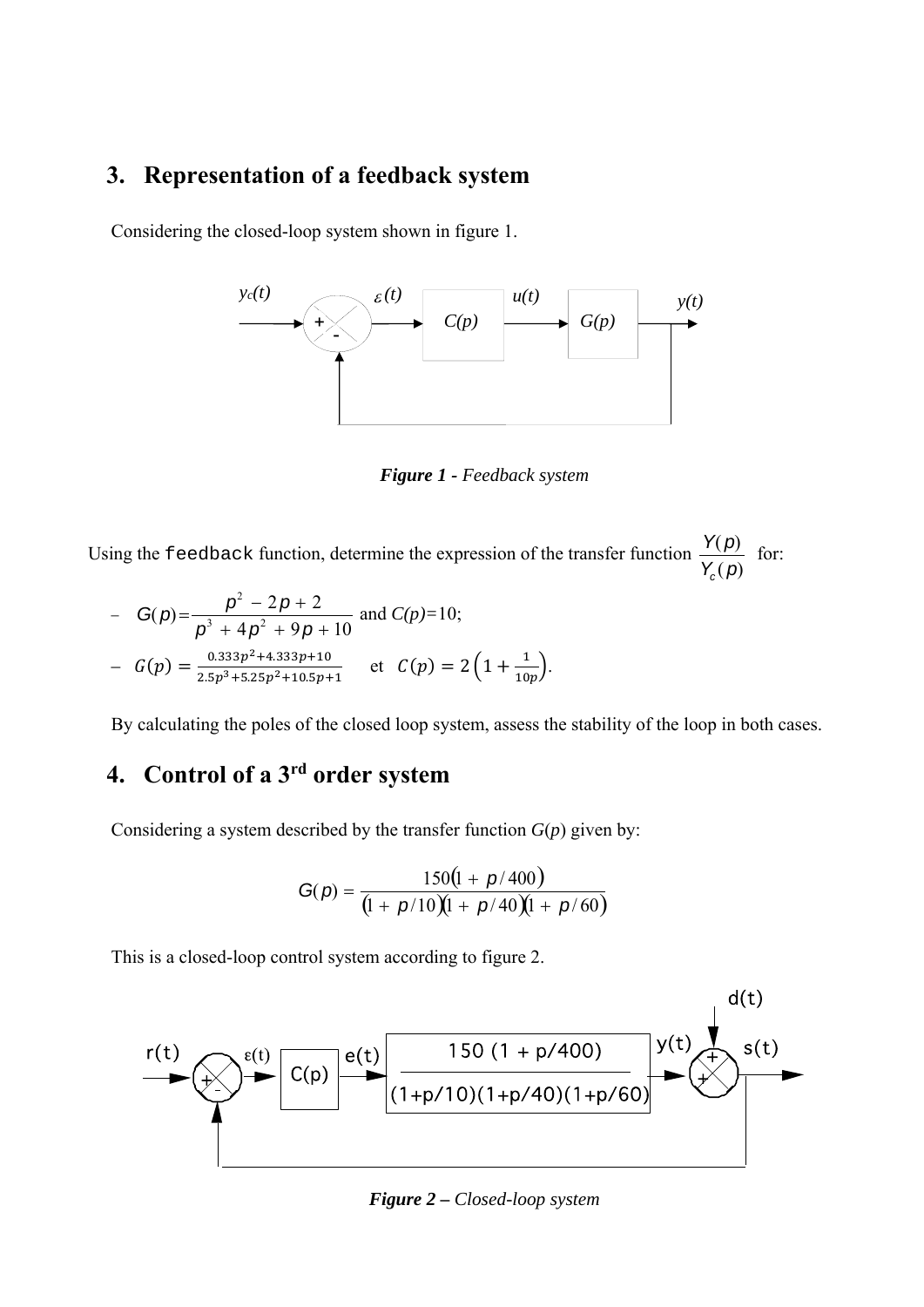Using Matlab, plot the Bode diagrams and Nichols plot of the function *G*(*p*).

The proportional controller consists of a comparator and an amplifier with adjustable gain. Therefore, the system represented in figure 2 by the transmittance block  $C(p)$  is reduced to a real number  $C$ representing the amplifier gain. In the sequel, the following value of *C*1 will be used:

$$
C_1 = 0.02
$$
 and  $C_1 = 0.04$ 

- a. Using the feedback function and for the two previous values of  $C_1$ , calculate the transfer function of the closed-loop system (transfer function  $S(p)/R(p)$ ). Plot the two corresponding gain diagrams. On these two curves, record the static gain, the resonance value and the bandwidth of the closed-loop system. State your conclusions regarding the changes in these values according to *C*1.
- b. In Simulink, perform a temporal simulation of the feedback system for the values of *C*1, using:
- $r(t)=2*h(t);$
- *d(t)=-h(t-1). h(t)* refers to the Heaviside step function. For the simulation, *0.01s* will be chosen as the maximum value of the calculation increment, with a simulation period of *2s.*

On the simulation curves obtained:

- *–* record the static error before and after the appearance of the disturbance;
- measure the response time at *5%* (before the disturbance);
- measure the rise time (before the disturbance);
- measure the first overshoot (before the disturbance);
- theoretically check the static error values (with and without disturbance).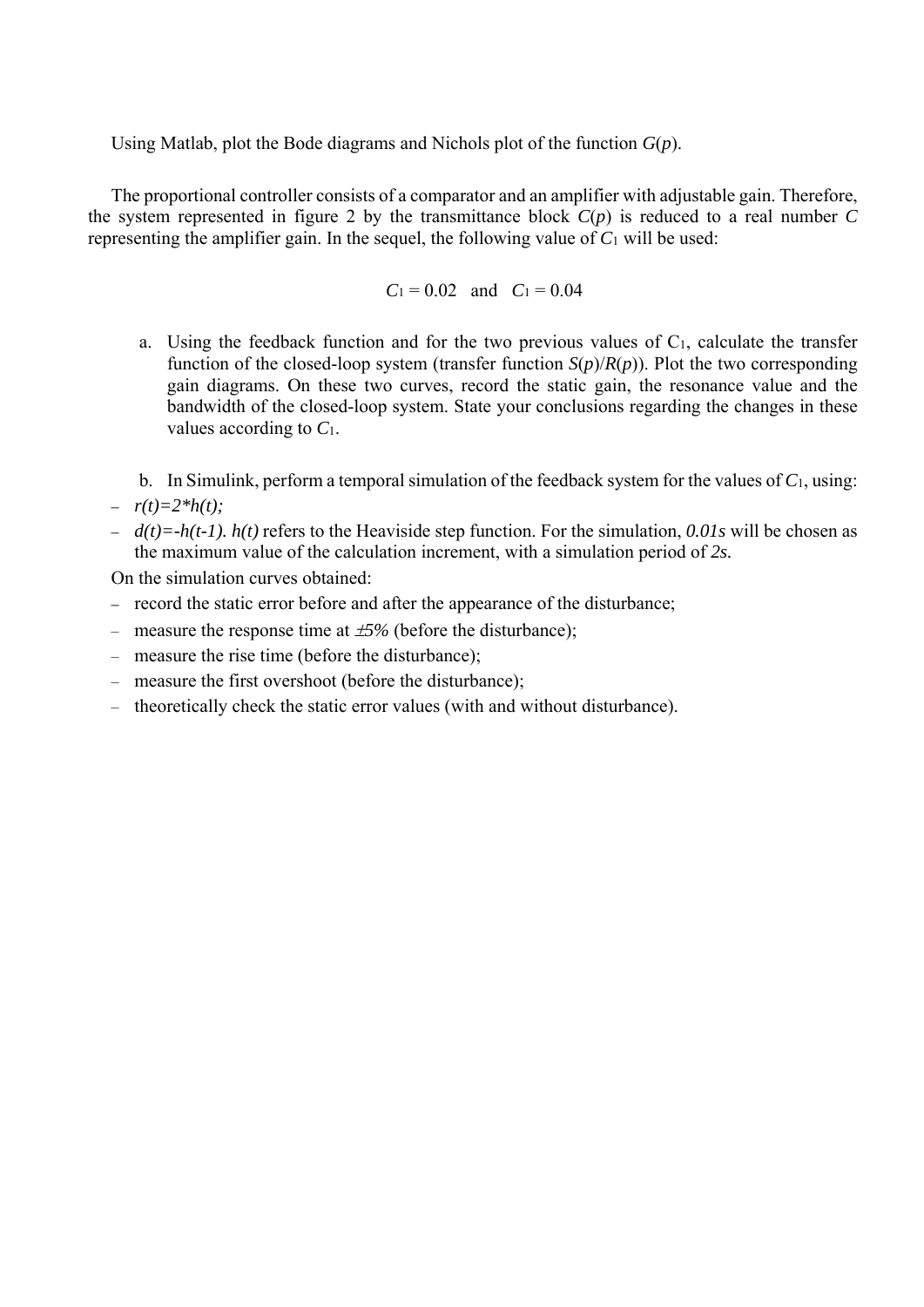## **5. Annex: Introduction to Matlab**

When Matlab is run, a control window is displayed. This window contains the command prompt in which the instructions can be entered. The description of each instruction can be obtained by entering the help nom\_instruction command. In addition, if an instruction is followed by a semicolon, its result is not displayed in the control window.

## *Entry of variables and basic operations*

In contrast to compilable programming languages such as  $C$  and  $C_{++}$ , the type of variables is not requested in Matlab. A variable is declared and assigned by means of a unique instruction:

 $>> a=5;$ 

This variable can then be used in an expression:

 $>> 2*a+3$ 

ans =

13

A complex number is entered by means of the predefined variable i or j:

```
>> b=4+3* i
```
 $b =$ 

4.0000 + 3.0000i

The modulus and argument of the complex number b are calculated using the functions abs and angle

```
\Rightarrow c=abs(b)
```
 $c =$ 

5.0000

A row vector can be entered in the following manner:

```
>> x=[1 2 3]A = 1 2 3
```
and a column vector by: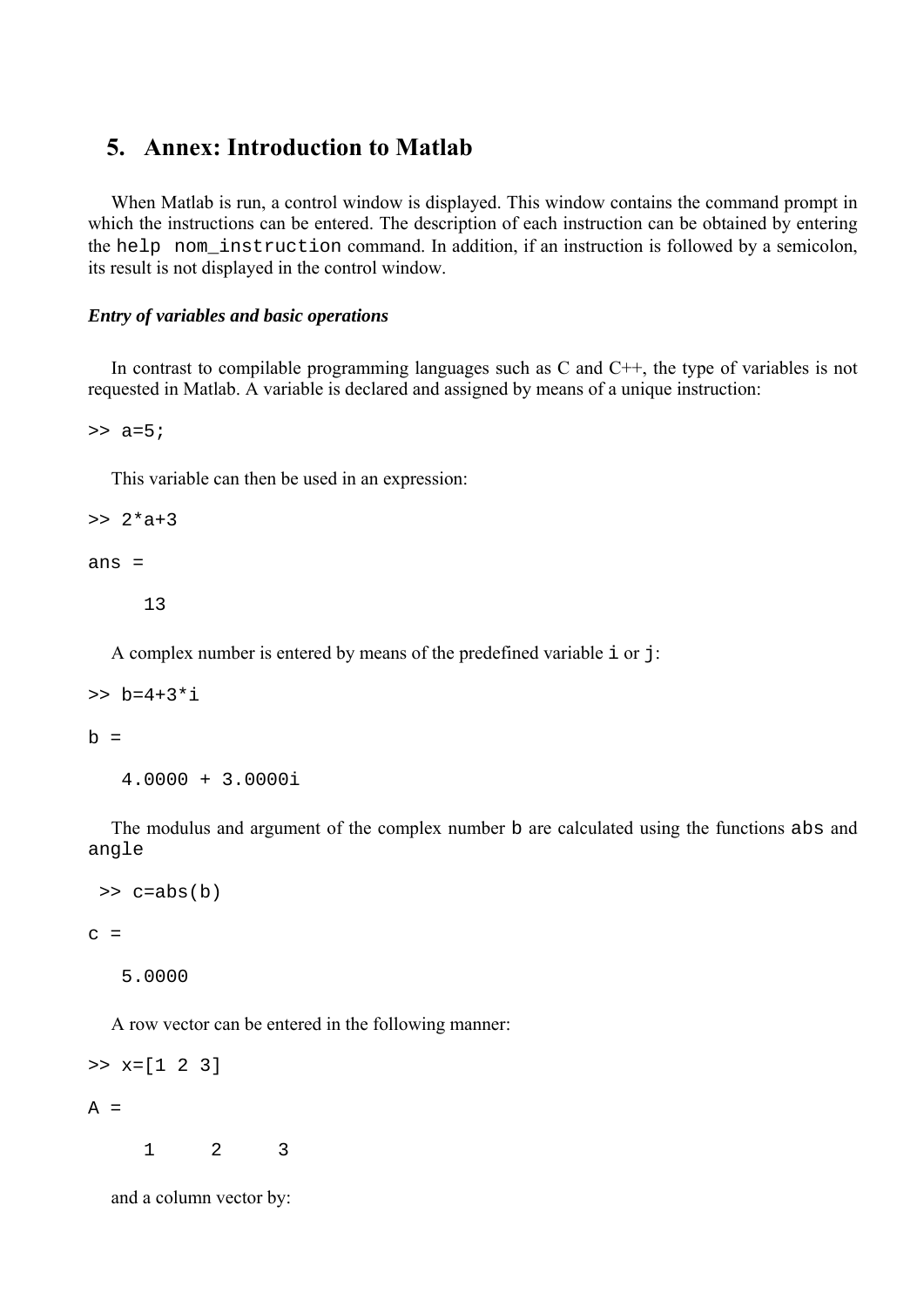```
>> x=[10;11;12]x = 10 
      11 
      12
```
It is important to note that Matlab makes a distinction between upper case and lower case letters with regard to the naming of variables. Variables must not contain punctuation characters or begin with a number.

## *Creation of scripts*

A script is a text file containing a sequence of Matlab commands. This file must imperatively have the extension .m. A script can be executed by entering its name in the Matlab command prompt (without the extension .m). For example, the monscript.m file is executed by typing:

```
>> monscript
```
in the command prompt. So that it can be executed, the script must be situated in the Matlab current directory (checkable with the pwd command). If this is not the case, the directory can be changed using the command cd or with File–>Set Path. By default, the current directory corresponds to work

Instructions used for the manipulation of files are listed in the following table:

| cd, pwd     | display the reader and the current directory                    |
|-------------|-----------------------------------------------------------------|
| $cd$ $c$ :  | go to the logical unit c                                        |
| $cd \ldots$ | go up a level in the tree structure (parent<br>directory)       |
| dir or 1s   | display the list of files and directories contained<br>1n       |
|             | the current directory                                           |
| pwd         | display the current directory path                              |
| save        | save the <b>data</b> in a file in the memory (mat<br>extension) |
| load        | loads the <b>data</b> contained in a file in the memory         |

### *Graphic functionalities*

Matlab possesses a large number of functions that can be used to produce 2D or 3D curves. These functions accept data in the form of vectors or matrices as inputs. The axes are automatically scaled according to the data to be plotted.

The most frequently used command is plot. It generates a display of the components of a vector or of the columns of a matrix. In this way, if y is a vector,  $plot(y)$  plots a diagram with the vector indices (from 1 at the dimension of the vector) on the x-axis, and the values contained in the vector on the yaxis.

If two vectors of the same dimension are specified as inputs,  $plot(x,y)$  displays the components of the vector *y* on the y-axis according to the values of *x* on the x-axis.

The style of the curves (color, line, etc.) is specified by means of a third parameter in the form of a character string.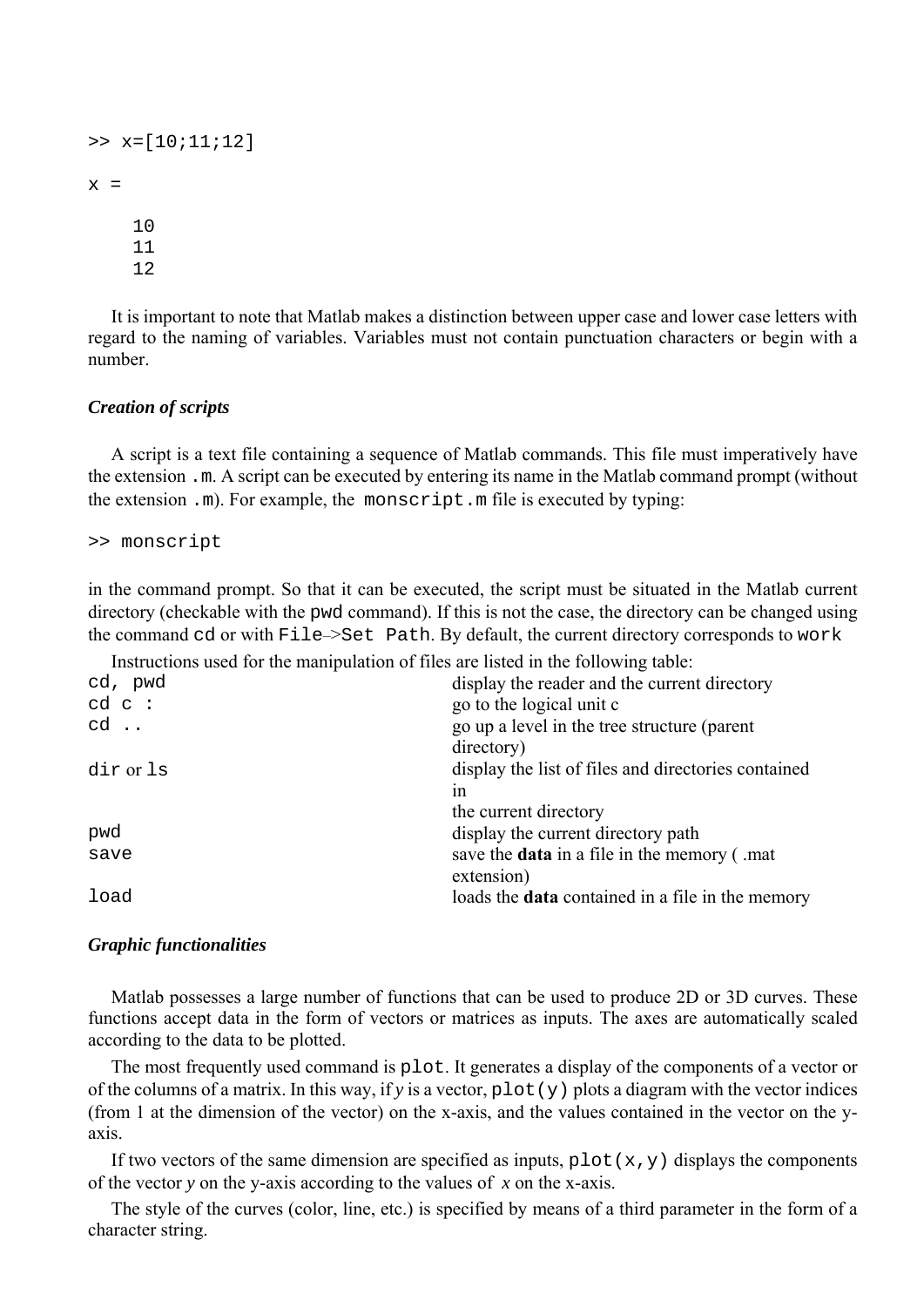Finally, the xlabel, ylabel and title functions are used to state the sizes on the axes and add a title to the figure. The legend function is used to add a key if multiple curves are plotted.

The basic graphical functions are shown in the following table:

| plot y according to x                                              |
|--------------------------------------------------------------------|
| the variable s is used to choose the type of plot<br>and its color |
| plot x and y according to the index t on the same<br>graph         |
| add a grid in the background of the graph                          |
| add a title to the x-axis                                          |
| add a title to the y-axis                                          |
| add a title to the figure                                          |
| add a key to each curve                                            |
| open a new graphical window                                        |
| superimpose several figures                                        |
| divide the current graphical window into m rows<br>and n columns   |
| and display the grapic according to zone p                         |
| establish the viewing intervals for the axes of                    |
| the figure                                                         |
| delete the contents of the graphical window                        |
|                                                                    |

## *Declaring a transfer function in Matlab*

A transfer function

$$
G(p) = \frac{b_m p^m + b_{m-1} p^{m-1} + \dots + b_0}{a_n p^n + a_{n-1} p^{n-1} + \dots + a_0}
$$

can be stored in the form of a single object in Matlab using the function:

>> G=tf([ $b_m b_{m-1} \cdots b_0$ ], [ $a_n a_{n-1} \cdots a_0$ ])

where the parameters  $a_i$  and  $b_j$  are the coefficients of the numerator and the denominator.

### *Simulation of dynamic systems in Simulink*

Simulink is a simulation software program that is especially used for calculating and viewing the temporal changes of different magnitudes which are representative of a dynamic system. The model of the system is entered in graphical form by means of elementary blocks found in libraries. The layout of these blocks in relation to one another constitutes a block diagram of the system.

The calculation of the temporal changes of the different signals requires the resolution of differential equations. These differential equations are resolved using numerical integration methods based on the developments of Taylor, or implicit methods such as Runge-Kutta.

The signals obtained can be viewed directly in Simulink or be stored for exploitation in Matlab.

Simulink can be launched by entering the following command:

>> simulink;